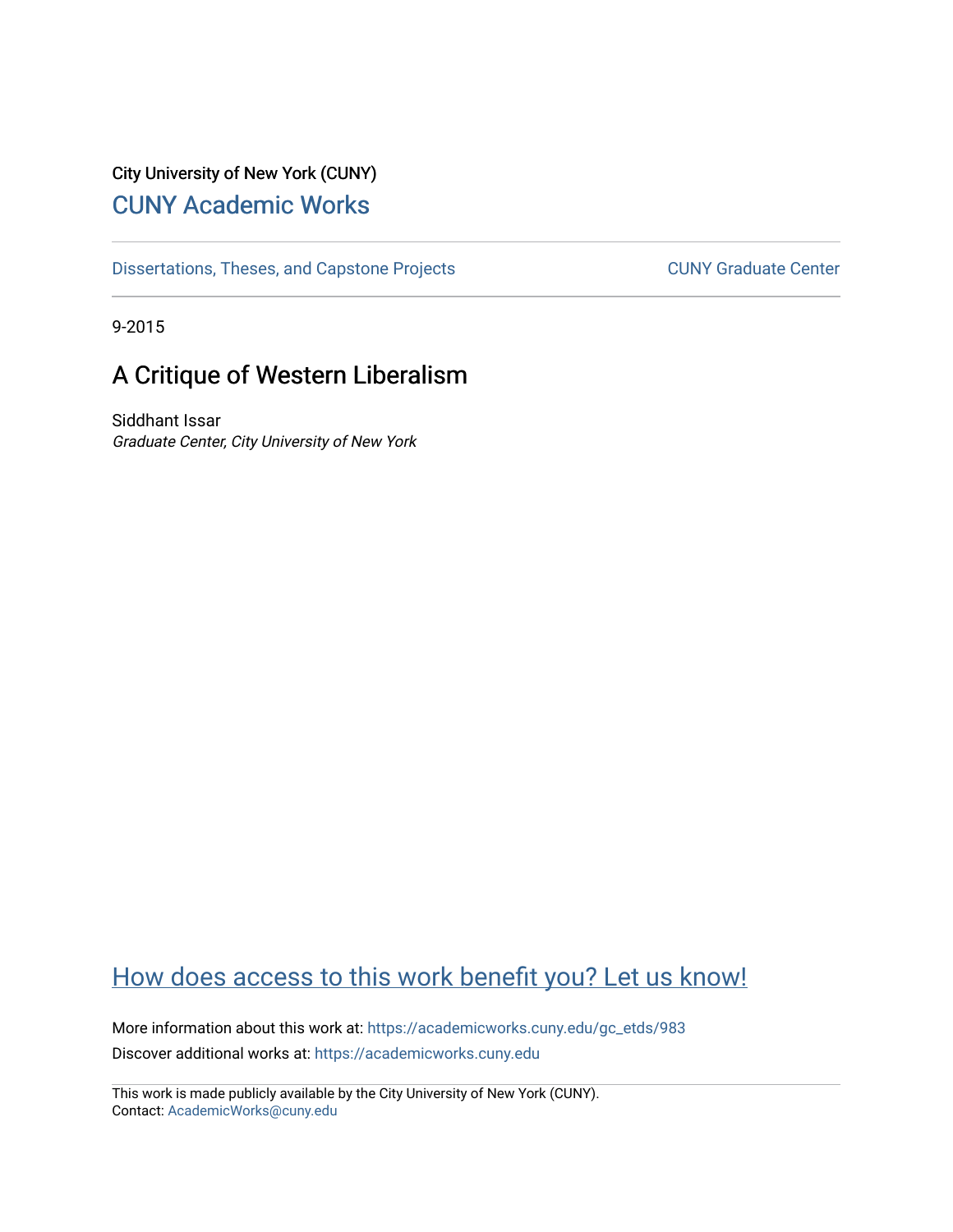## **A Critique of Western Liberalism**

by

Siddhant Issar

A master's thesis submitted to the Graduate Faculty in Liberal Studies in partial fulfillment of the requirements for the degree of Master of Arts, The City University of New York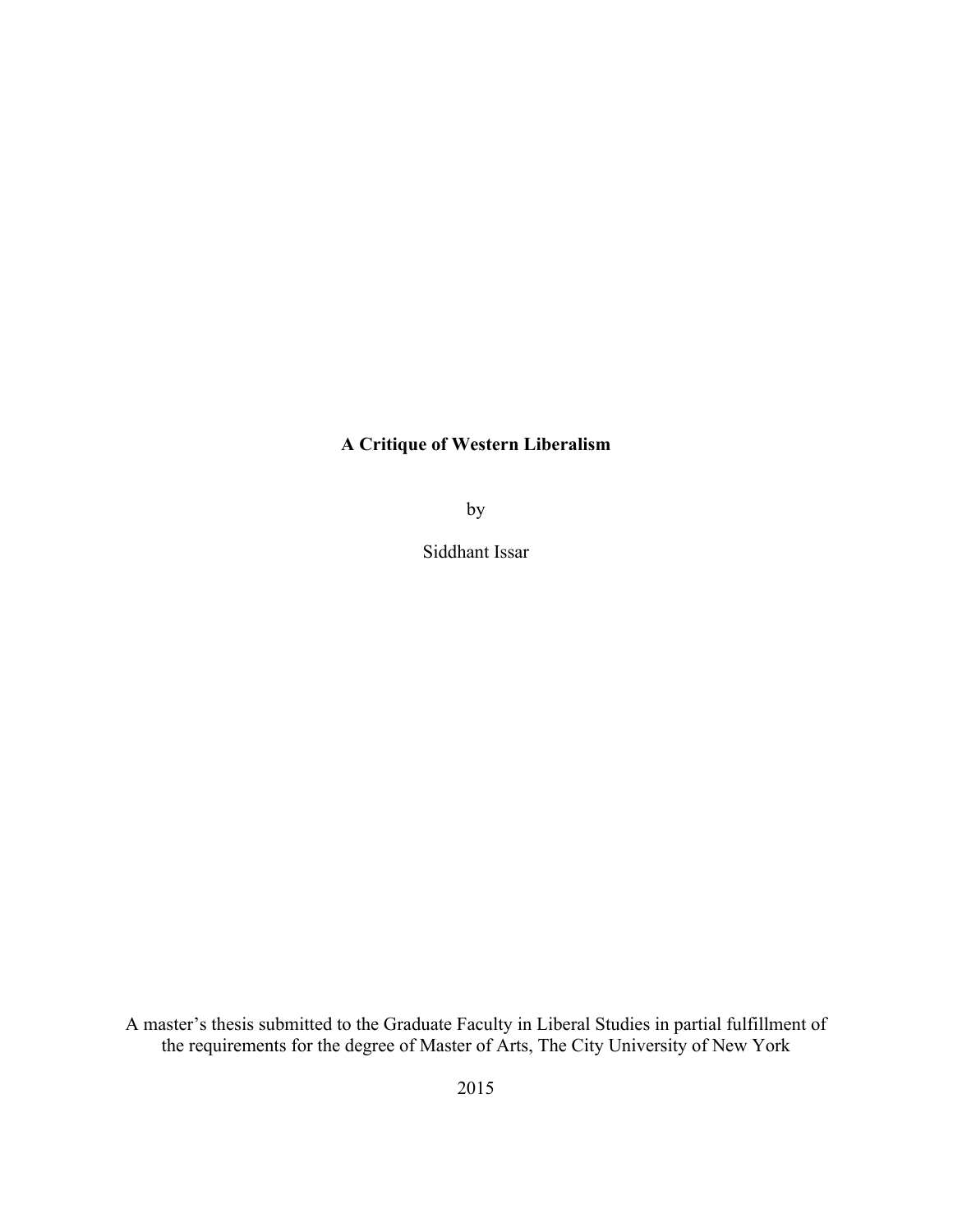# © 2015

## Siddhant Issar

## All rights reserved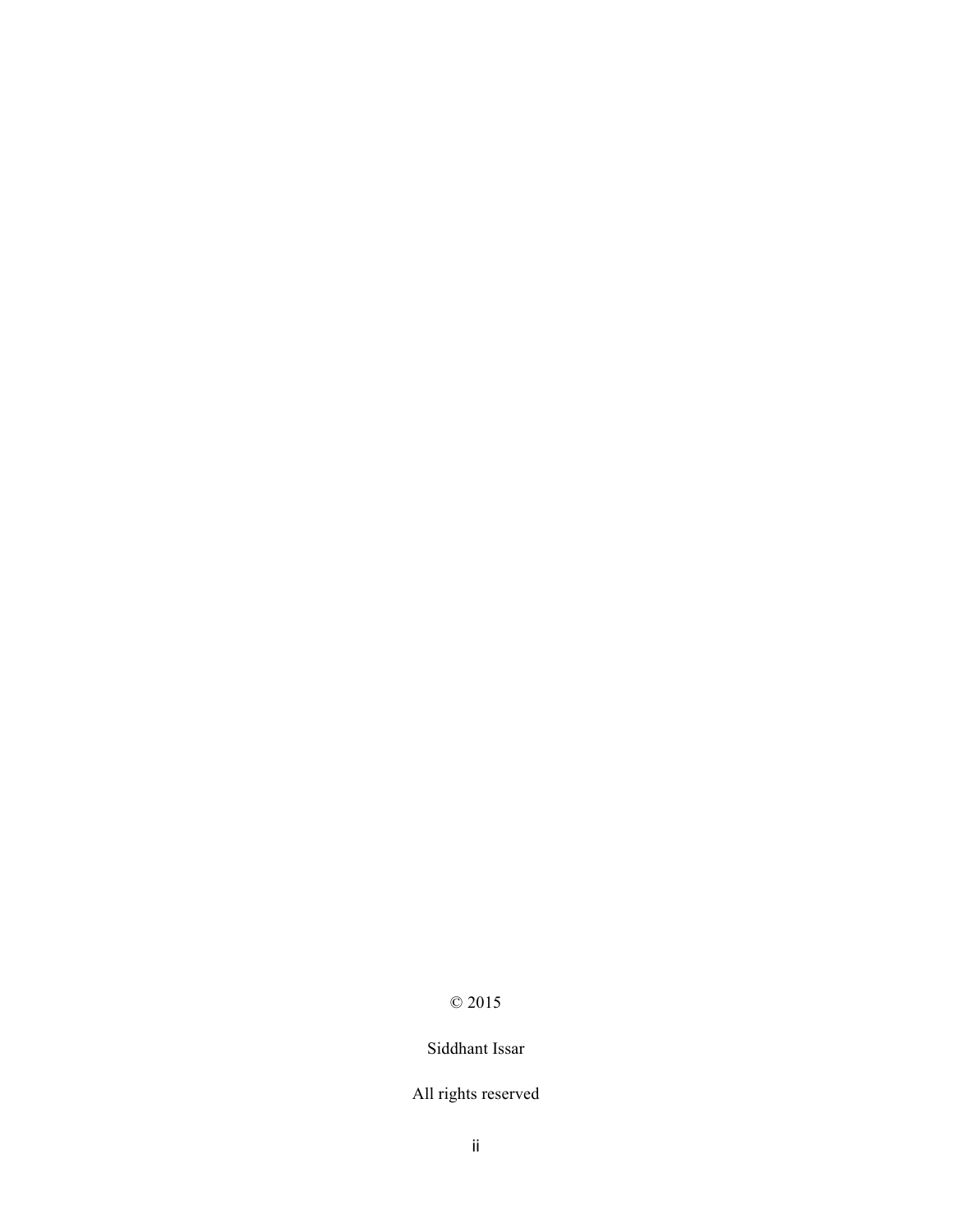This manuscript has been read and accepted for the Graduate Faculty in Liberal Studies satisfying the thesis requirement for the degree of Master of Arts.

Professor Stanley Aronowitz

Date Thesis Adviser

Dr. Matthew K. Gold

Date Executive Officer M.A. Program in Liberal Studies

THE CITY UNIVERSITY OF NEW YORK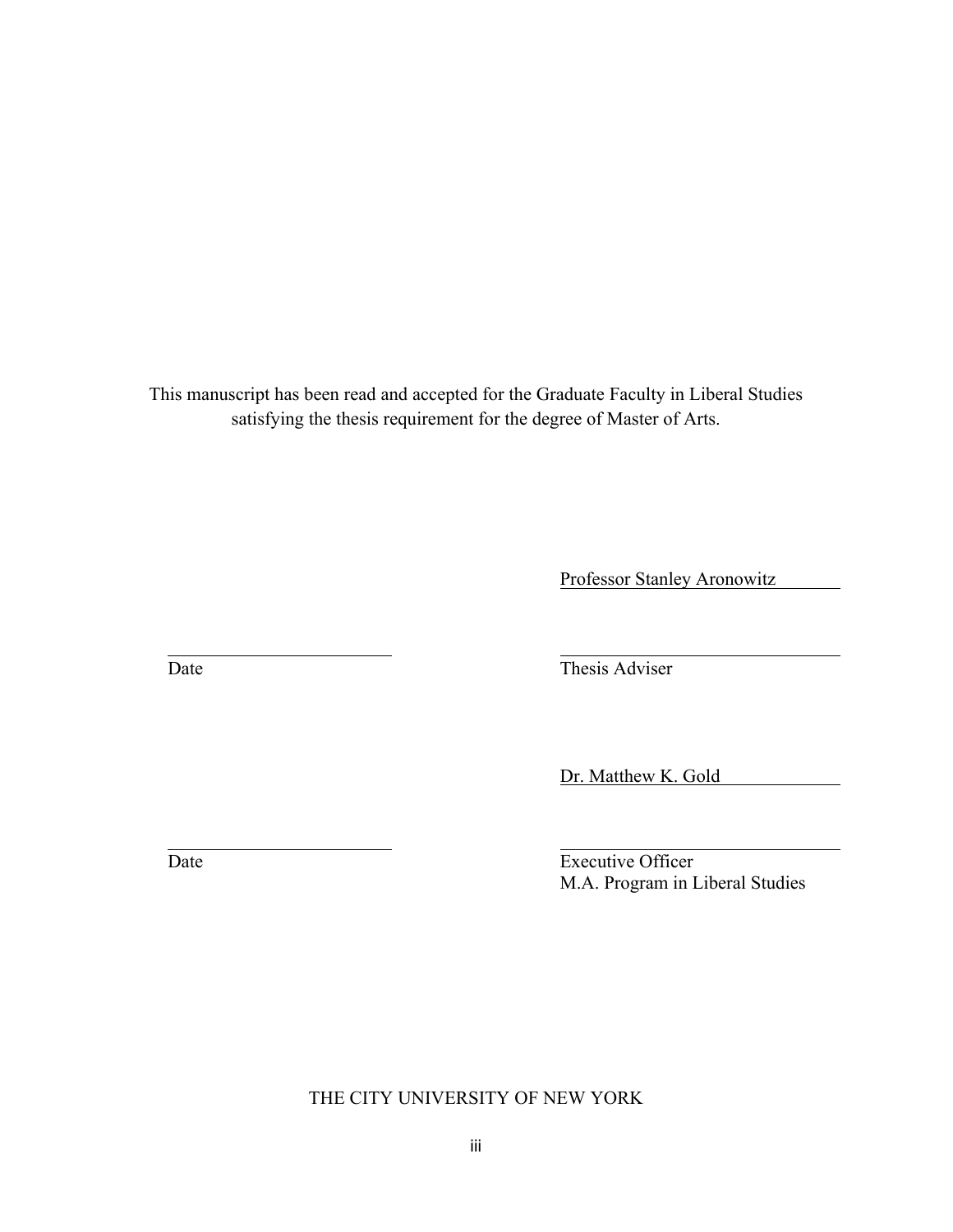#### **Abstract**

#### A Critique of Western Liberalism

by

#### Siddhant Issar

Adviser: Professor Stanley Aronowitz

In this thesis I draw attention to the connections between Western liberalism, particularly exemplified by the idea of liberal freedom, and (in)visible modalities of oppression. In chapter 1, I examine how the philosophical basis of liberalism allows it to serve as a mediator of oppression. In chapter 2, through a genealogical analysis, I trace out the link between liberalism and political economy. Here I focus on the imbrication between (neo-)liberalism, capitalism, and the production of subjectivity. My analysis aims at revealing the specific form of subjectivity engendered under the sign of liberal freedom. In chapter 3, I take up post 9/11 liberal rights discourse and demonstrate the ways in which it commits violence materially, ideologically, and discursively, against particular internal and external populations. Here I tie the present day Western liberal project to histories of colonialism, racism, and patriarchy. In chapter 4, as against liberal methodology, I put forth certain alternative methodological suggestions that would allow us to better comprehend the dynamics of oppression and work towards mitigating hierarchical structures of power that inevitably frame both local and global contexts.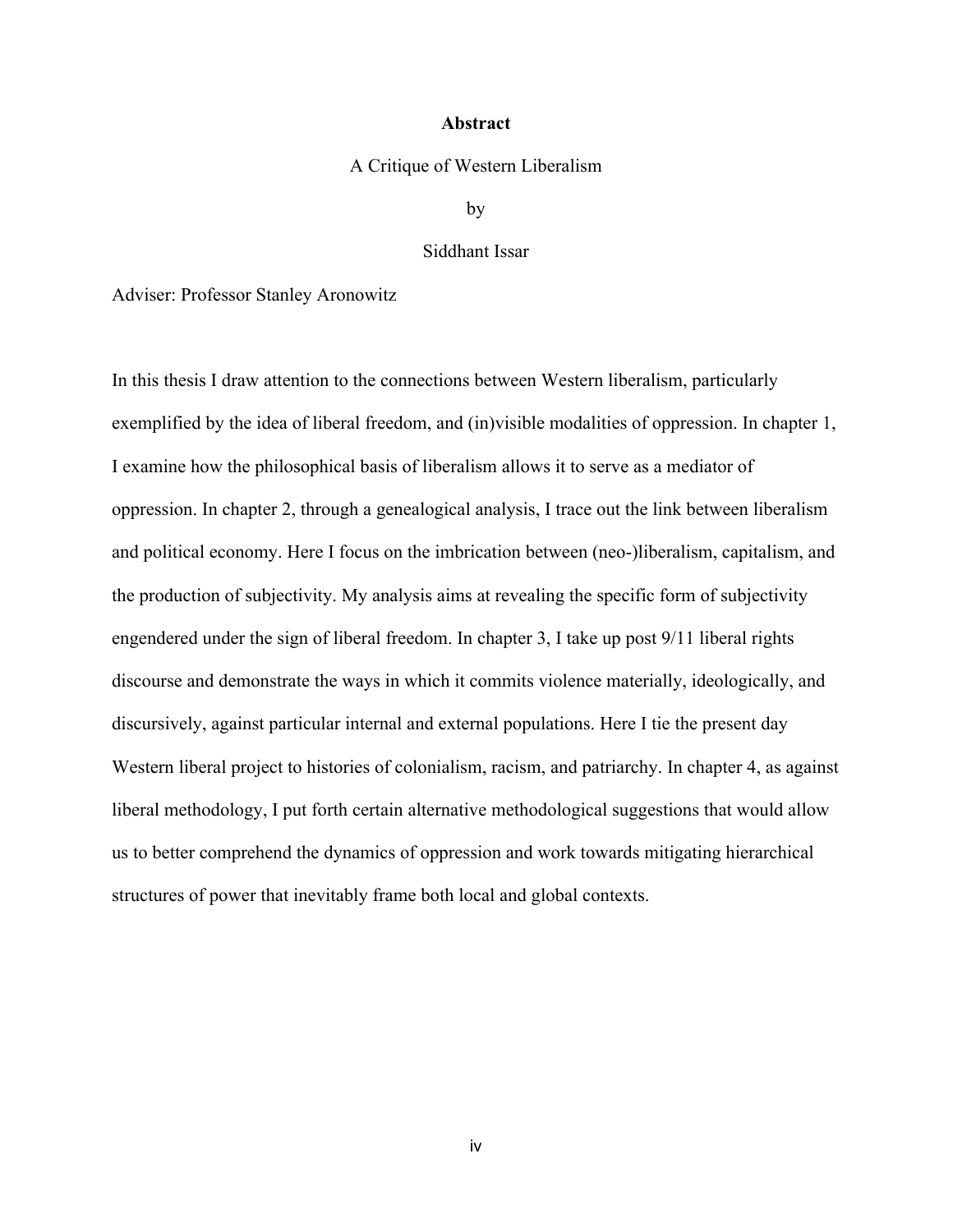#### **Acknowledgements**

As my time at The Graduate Center draws to an end, I feel humbled and grateful. This thesis would not have been possible without the guidance and influence of my professors and peers alike. In this regard, I would like to thank my thesis adviser Stanley Aronowitz for his invaluable insights, patience, and most importantly, spirit. I would also like to extend a big thank you to Linda Alcoff and Sandi Cooper for opening my eyes in novel ways. A special thanks to Rob, my theory partner in crime from our Wes days. A shout out to the GC political theory "kids" for making me feel so loved. And talking about love, a very special person who never fails to amaze me—Rachel Brown, thank you for everything! Last, but not least, I would like to dedicate this thesis to my father. Without you, none of this would be possible. Thank you, Papa.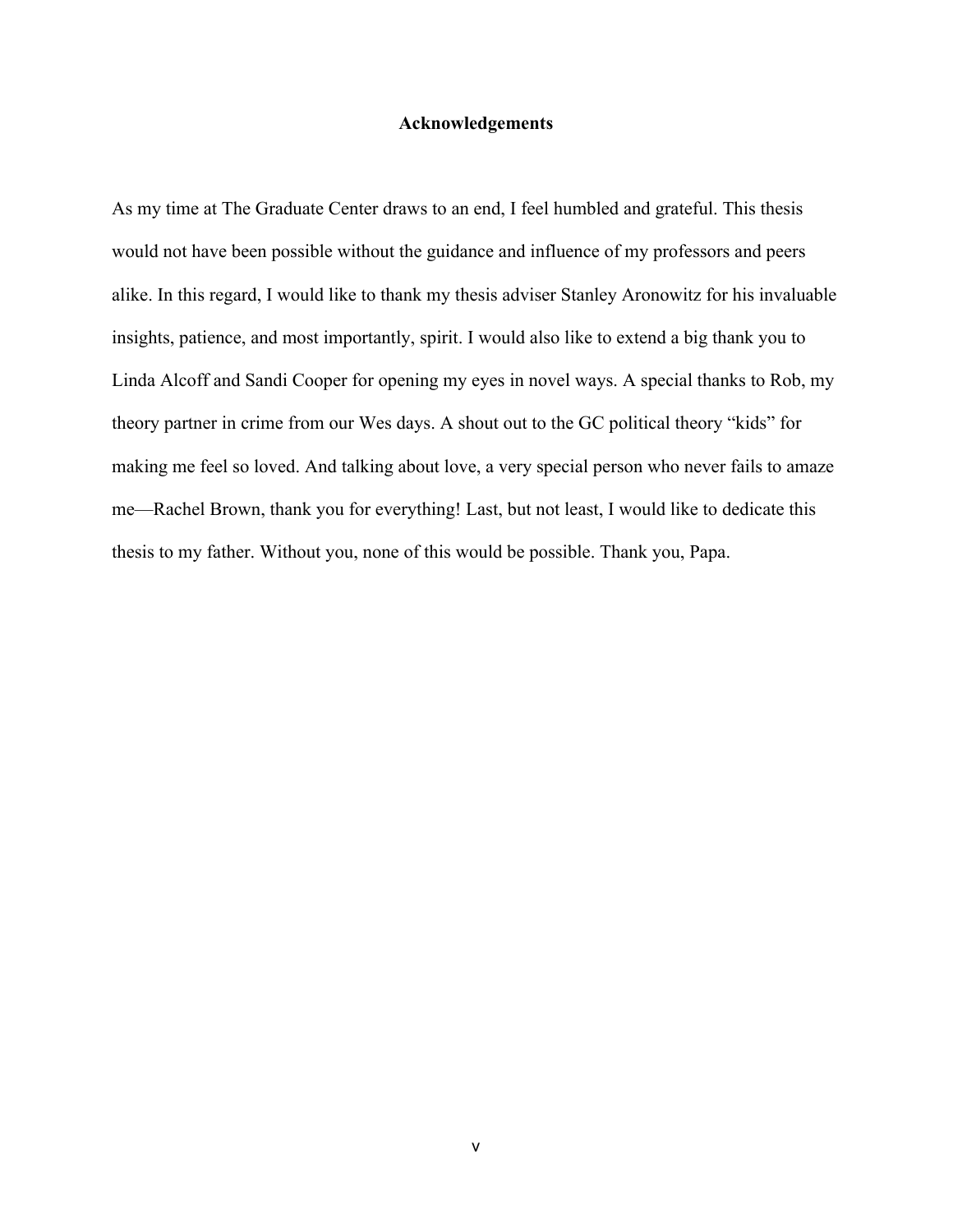# **Table of Contents**

| Chapter 3: Saving the Muslim Woman: Gender and Race post-9/1130-39 |  |
|--------------------------------------------------------------------|--|
|                                                                    |  |
|                                                                    |  |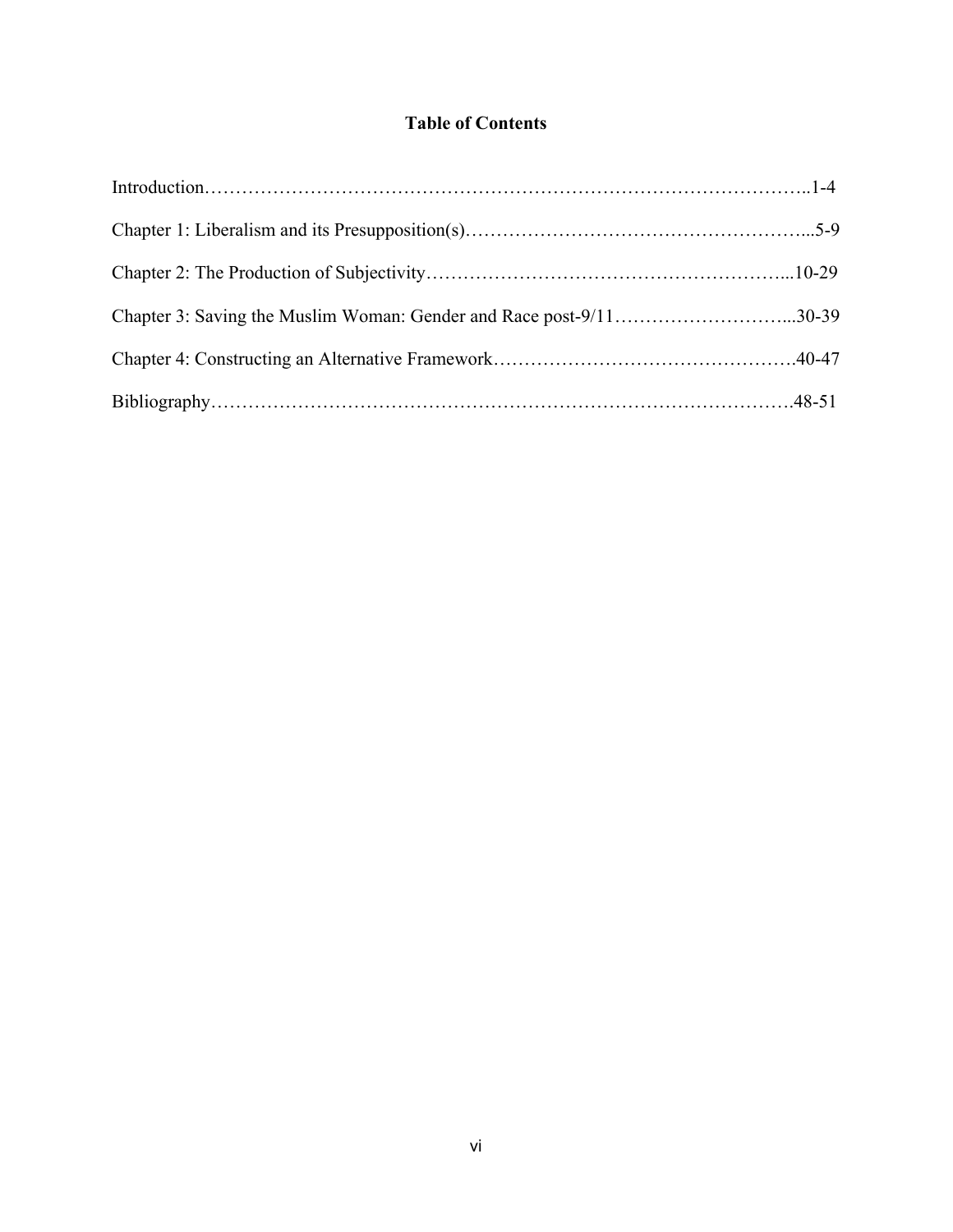#### **Introduction**

Fighting brutality against women and children is not the expression of a specific culture; it is the acceptance of our common humanity—a commitment shared by people of good will on every continent. Because of our recent military gains in much of Afghanistan, women are no longer imprisoned in their homes. They can listen to music and teach their daughters without fear of punishment...The fight against terrorism is also a fight for the rights and dignity of women.<sup>1</sup> (Laura Bush, Radio Address)

Laura Bush's radio address on November 17, 2001 invoked the image of the oppressed Afghani woman as one of the justifications for American military intervention in Afghanistan. This discourse puts together a picture of the world that is simple and clear— on one side, there are those that fight "brutality against women and children" and thereby uphold a universal value that is instructive of a "common humanity," and on the other side, are those such as the Taliban that oppress and brutalize women and children. Such a black and white worldview helps perpetuate binaries such as human/sub (or non) human, enlightened/barbaric, and free/oppressed; significantly, elisions effortlessly allow the former terms of these binaries to be equated with the Western<sup>2</sup> liberal world, while the latter terms come to stand for "illiberal" cultures. Thus, the Afghan woman is portrayed as oppressed and unequal prior to the war on terror. Implicitly, the Western woman is constructed as a subject that is empowered as she already has the rights of freedom and equality. Here the liberal "universal" notions of freedom and equality are unequivocally heralded as desirable for women globally and are seen as vital to fighting oppression. However, in abstracting the embodied existence of social individuals and favoring universal principles over the particular, the dynamics of oppression that are operative at the level

 $<sup>1</sup>$  I borrow this example from Lila Abu-Lughod (2013) and use it to highlight the type of discourse that makes</sup> implicit ideological assumptions that disguise and obscure Western "imperialist" interests. This critique is in line with broader post-colonial feminist critiques of Global North discourse around the issue of women's rights in the Global South.

<sup>&</sup>lt;sup>2</sup> In this thesis "Western/non-Western" and "North/South" are used interchangeably. This dichotomy distinguishes affluent, privileged nations and communities, and economically and politically marginalized nations and communities. This is not to treat the West as a monolithic entity; rather, it signals the demarcation of economically, socially, and politically constituted privilege (see for example Mohanty 1986, 2003; Ahmed 1998; Eisenstein 2009).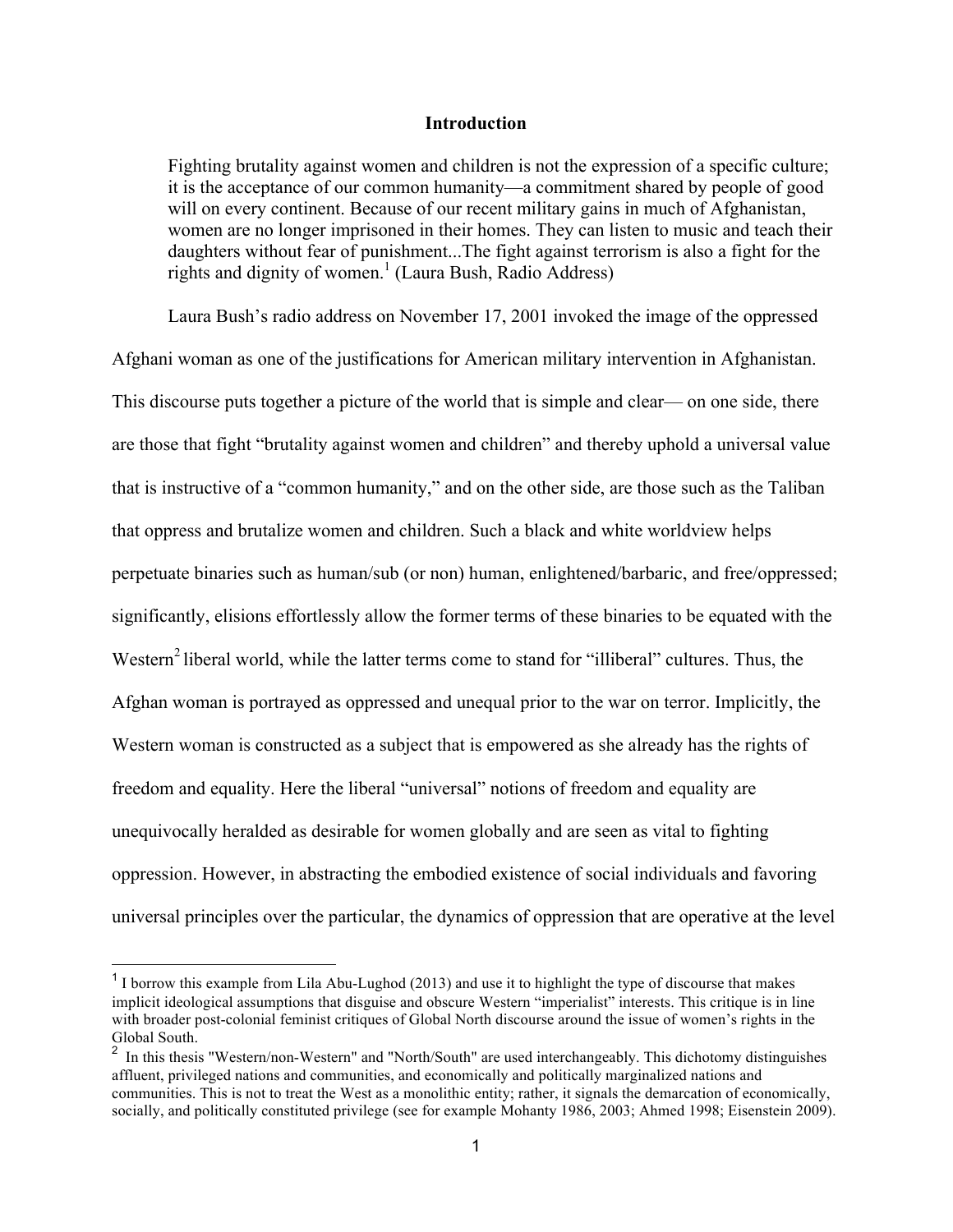of the everyday are removed from discourse. Thus, the aim of this thesis is to challenge the black and white liberal worldview by highlighting the modalities of oppression and the structures of power constitutive of Western liberalism.

I begin my analysis, in chapter 1, by examining the historical emergence of liberalism and briefly highlight its colonial, capitalist, white supremacist, and patriarchal foundation. I focus primarily, however, on the metaphysical assumptions underlying liberalism that allow it to serve as a mediator of oppression *tout court*. In chapter 2, I sketch out the political economic history accompanying the rise of liberalism. Here I argue that there exists an inextricable connection between capitalism and liberalism, particularly revealed by the specificity of the notion of freedom under liberalism. By adopting Foucault's genealogical mode of analysis, I explore shifts in the production of subjectivity, both of individuals and communities, in relation to the idea of liberal freedom. Through Foucault's concept of "governmentality" I bring to light the strong link between capitalism, (neo-)liberal freedom, and subjectivity. I also establish crucial distinctions between early liberalism and present day neo-liberalism. However, because Foucault's analysis remains incomplete in certain respects, I draw on Lazzarato to further explicate the particular ways in which capitalism functions and produces subjectivity under neoliberalism.

In chapter 3, I examine liberal rights discourse as it arises in the post-9/11 West, and first elucidate the influence of discourses that invoke the image of the Muslim woman in the Global South as lacking in rights and requiring saving. Secondly, I examine the racialization of the Muslim man, particularly in its representation as a terrorist threat within the Global North. Out of the numerous conundrums that emerge from these discourses, I focus primarily on four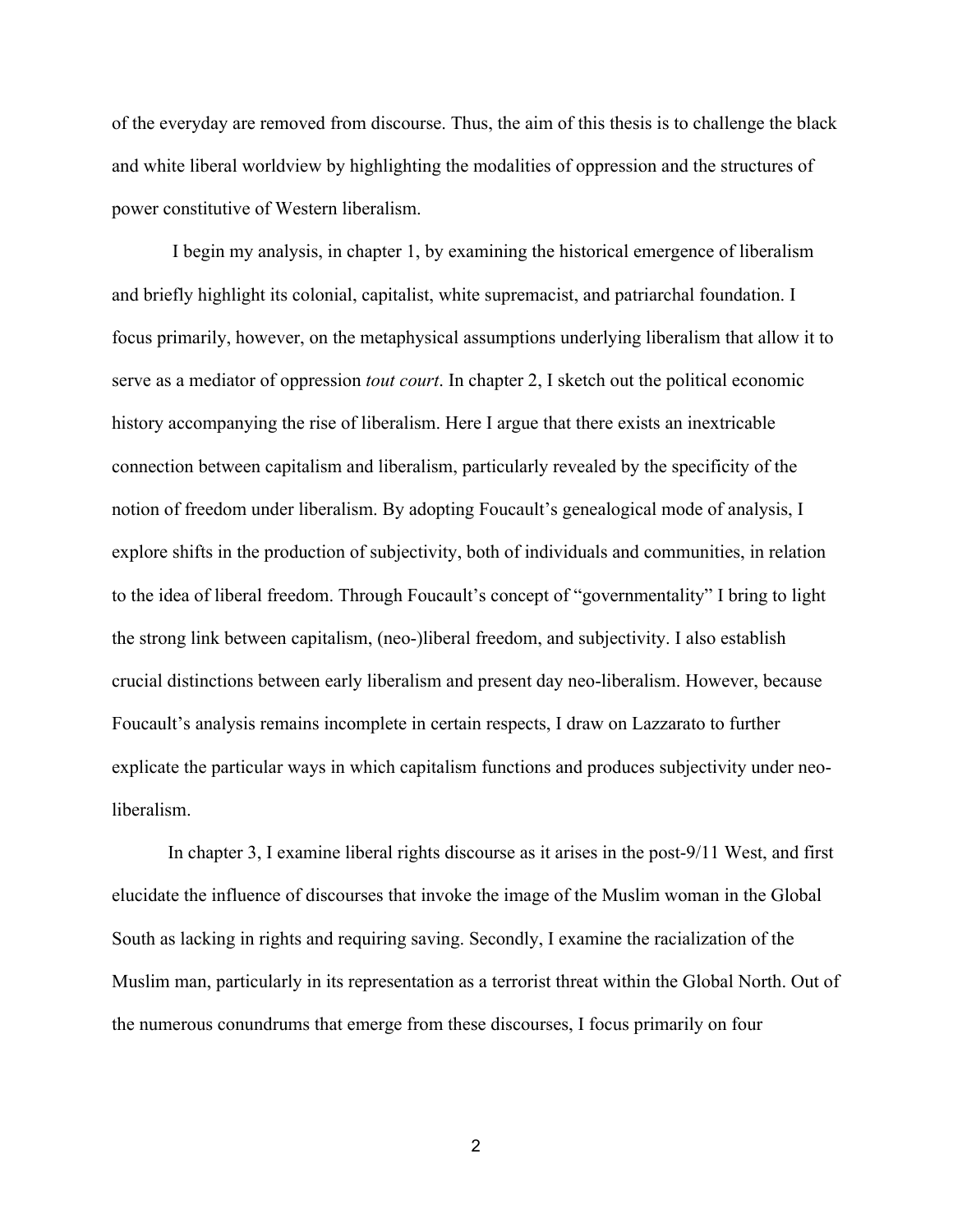interrelated issues: firstly, the mechanism of "Othering"<sup>3</sup> that essentializes the identity of the Muslim woman and fails to take into account heterogeneous historical and social contexts, and intra-cultural differences, that are of particular importance when discussing specifically "cultural" issues such as "veiling." Secondly, the oppressive/free, Islamic/Western dichotomies that requires Muslim women to choose between their religion and culture, on the one hand, and their liberation on the other. Thirdly, how liberal rights discourse mediates Western neo-liberal and neo-colonial processes, thereby inscribing and reproducing modes of economic dependence in the Global South. And finally, I highlight the continuities between the racialization of Muslim bodies within the Global North to histories of colonialism and racial classifications. Taken together then, Western liberal discourse as it is applied internally and externally, helps preserve hierarchical dichotomies such as North/South, free/oppressed, civilized/barbaric, and secular/religious.

Methodologically, in chapter 2, I use a Foucauldian genealogical political economy lens to draw out the effects of liberalism/neo-liberalism, seen as a necessary mediator of capitalism, in the production of subjectivity. In chapter 3, I draw upon anthropological accounts of the everyday, lived, embodied experiences of Muslim women to highlight the inadequacies of liberal rights in addressing their unique positionalities within local and global power structures. While not promoting the reification of difference across groups of individuals, I suggest that with respect to Muslim women in Egypt, Iraq and Afghanistan as but three examples, Western liberal rights and particularly the notion of freedom, are tools of engagement that commit violence across multiple intersecting and overlapping axes. In a highly simplified sense, violence is committed ideologically by positioning the West as the arbiter of "universal values" such as

 <sup>3</sup> I use the term "Othering" to refer to the concept developed by Edward Said in *Orientalism* (1979). It can be understood as the process of creating and emphasizing a dichotomy between "the familiar (Europe, the West, "us") and the strange (the Orient, the East, "them")" (1979, 43-44).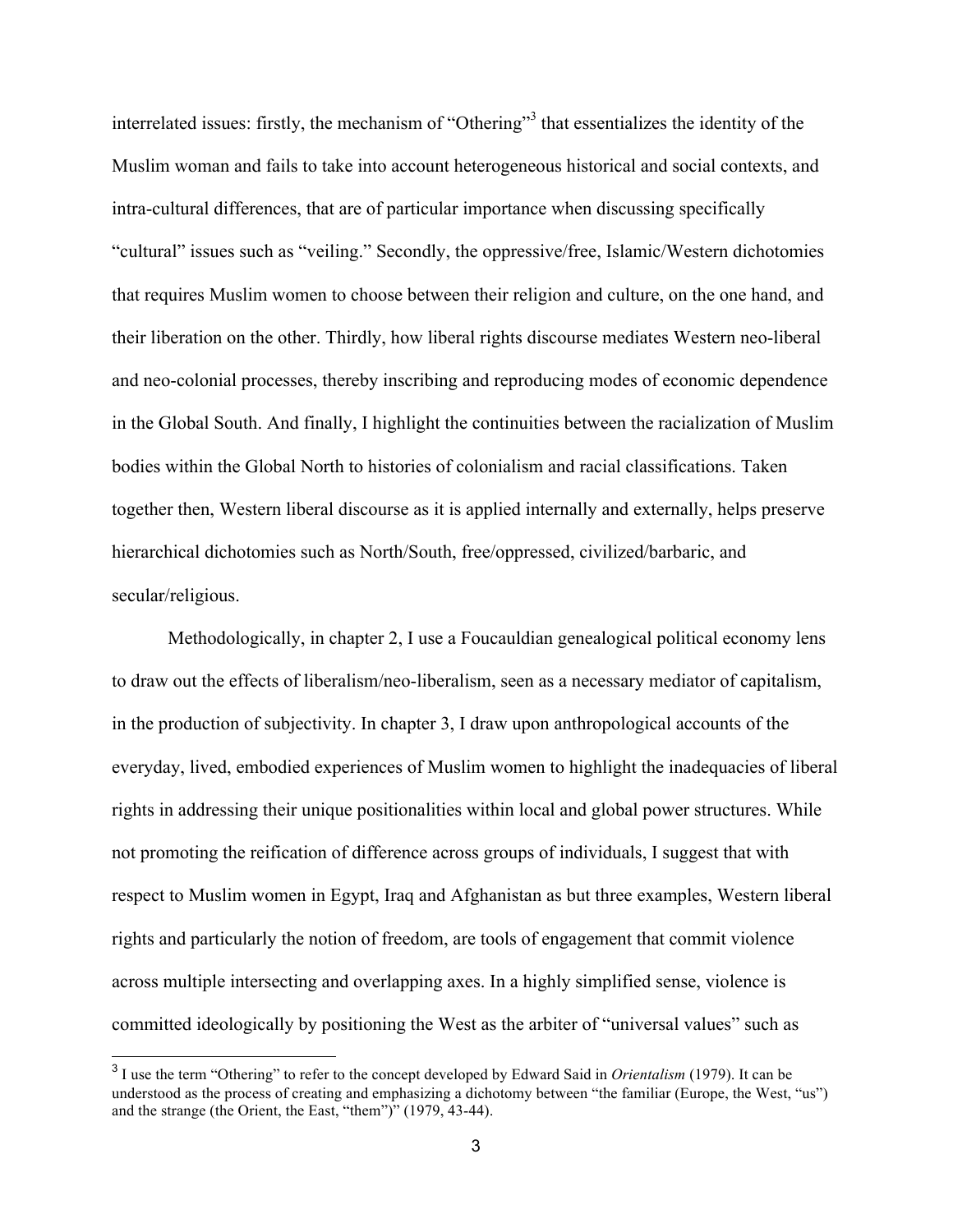freedom, and at the material level by obfuscating relations of power that fuel economic, political, and social oppression. More insidiously, the demarcation between ideological and material violence, in this context, collapses when we examine the discursive production of subjectivity, and its consequent implications, under the sign of liberal freedom (as shown in chapter 2). Furthermore, through cultural analysis, I tease out the wide-ranging material, ideological, and discursive effects of the "coloniality of power" that is both foundational to and constitutive of Western liberalism. Here I tie the racialization of Muslim bodies to continuing legacies of colonialism. Ultimately, in chapter 4, I argue that an alternative methodology, composed of alternative epistemologies and ontologies, is required to create a framework that commits less violence against the very individuals it attempts to make "free."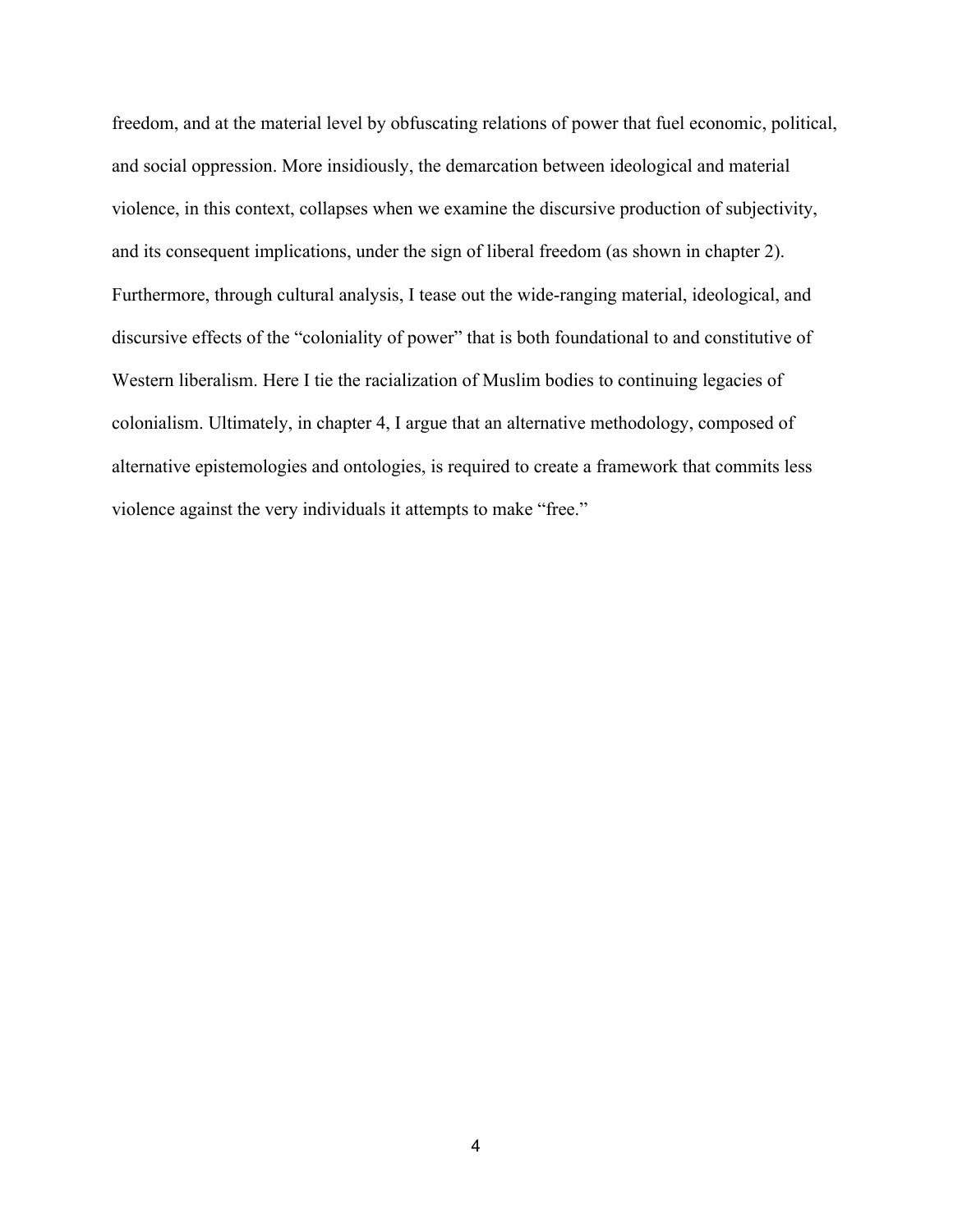#### **Chapter 1**

#### **Liberalism and its Presupposition(s)**

Historically, liberalism emerged in Europe as a break from feudal and monarchical economic and political relations. Alongside the rise of capitalism, characterized by distinct property rights and modes of production, liberalism provided the necessary political grounding that allowed the "free circulation of capital and property, secured a mass of free laborers, and articulated the formal liberty and equality of relatively abstract human beings in incipient mass society" (Brown 1995, 143). Seen in political economy terms, liberalism is a part of a constellation of political, social, and cultural changes that marks a shift from mercantilism to capitalism. It is important to keep in mind that the articulated notions of formal liberty and equality in European liberal thought, during this historical period, were accompanied by the rise of colonial European empires that subjugated much of the globe to European control. In a similar vein, the American principles of "life, liberty and the pursuit of happiness" as guaranteed by the Declaration of Independence (1776) were only available to white, property-owning males. In exploring this apparent paradox within liberalism, between the language of universalism on the one hand, and the historically exclusionary character of liberalism on the other, Charles Mills (1997) explains that the world we inhabit, including "our" political, social, moral, epistemological, and economic systems have been "*foundationally shaped for the past five hundred years by the realities of European*  domination and the gradual consolidation of global white supremacy" (20). Alongside such an analysis, Carole Pateman (2007) argues that the consolidation of white supremacy is accompanied by the "*conviction that women must be governed by men,*" and therefore, it is essential to bring both race and sex into any analysis of "the major institutions of modern civil societies or the construction of the world system of modern states" (Pateman and Mills 2007,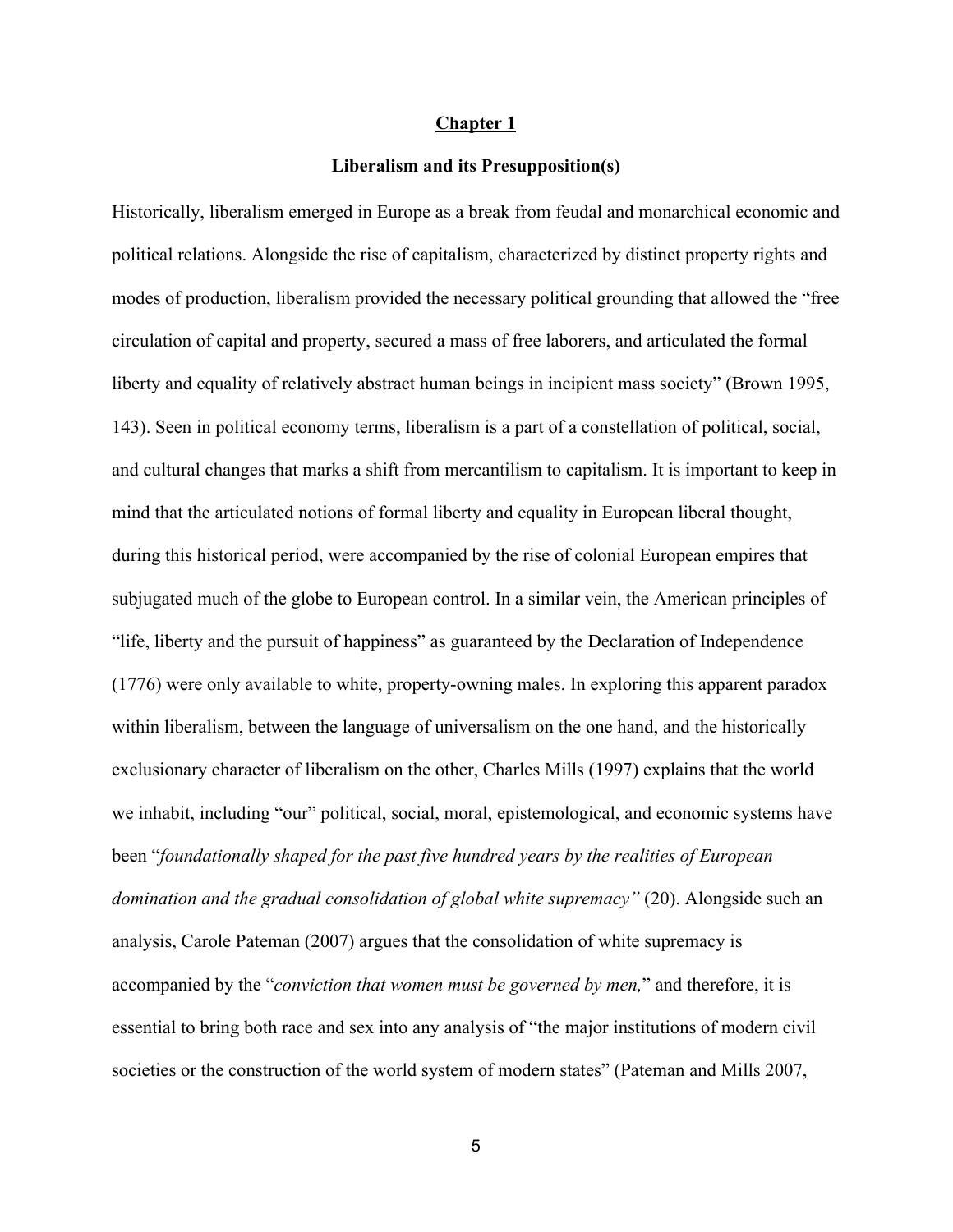135). Thus, the philosophical core of liberalism, namely the social contract, is predicated on both a "racial contract" under which Europeans emerge as "the lords of human kind" and non-Europeans as "their subjects," and a "sexual contract" which legitimizes patriarchal structures of oppression that subordinate women to men (Mills 1997, 20; Pateman 1988).<sup>4</sup> These historical processes of creating racial and gender hierarchies, along with the perpetuation of economic exploitation of both internal populations and particular geopolitical regions by global capitalism, continue to be an on-going project. Needless to say, these overlapping processes take on particular inflections at specific historical moments, and the period that this thesis is most interested in is the post-9/11 era.<sup>5</sup> In this chapter, I argue that liberalism serves as a vital mediator to these processes of oppression through certain key philosophical commitments that are inherent to liberalism.

Today, although civil, political, and human rights that grant freedom and equality have been extended *de jure* to the majority of citizens in liberal-democratic countries, liberalism continues to be a fundamentally insufficient framework for understanding and alleviating oppression. To understand the gaps in this framework, it is crucial to identify what liberalism *is*  and to expose its underlying presumptions. Although it is difficult to provide a rigid definition of liberalism, in all its attendant variations over geopolitical space and time that has remained coherent and unchanged, we can identify certain core ideas and practices that constitute and distinguish liberalism.<sup>6</sup> In this regard, Talal Asad (2009) explains that liberalism can be understood as a discursive space that provides "its advocates with a common political and moral

<sup>&</sup>lt;sup>4</sup> Uday Mehta has made a similar critiques of liberalism from a postcolonial standpoint, and agrees that exclusion and domination of the Other, is historically built into the social contract tradition (Mehta 1999). In a related vein, decolonial theorist Anibal Quijano points out that the idea of race "in its modern meaning, does not have a known history before the colonization of America" (2008, 182).

 $<sup>5</sup>$  I will take up these issues in further detail in chapter 2 & 3.</sup>

 $6$  It is important to point out that liberalism should not be conceived as a monolithic entity. Even at its inceptive moments, there existed a "great variety in liberalism(s)" (Brown 1995, 143).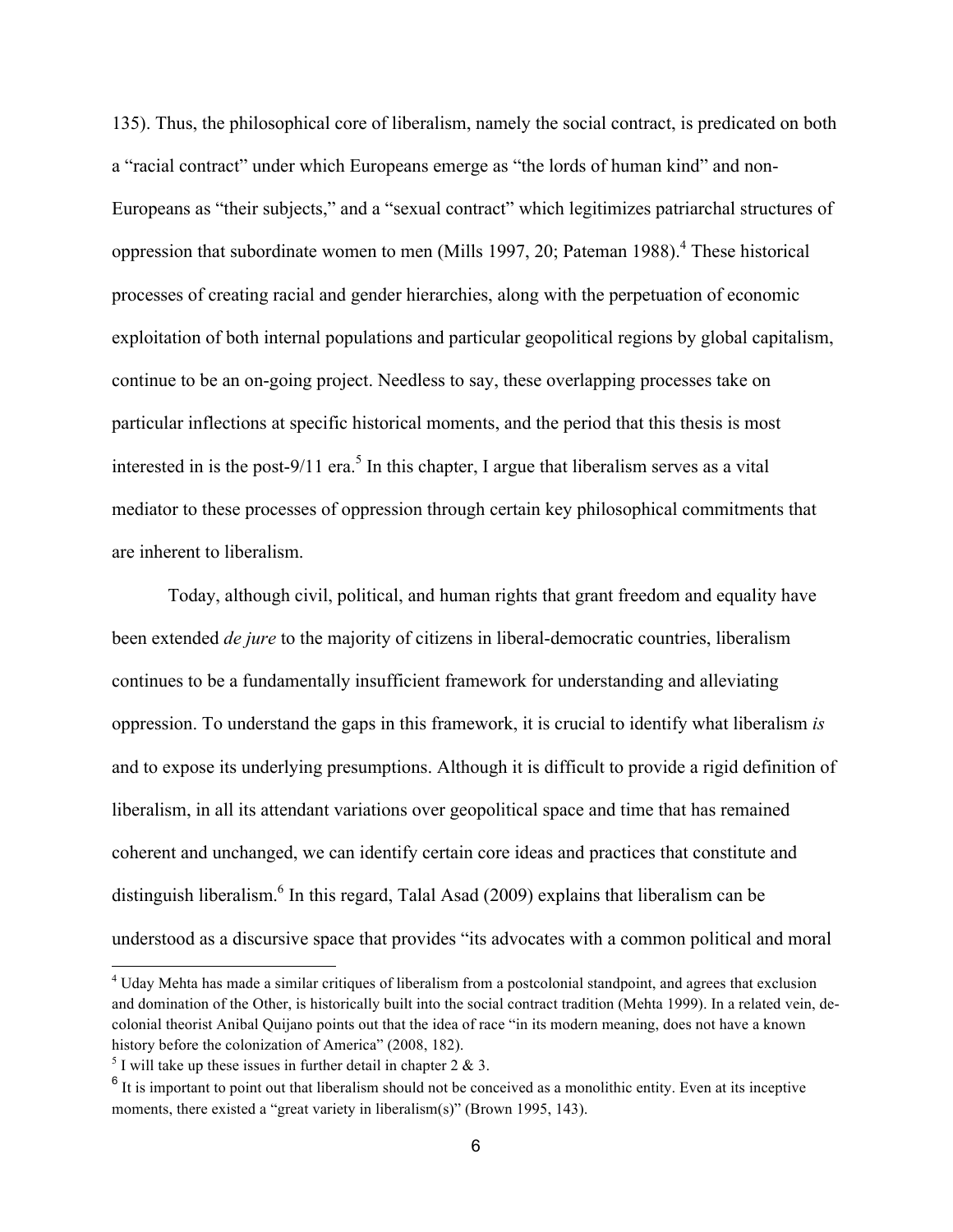language" and "ideas such as individual autonomy, freedom of (economic, political, social) exchange, limitation of state power, rule of law, national self-determination, and religious toleration" belong to this space (24). Relatedly, Wendy Brown (1995) argues that it is necessary to conceive of liberalism both as "a set of stories and a set of practices, as ideology *and* as discourse, as an obfuscating narrative *about* a particular social order as well as a narrative *constitutive* of this social order and its subjects" (143). Seen in this way, liberalism both produces and positions subjects within its narrative. In order to properly grasp this ideological and discursive function of production and positioning of subjects under liberalism, it is essential to interrogate the metaphysics of liberalism particularly with respect to its fundamental ontological element—the autonomous individual.

Indeed, liberalism presupposes a demarcation between the political sphere and civil society; within the political sphere, individuals are treated as free and equal by abstracting them from their embodied particular selves. One form of this mechanism of universalization can be understood in terms of "the *substitutability* of individuals" in that "each voter counts as one and is the exact equivalent of every other voter—no more, no less, and no different" (Asad 2009, 24). According to this conception, individuals are understood as existing independently of each other and relating to each other exclusively through external relations. The social relations of the individual do not affect the basic human nature of these individuals and thus their nature is simultaneously regarded as fixed and common to all (Gould 1988, 93). Within this modality class, race, gender, and sexuality cease to play any constitutive role in the political process and any individual may be substituted for another.

Of course, the presupposition of human nature as fixed essentializes identity and hegemonically places value on a Eurocentric notion of subjectivity that is *a priori,* rational,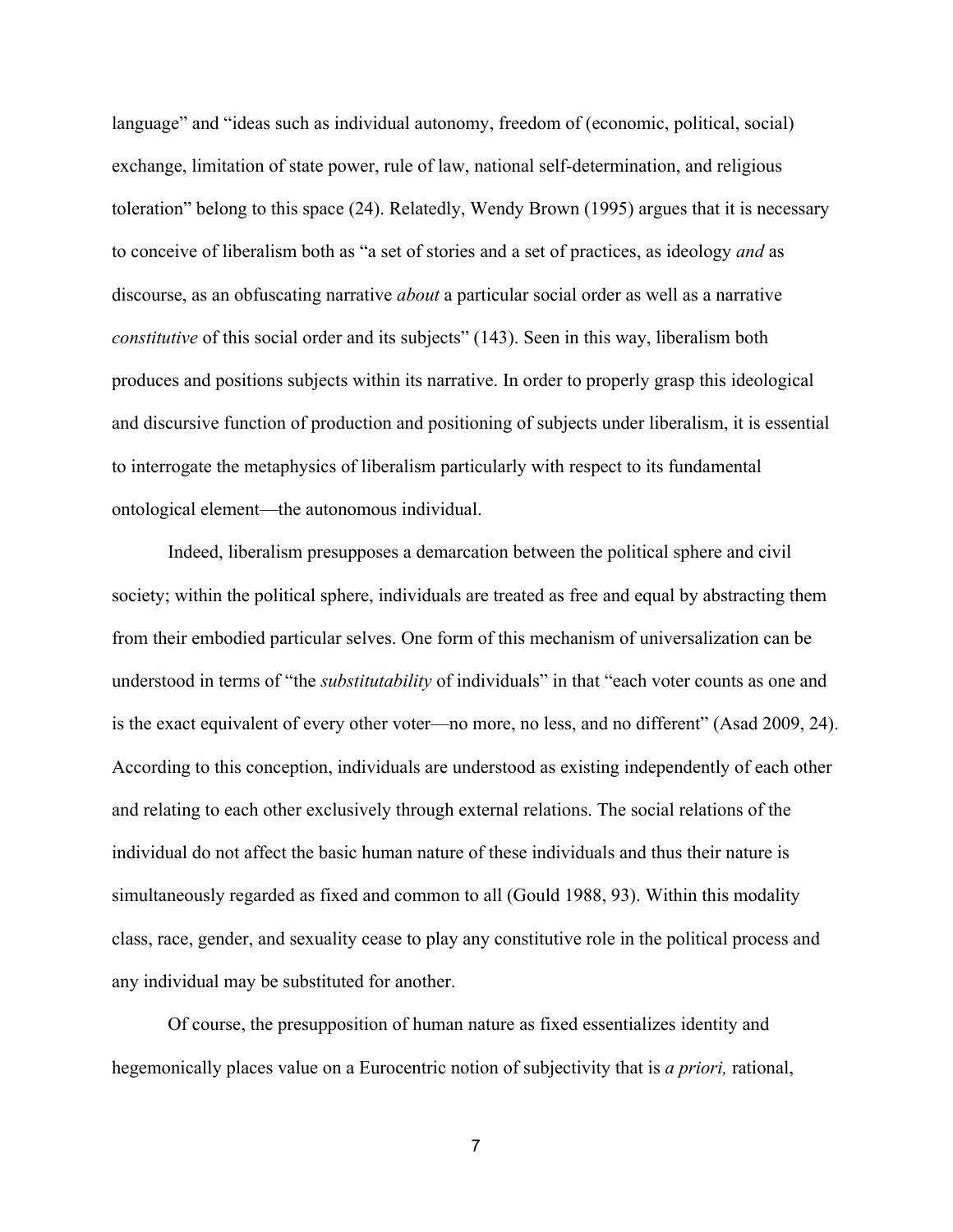masculine, atomized, and individualistic. This assumption creates a major impediment in relating to "other modes of subjectivity, differently structured desires, and hybridized forms of lived experience" (Al-Saji 2009, 66). In this regard, subjectivity engendered by the liberal notion of freedom poses a major problem when conceived as a universal ideal, especially since it is portrayed as neutral in contrast to the varied understandings of freedom in the context of "illiberal" groups and communities. Of course, the silent referent of liberal rights is always an idealized liberal democracy constituted by modern (western) culture and reason (Abu-Lughod 2013). This problematic will become starkly visible, in chapter 3, when we look at the specific case of liberal rights discourse as applied to Muslim women in the Global South.

This presumption within liberal discourse, and within the liberal nation-state in particular, that the individual is ontologically prior to the social erases material difference and, therefore, depoliticizes individuals' identity. As Marx's (1978) critique of liberalism highlights, the liberal state, "far from abolishing these *effective* differences [found among individuals]…only exists so far as they are presupposed" and, importantly, "it is conscious of being a *political state* and it manifests its *universality* only in opposition to these elements" (33). Here Marx underscores that liberalism in its universalizing tendency depoliticizes and makes invisible material differences that exist among individuals. This serves as a barrier to understanding specific forms of oppression such as racism or heterosexism that individuals from marginalized communities may experience. Furthermore, this tendency to universalize is not happenstance but rather a conscious mechanism of the liberal project. As Brown (1993) clarifies, this tension that exists between the "I" and the "we" under political liberalism lends itself to universal representation. She states,

in a smooth and legitimate liberal order, the particularistic "I's" must remain unpoliticized, and the universalistic "we" must remain without specific content or aim, without a common good *other than* abstract universal representation or pluralism. The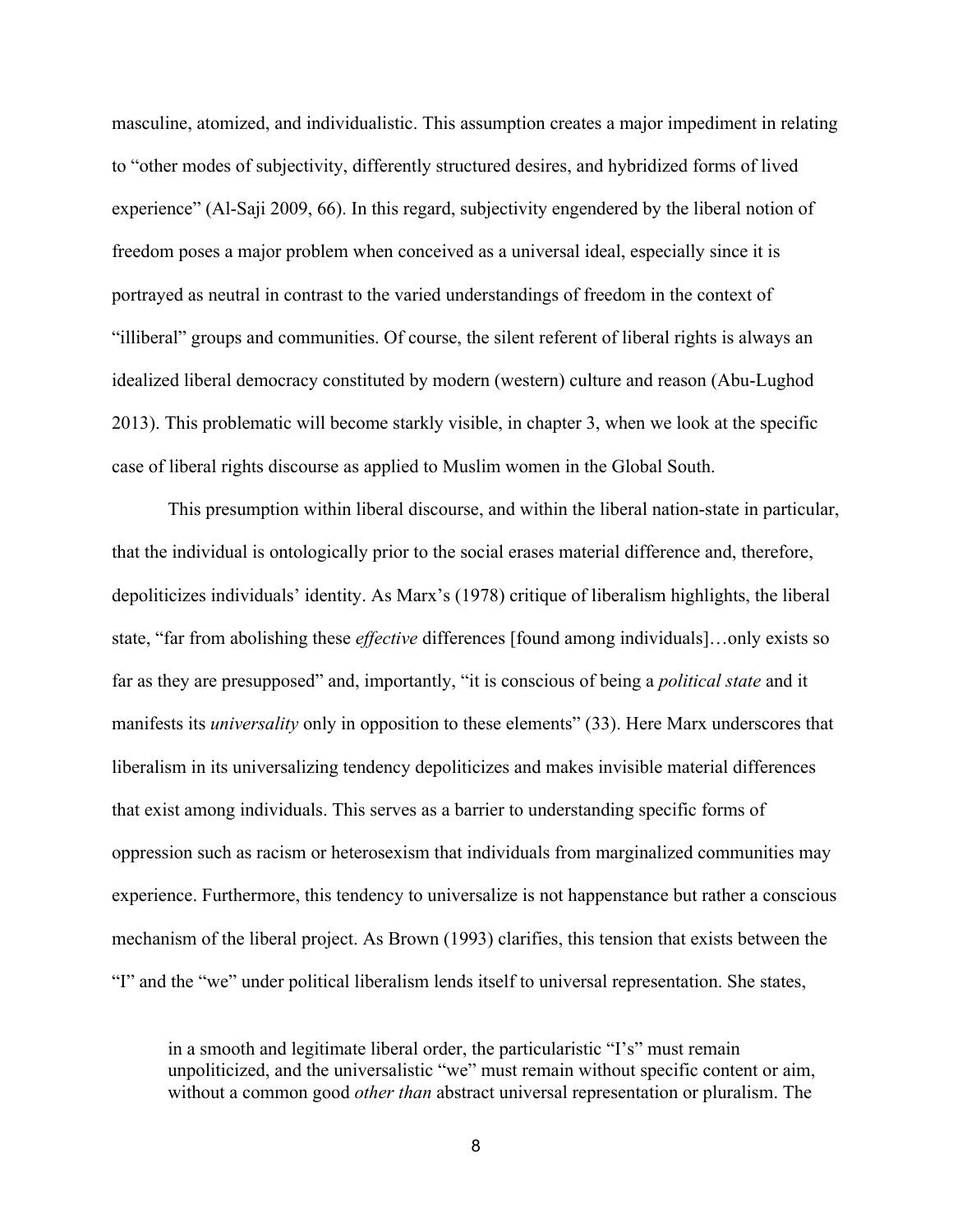abstractness of the "we" is precisely what insists upon, reiterates, and even enforces the depoliticized nature of the "I." (392)

According to this analysis of liberalism an inherent violence is perpetrated against the individual by the universal through the power that abstract representation exerts over the particular. By depoliticizing identity, any claims of oppression that originate from a standpoint other than that of the "ideal identity" are deemed illegitimate. With respect to the United States, Brown argues that the "white masculine middle class" is deemed as the ideal racial, economic, and social identity  $(395)$ .<sup>7</sup> Thus, the ontological commitment to independent free and equal individuals hides from discourse concrete social differences that affect the lives of individuals.

This critique of universal representation is reinforced by by post-structuralist philosophers (among others).<sup>8</sup> The individual subject must be seen in the context of concrete relations with other individual subjects and is thus always a product of social processes rather than *a priori* origin (Brown 1993, 2006; Young 2004; Gould 1988). Only by keeping in mind how individuals are necessarily embedded within particular historical, social, and cultural processes can we adequately account for varying modes of oppression that do not conform to universal representations. Under an individualist liberal ontology, we cannot explain "the fact that some [individuals and groups] have greater social or economic power than others" (Gould 1988, 94). Unless material differences in power are made an ontological part of political analyses, both global and local understandings of individuals' lived realities will be myopic.

 $\frac{7}{1}$  Of course, the formation of an "ideal identity" isn't fixed but is contingent on the confluence of particular historical and cultural forces at a particular moment in space and time.

<sup>&</sup>lt;sup>8</sup> Criticism of such a conception have been raised by "critical perspectives including strands of Feminism, Queer Theory, Cultural Studies, Critical Race Theory, Bioethics, Post-colonial Theory, Anthropology, Critical Theory, Multiculturalism, Post-modern Theory, and Comparative Political Thought" among others (Ackerly 2008, 57).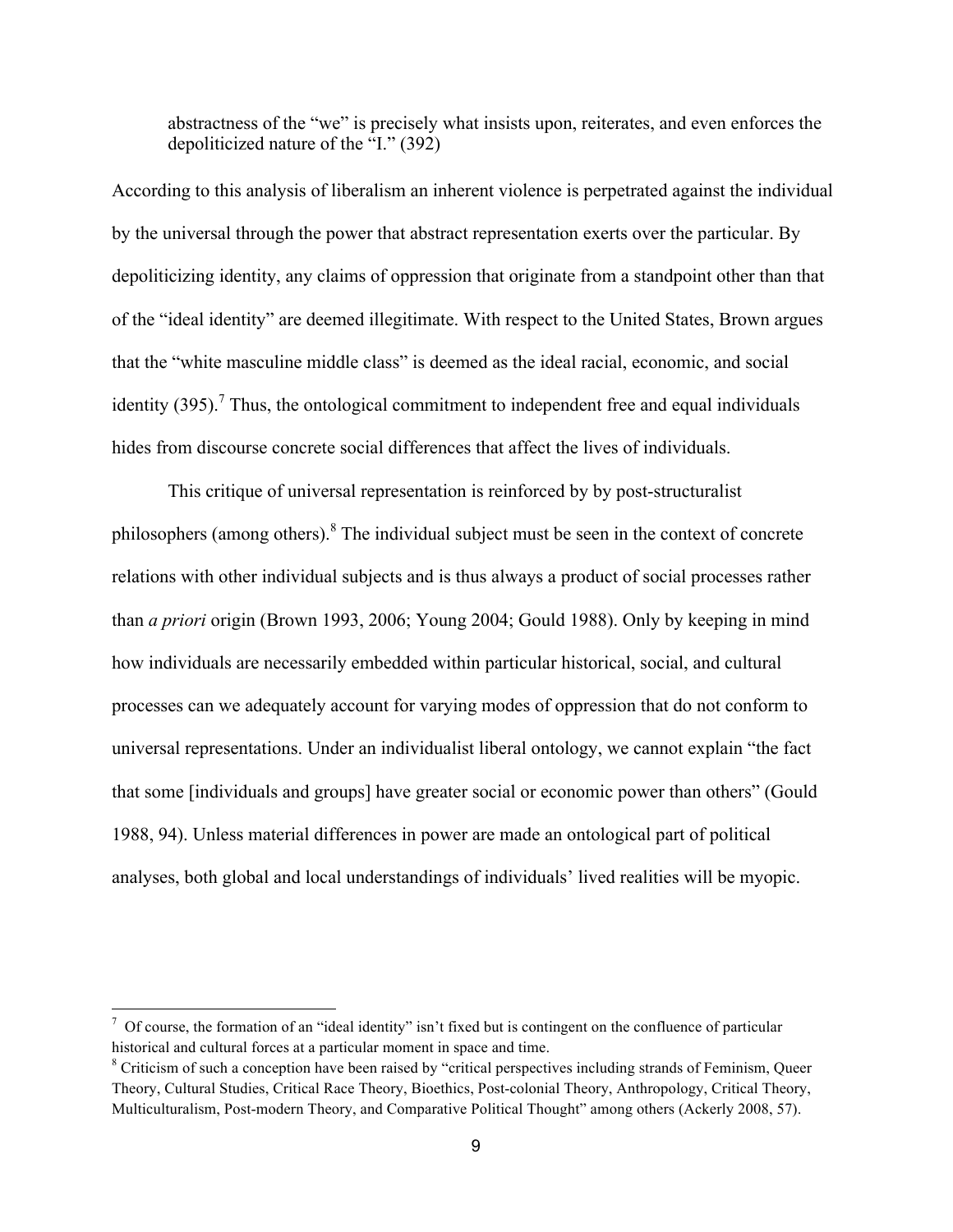### **Chapter 2**

#### **The Production of Subjectivity**

The ontology underlying liberalism posits the subject of rights to be the individual abstracted from their particular context. The autonomous individual is a necessary presupposition of a liberal-democratic order and is presented as an *a priori* given. At the same time, who counts as an individual and what meanings become ascribed to liberal autonomy are closely tied to particular spatial-temporal locationality. We can conceptualize this visually by imagining a circle whose circumference increases or decreases, dependent on historical and social contexts, thereby including/excluding particular individuals. Under this understanding rights, such as that of freedom and/or equality, can be seen as progressive tools that can be used by social movements to affect change within the existing political framework. In the American context, the (white) women's suffrage movement and the civil rights movement, as but two examples, can be viewed as instances of inclusion within the circle of liberal rights. However, such a reading dissimulates the relation between the form that rights, particularly the liberal idea of freedom, take on under liberalism (and neo-liberalism), and the resultant subjectivities engendered. In other words, the productive effects of liberal-democratic forms of freedom on individual and collective subjectivities remain unquestioned. Thus, in the first half of this chapter, by adopting a Foucauldian genealogical analysis, I will differentiate between liberalism and neo-liberalism based on shifts in "governmentality" and look at corresponding notions of subjectivity. Here I will argue that liberal freedom must be seen as a unique mode of governance that emerges from a specific matrix of relations that regulates, disciplines, and produces specific forms of individuals and communities. In the second half of this chapter, I will extend and supplement Foucault's analysis by exploring the linkages between neo-liberalism and present day post-industrial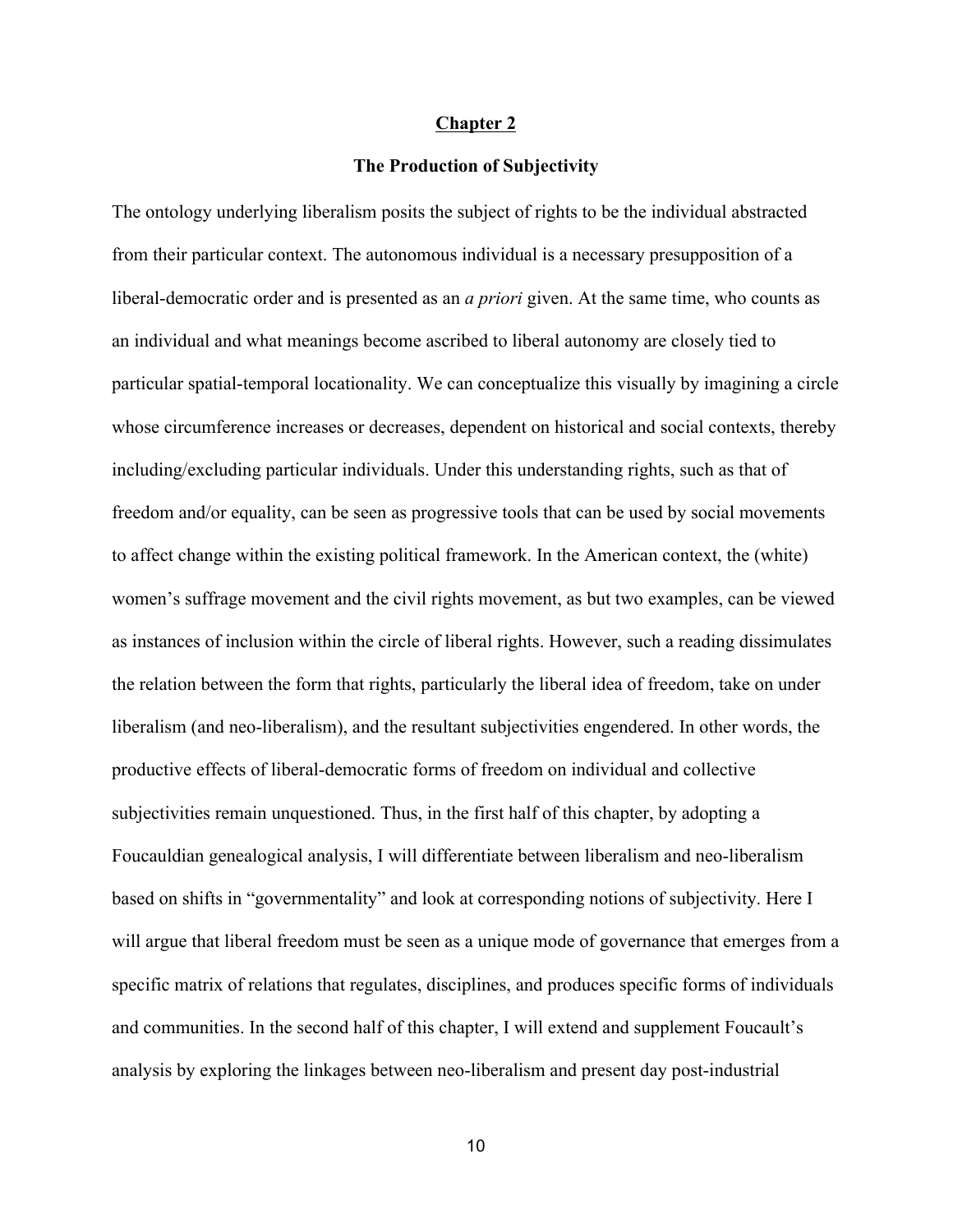capitalism in the United States.<sup>9</sup> Although Foucault does provide us with an essential frame through which we can understand the ways in which neo-liberalism function, it is necessary to deepen this analysis by taking into account certain major events and ensuing mutations that have occurred since the time of his analysis. The rise of finance capital and financialization in general, along with its subsequent crises, the most recent being the financial crises of 2007/2008, and the terrorist attacks of September 11th, 2001 are two notable points of transformation.<sup>10</sup> Furthermore, my choice of focusing on the United States is not arbitrary but rests on the fact that the U.S. is a hegemonic "center" of neo-liberalism in relation to the world, an exemplary model of a "liberal-democratic" state that has transitioned from a Keynesian economic system to an explicitly neo-liberal one, and the site of the two transformative events mentioned above. Ultimately, the goal of my analysis is to uncover the particular form(s) of subjectivity engendered by neo-liberalism and the methods/configurations of power relations through which such production is made possible.

### *Foucault, Liberalism, and Freedom*

In comprehending the mechanism through which the notion of liberal freedom asserts power in "non-political" spaces (or spaces that are seen as autonomous/ beyond the purview of the "political") such as the private sphere, civil society, and/or the personal realm, and on the subjectivities of individuals/communities, it is crucial to interrogate the relationship between liberal government and the subjects it governs. Here Foucault's analysis of liberalism provides a useful point of departure— For Foucault, liberalism should be understood through the lens of

 <sup>9</sup> Although I will focus primarily on the United States, I will also draw examples from Western Europe, particularly in my discussion of the relation between neo-liberalism, capitalism, and the production of subjectivity in the present moment.

<sup>10</sup> The transformative impact of 9/11 will be taken up in the subsequent chapter.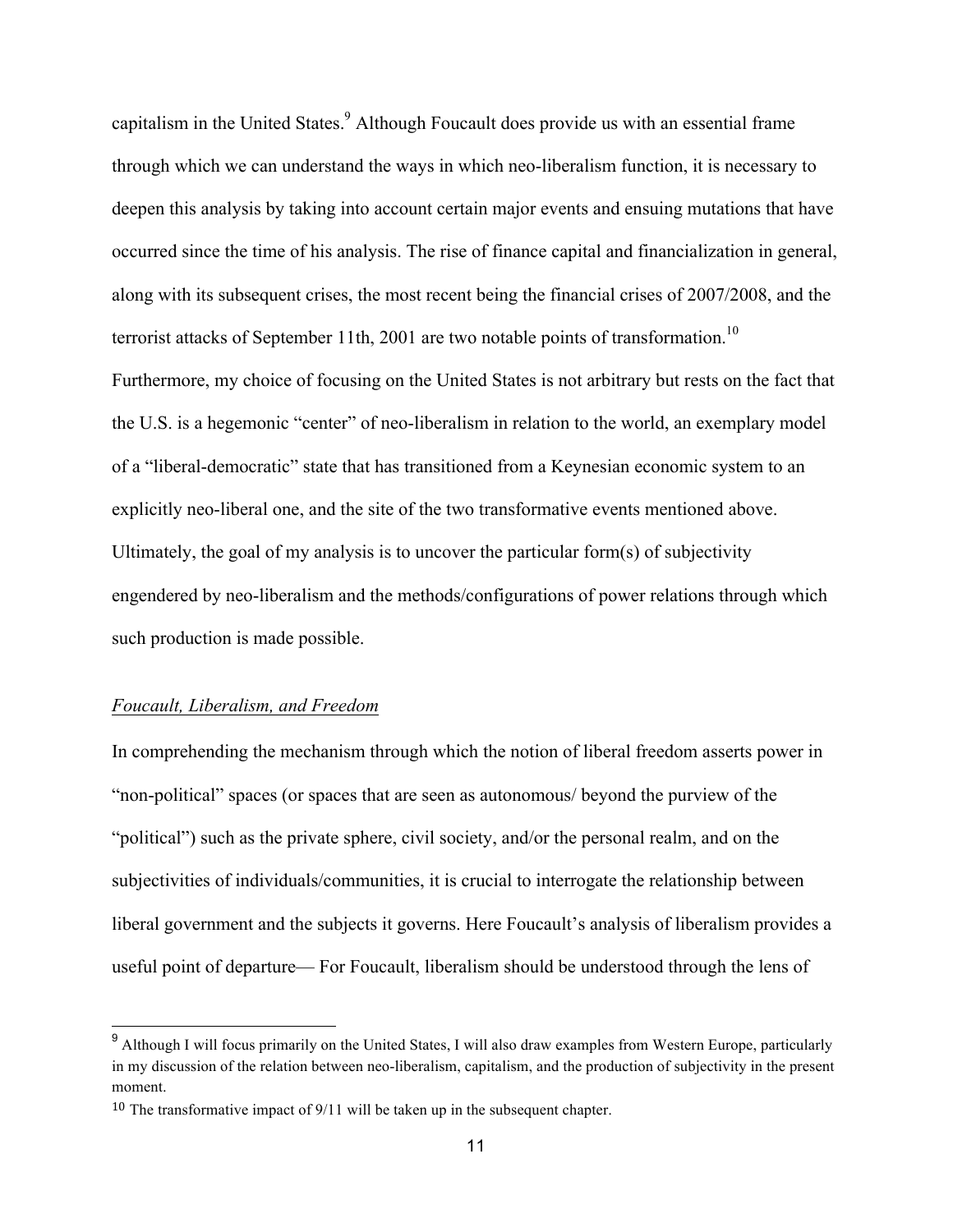"governmental reason" which entails viewing the "rationality of political government as an activity rather than as an institution" and thus liberalism is "not a theory, an ideology, a juridical philosophy of individual freedom, or any particular set of policies adopted by a government" but is rather "a rationally reflected way of doing things that functions as the principle and method for the rationalization of governmental practices" (Burchell 1996, 21). From this perspective, government is a point of contact and interaction between "techniques of domination" and "techniques of the self" (20). Therefore, liberalism particularly in its modern incarnation(s),

constructs a relationship between government and the governed that increasingly depends upon ways in which individuals are required to assume the status of being subjects of their lives, upon the ways in which they fashion themselves as certain kinds of subjects, upon the ways in which they practise their freedom. (29-30)

It is important to note here that "governmentality"<sup>11</sup> defined as the "conduct of conduct," and the rationalities guiding the techniques of government, thereby fashioning specific kinds of subjects, take on particular forms depending on the historical moment under consideration (Foucault 1991, 48). In this regard, Foucault distinguishes between forms of governmentality in the Middle ages, sixteenth century mercantilist Europe, Enlightenment era early or "classical" liberalism, and finally modern/advanced liberalism or neo-liberalism (Foucault 2007, chap. 5, 9; Foucault 2008,

<sup>&</sup>lt;sup>11</sup> My usage and understanding of governmentality is in line with Wendy Brown's conception of the term. For Brown, Foucault defines governmentality as the "conduct of conduct," however, this "rich" term "is also intended to signify the modern importance of *governing* over ruling, and the critical role of *mentality* in governing as opposed to the notion that power and ideas are separate phenomena. Governmentality moves away from sovereign and statecentered notions of political power (though it does not eschew the state as a site of governmentality), from the division between violence and law, and from a distinction between ideological and material power. Finally governmentality features state formation of subjects rather than state control of subjects; put slightly differently, it features control achieved through formation rather than repression or punishment...As is often the case with Foucault -- think about biopower, resistance, power/knowledge, arts of the self -- the notion of governmentality is both extremely theoretically fecund and woefully underspecified. Perhaps it could not be the former without being the latter" (Brown 2003).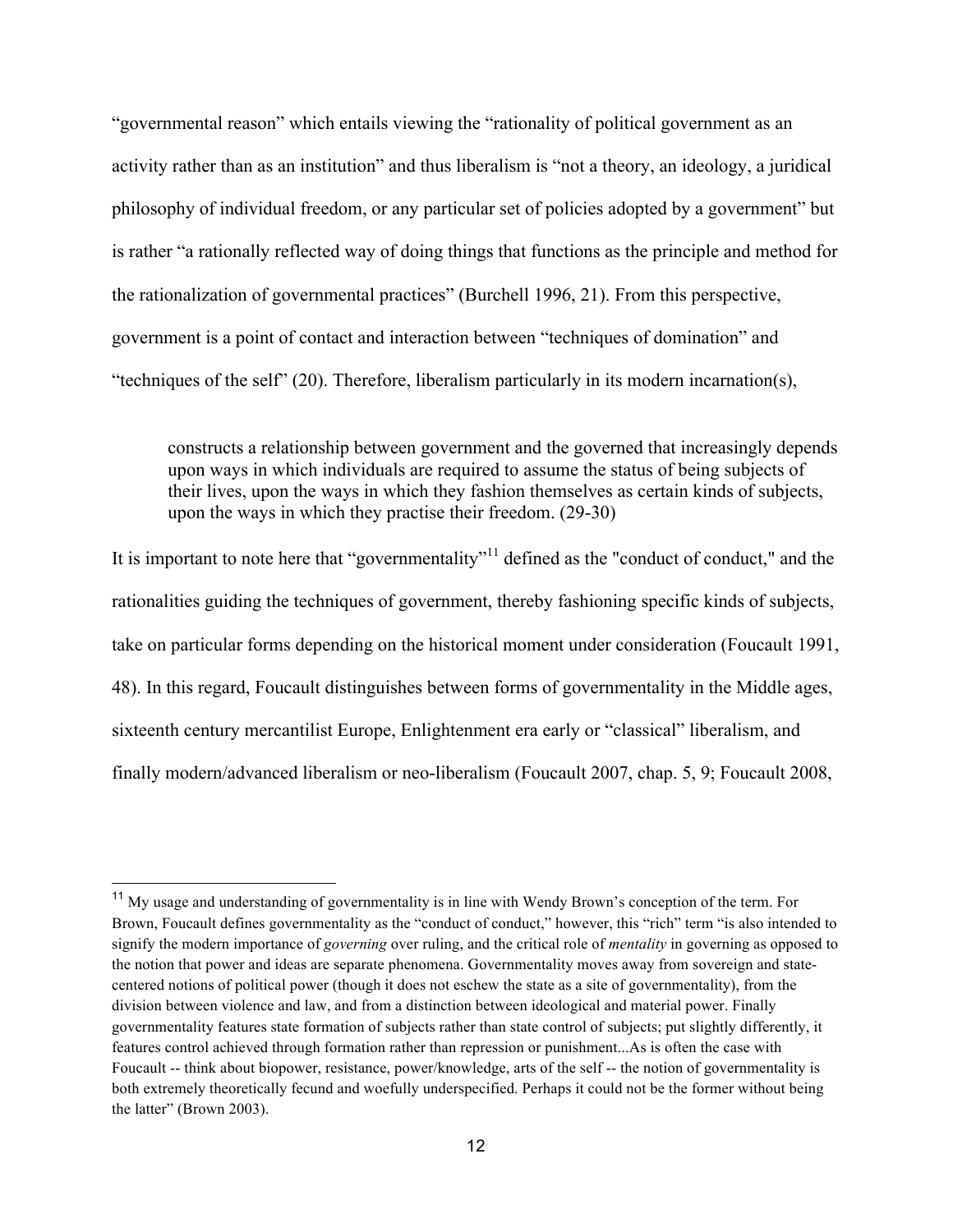chap. 1, 3).<sup>12</sup> In sixteenth century Europe, the primary rationality guiding government was *raison d'Etat*<sup>13</sup> and the primary political, social, and economic "institutions" corresponding to this form of governmental reason were mercantilism, the police state, the development of a permanent diplomacy, and a permanent army, all to ensure the "plurality of states free from imperial absorption" such that an "equilibrium" could be established across Europe (Foucault 2008, 5).<sup>14</sup> However, around the mid eighteenth century, a fundamental shift in governmental rationality occurred. This transformation was characterized by the emergence of an "internal limitation of governmental reason" expressed through the "intellectual instrument" of "political economy" (13). Foucault states that the term "political economy" "oscillates between two semantic poles": in a narrow sense, it refers to an analysis of wealth concerned with production, distribution, and circulation; however, in a broader sense, and it is this understanding that interests Foucault, political economy refers to "any method of government that can procure the nation's prosperity" (13). In linking liberal governmental reason to political economy, Foucault identifies three core intertwined features of liberalism. Firstly, political economy generates a particular regime of truth in which the market becomes established as the natural site of truth, and the practice of

<sup>&</sup>lt;sup>12</sup> For the purposes of this thesis, and in this section, I will focus primarily on Foucault's understanding of liberalism and neo-liberalism.

<sup>13</sup> Foucault (2008) explains that "*Raison d'Etat* is precisely a practice, or rather the rationalization of a practice, which places itself between a state presented as given and a state presented as having to be constructed and built. The art of government must therefore fix its rules and rationalize its way of doing things by taking as its objective the bringing into being of what the state should be" (4).

<sup>14</sup> It is important to understand the interconnectedness of these three institutions under *raison d'Etat*. Mercantilism, for Foucault (2008), represents something much greater than a mere economic doctrine. He states, "It [mercantilism] is a particular organization of production and commercial circuits according to the principle that: first, the state must enrich itself through monetary accumulation; second, it must strengthen itself by increasing population; and third, it must exist and maintain itself in a state of permanent competition with foreign powers" (5). Simultaneously, foreign policy of states guided by *raison d'Etat*, exhibits "a limited objective in comparison with...most sovereigns and governments in the Middle Ages to occupy the imperial position with regard to other states," and thus, "external self-limitation is the distinctive feature of *raison d'Etat* as it manifests itself in the formation of the militarydiplomatic apparatuses" (6). However, the "internal" police state, deployed as a governing apparatus, could be described as "unlimited" in its objective(s) with regard to the governed (7).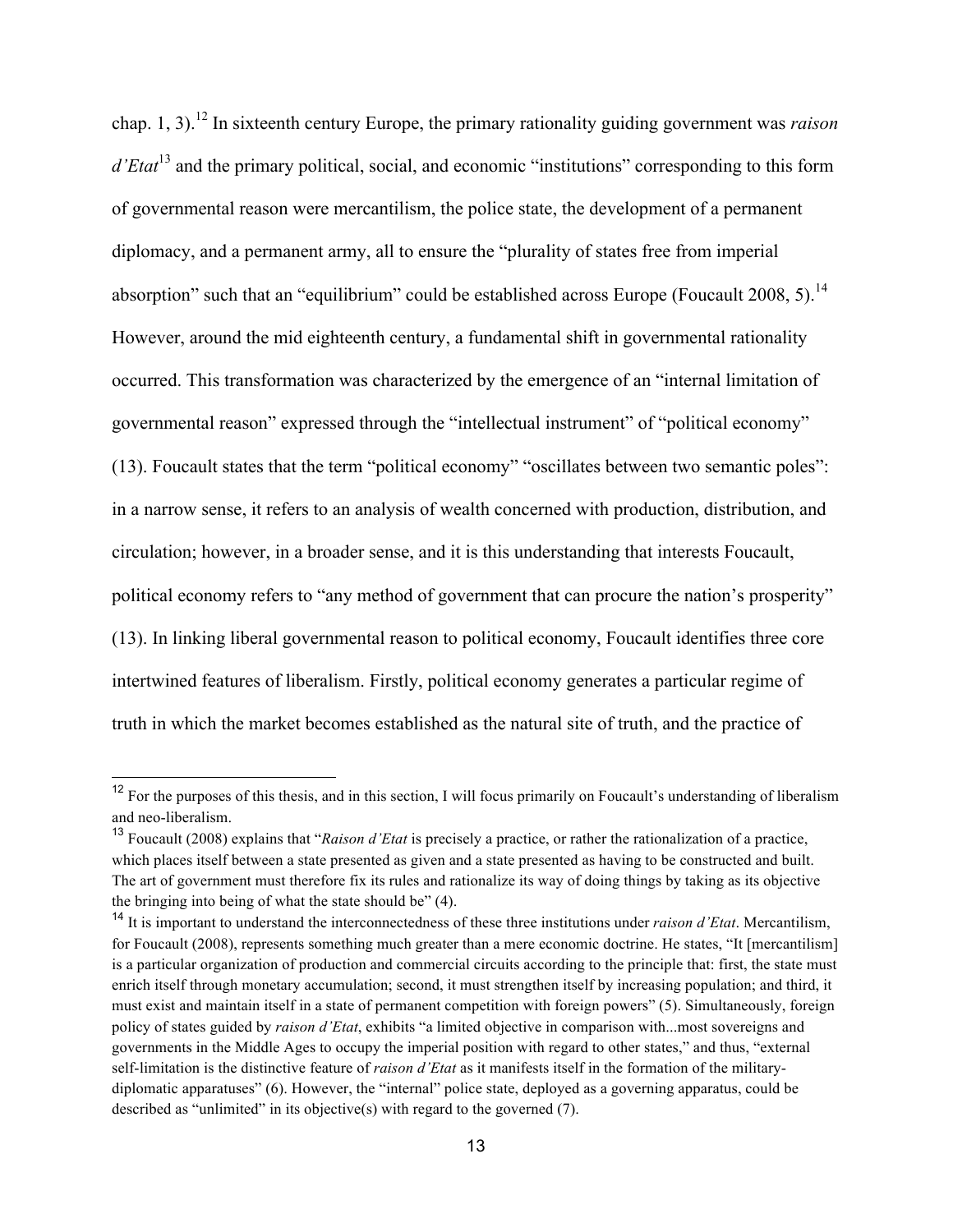liberal governmentality (as opposed to *raison d'Etat*) connects up to this specific regime of veridiction (Foucault 2008, chap. 2).<sup>15</sup> This regime of truth is most concerned with ensuring that economic exchange occurs with the least possible intervention by the State thereby allowing prices of commodities to be established *naturally* by the forces of demand and supply. Second, internal limitations set within the government are based on the principle of utility, and this is connected to the market through the idea of "interest(s)" (44). Finally, the last defining feature of early liberalism is the positioning of Europe as a space capable of infinite economic development in relation to a world market  $(61)$ .<sup>16</sup> With regard to the concept of "interests" (the primary idea that connects the first two points), Foucault (2008) explains that the modern form of governmental reason, in its search for internal or "self" limitation(s),

functions in terms of interest. But this is no longer the interest of an entirely self-referring state…as was the state of *raison d'Etat*…[I]nterest is now interests, a complex interplay between individual and collective interests, between social utility and economic profit, between the equilibrium of the market and the regime of public authorities, between basic rights and the independence of the governed…[G]overnment in this new governmental reason, is something that works with interests…it is through interests that government can get a hold on everything that exists for it in the form of individuals, actions, words, wealth, resources, property, rights and so forth. (44-45)

In this analysis, the domain or space that liberal governmentality is interested in extends to

"everything" including supposedly "non-political/autonomous" spaces such as civil society.17

<sup>&</sup>lt;sup>15</sup> Foucault (2008) maintains that this new art of government associated with political economy should not be seen as "something other than *raison d'Etat*, an element external to and in contradiction with *raison d'Etat*, but rather its point of inflection in the curve of its development" that helps in "maintaining it [*raison d'Etat*], developing it more fully, and perfecting it" (28).

<sup>&</sup>lt;sup>16</sup> As mentioned earlier, the collusion between the rise of liberalism, the rise of capitalism, and increasing forms of colonial domination by European states, was not merely coincidental but deeply connected. For the purpose of my analysis here, I will focus on the first two points and return to this point in the next chapter.

<sup>&</sup>lt;sup>17</sup> Maurizio Lazzarato (2009) provides an insightful explanation about the connection between governmentality and civil society. He states that "[i]n order for governmentality to preserve its all-inclusive character and not be split between two branches – an economic and a juridical art of government – liberalism invents and experiments with a set of techniques that apply to a new frame of reference: civil society. Civil society is here not the space where autonomy in relation to the state is produced, but the correlate of techniques of government. Civil society is not a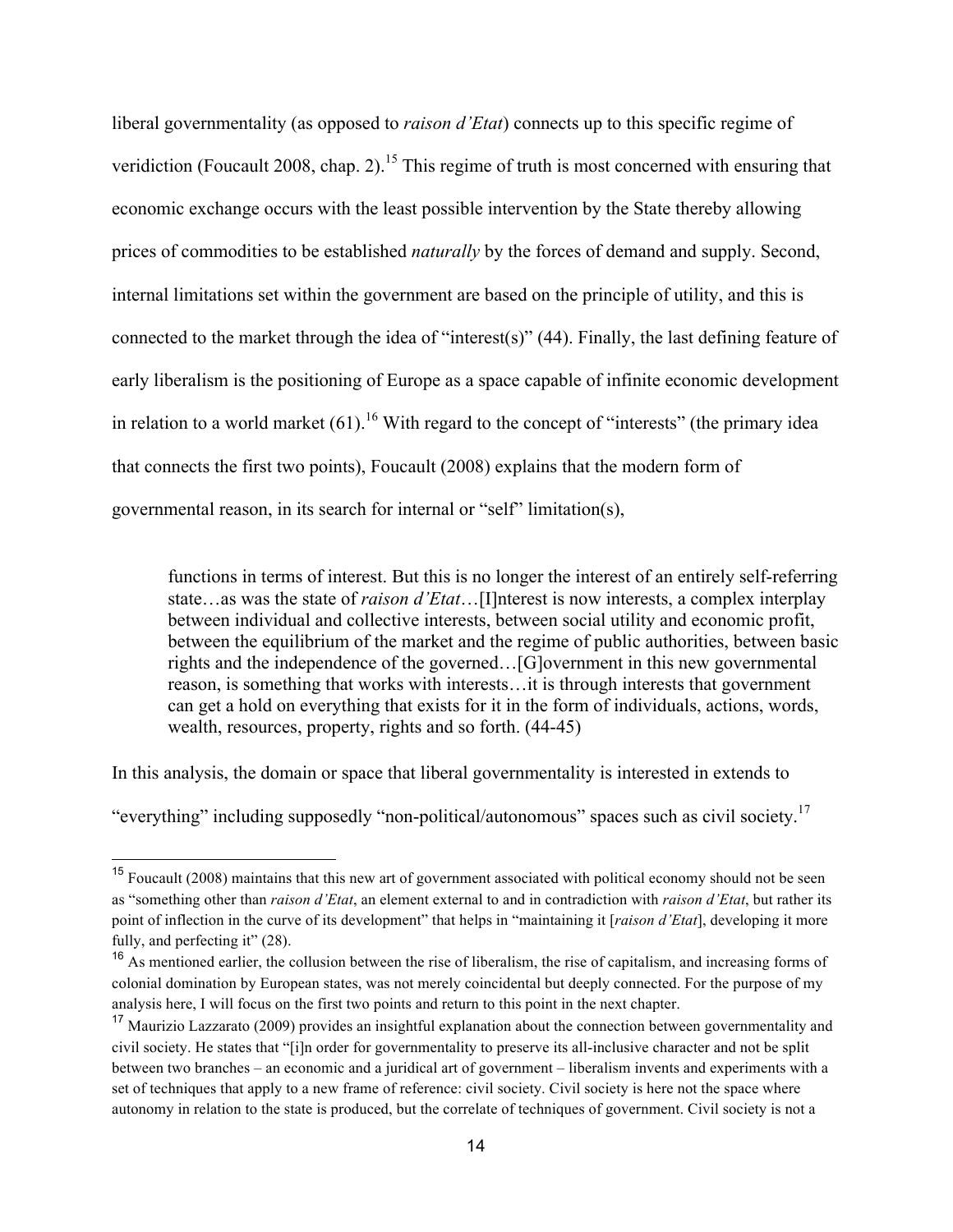Consequently, "freedom" under liberalism is "not a given," rather liberalism "proposes to manufacture it constantly, to arouse it and produce it" (65). Thus, freedom that is established by this mode of governmentality is *actively* produced, and this production of freedom hinges on the fact that liberalism is also a "consumer of freedom inasmuch as it can only function insofar as a number of freedoms actually exist: freedom of the market, freedom to buy and sell, the free exercise of property rights…and so on" (63). Simultaneously, the act of producing freedom entails establishing limitations through "strategies of security" such as restrictions, controls, methods of coercion, etc. (64). Thus, we see a dynamic interplay between freedom and security internal to liberalism, and Foucault calls this "the economy of power peculiar to liberalism" (65).

This "economy of power" that functions through the regulation of freedom/security has serious implications with regard to the subjectivities of individuals and communities.<sup>18</sup> First of all, an entire educational and cultural apparatus around danger and fear is established. Individuals and whole communities, "are conditioned to experience their situation, their life, their present, and their future as containing danger" (Foucault 2008, 66). Examples of this "political culture of danger," that arises in the nineteenth century, can be seen in the "campaign for savings banks at the start of the nineteenth century," along with "the appearance of detective fiction and the journalistic interest in crime around the middle of the nineteenth century;" however, it is represented most emphatically in "campaigns around disease and hygiene... [especially] with regard to sexuality and the fear of degeneration: degeneration of the individual, the family, the race, and the human species" (66). The point that Foucault is

primary and immediate reality, but something which is part of the modern technology of governmentality. It is at this juncture, it is in the management of this interface that liberalism is constituted as an art of government. It is at this intersection that biopolitics is born" (116).

<sup>&</sup>lt;sup>18</sup> For an exhaustive study on the relationship between liberalism, governmentality, and individual/collective subjectivities look at Nikolas Rose's (1990) book *Governing the Soul* and also *Governing the present* (Rose and Miller 2008).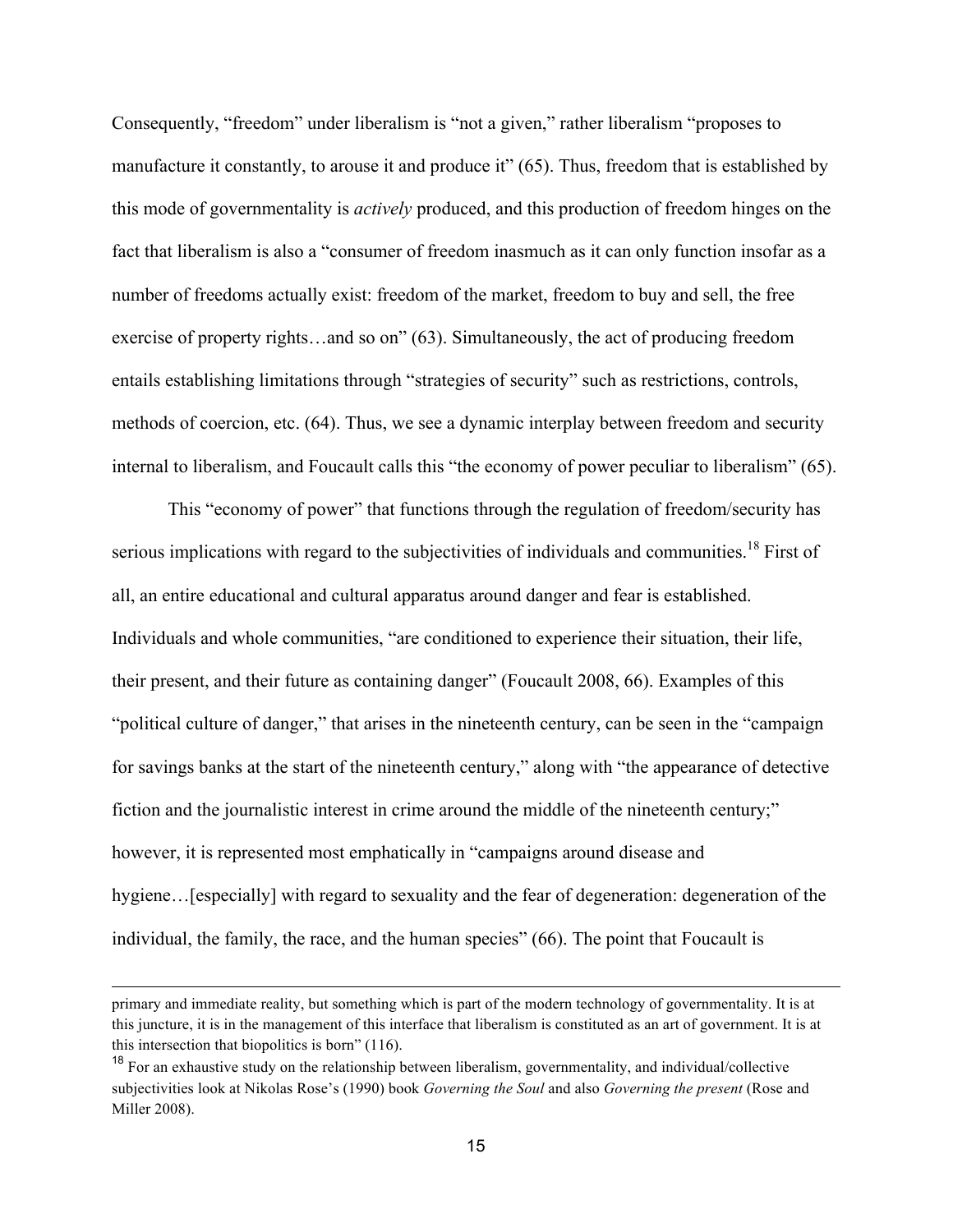emphasizing is that intrinsic to liberalism, and more specifically, inherent to the liberal art of government is the implementation of danger as an always existing possibility. In a post 9/11 context, this culture of fear is consolidated in the West around the image of the ("Islamic") terrorist that appears as an ever-present threat, and as a result, we see an explicit increase in the proliferation of disciplinary and policing mechanisms in the name of ensuring the safety of the community.

The second major consequence of this constant tension between freedom and security is the increasing refinement and deployment, throughout society, of "disciplinary techniques" aimed at shaping the behavior of individuals (Foucault 2008, 67). Therefore, embedded within liberal governmentality is the historically specific idea of "power over life"<sup>19</sup> that comes to be exercised through two primary methods — disciplines of the body and the biopolitics of the population (Foucault 1977; 1978). With regard to disciplining bodies, Nikolas Rose points out that disciplinary mechanisms and techniques ranging "from the school to the prison, seek to produce the subjective conditions, the forms of self-mastery, self-regulation and self-control, necessary to govern a nation now made up of free and "civilized" citizens" (Rose 1996, 44). At the same time, "bio-political strategies" such as "statistical enquiries, censuses, programmes for

<sup>&</sup>lt;sup>19</sup> The idea of "power over life" is something that Foucault identifies as being characteristic of sovereign power; however, it undergoes certain major transformations through history such that its ancient form can be contrasted to its modern form. Thus, with respect to its ancient formulation, Foucault (1978) explains that "[t]he sovereign exercised his right of life only by exercising his right to kill, or by refraining from killing; he evidenced his power over life only through the death he was capable of requiring. The right which was formulated as the "power of life and death" was in reality the right to take life or let live...Power in this instance was essentially a right of seizure: of things, time, bodies, and ultimately life itself; it culminated in the privilege to seize hold of life in order to suppress it;" however, "[s]ince the classical age the West has undergone a very profound transformation of these mechanisms of power. "Deduction" has tended to be no longer the major form of power but merely one element among others, working to incite, reinforce, control, monitor, optimize, and organize the forces under it: a power bent on generating forces, mak-ing them grow, and ordering them, rather than one dedicated to impeding them, making them submit, or destroying them. There has been a parallel shift in the right of death, or at least a tendency to align itself with the exigencies of a life-administering power and to define itself accordingly. This death that was based on the right of the sovereign is now manifested as simply the reverse of the right of the social body to ensure, maintain, or develop its life" (136).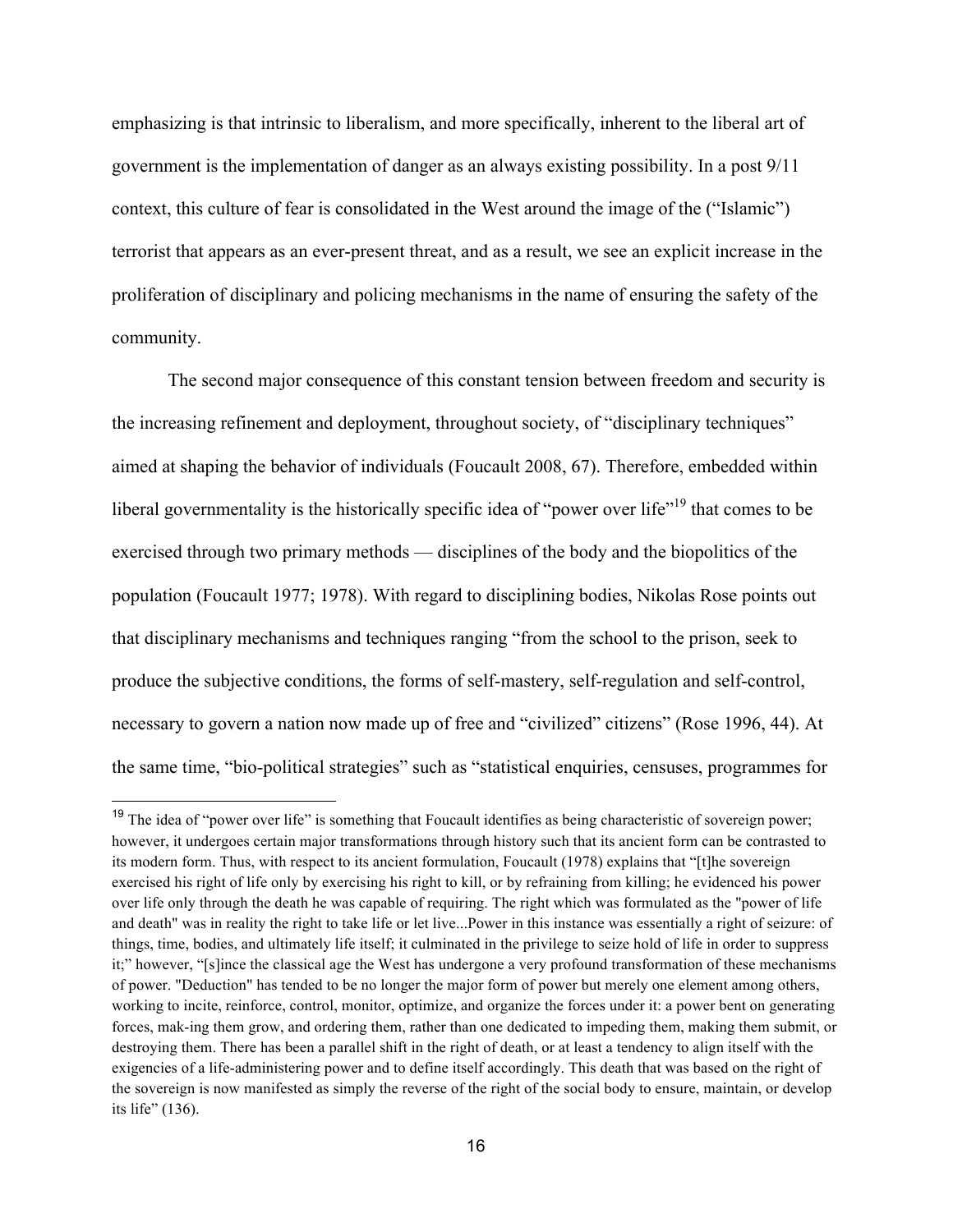the enhancement or curtailment of rates of reproduction or the minimization of illness and the promotion of health— seek to render intelligible the domains whose laws liberal government must know and respect" (44). It is vital to recall that liberal governmentality is intricately bound to political economy, and more specifically, to the regime of truth that arises from the market. Seen in this way then the functions carried out by the mechanisms of control and discipline are intertwined with and essential to the preservation and reproduction of economic freedom.<sup>20</sup> In this case, "good" government is "only to intervene when it sees that something is not happening according to the general mechanics of behavior, exchange, and economic life" (Foucault 2008, 67). Thus, the subjectivities of individuals engendered by liberal freedom, including but not limited to the interests and behaviors of individuals, must conform to and correspond with modes of being that enhance and maximize the "natural" mechanisms of the economy. In cases where deviance(s) from market rationalities occur, liberal governmentality will step in and "correct" any such anomalies.

#### *The Neo-liberal Subject*

Today, we still live under this regime of liberal governmentality albeit in an inflected form. Arising as a "crisis of liberalism," neo-liberalism can be seen as manifesting itself "in a number of re-evaluations, re-appraisals, and new projects in the art of government" (Foucault 2008, 69). Foucault delineates two strands of neo-liberalism: *ordo-*liberalism which emerges in post-war Germany and is connected to the school of economists called the Freiburg School; and the more

<sup>&</sup>lt;sup>20</sup> It is important to clarify that discourses of control and discipline do not necessarily arise from a purely economic base and work in a unified and univocal way. Here Foucault's break with the Marxist understanding of society in terms of base and superstructure is clear. Rather, Foucault (1978) insists on the "tactical polyvalence of discourses" which implies that "we must not imagine a world of discourse divided between accepted dis-course and excluded discourse, or between the dominant discourse and the dominated one; but as a multiplicity of discursive elements that can come into play in various strategies" (100).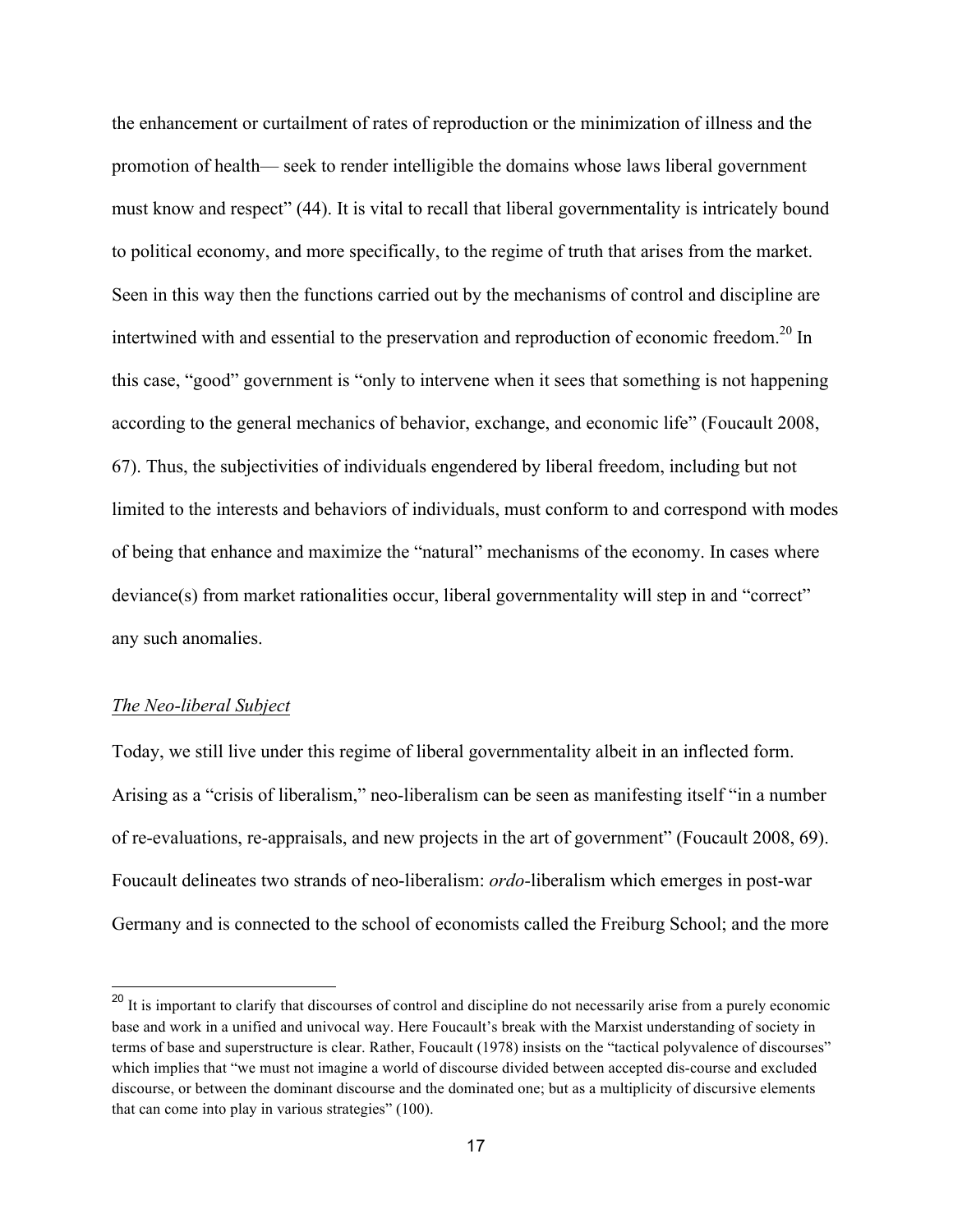radical American neo-liberalism which appears mid-twentieth century and is associated with the Chicago School of economists.<sup>21</sup> Although these two versions of neo-liberalism vary from one another in particular ways, I will focus on developing a general understanding of how neoliberalism differs from liberalism.<sup>22</sup>Furthermore, I will explore the kind of subjectivities that neoliberalism, specifically American neo-liberalism, forges.

Foucault (2008) conscientiously points out that there is something qualitatively new about neo-liberalism that sets it apart from the liberalism of the mid-eighteenth and nineteenth century. Although often conflated with older forms of economic liberalism that are intensified and deployed in the service of capitalism, Foucault explains that unlike "the initial formula of liberalism" that consisted in the acceptance of "a free market defined by the state and kept as it were under state supervision," neo-liberalism turns this formula around and adopts the free market as *the* "organizing and regulating principle of the state…[that is] a state under the supervision of the market rather than a market supervised by the state" (116). With this reversal comes a fundamental change in what the most important principle of the market is and the precise way in which it is understood. For eighteenth century liberalism, exchange was the defining feature of the market; however, for neo-liberalism, competition is the model and fundamental principle around which the market should be organized (118-119). Furthermore, neo-liberals recognize that competition is not a natural given that results from a "natural

 <sup>21</sup> *Ordo*-liberalism gets its name from the journal *Ordo* that was an important journal founded by the Freiburg School.

<sup>&</sup>lt;sup>22</sup> We can talk about neo-liberalism in a general sense because of the common foundation(s) shared by the two forms. Foucault (2008) identifies three key foundational points of intersection between these two forms of neoliberalism: "First of all there is the main doctrinal adversary, Keynes, the common enemy, which ensures that criticism of Keynes will pass back and forth between these two neo-liberalisms. Second, they share the same objects of repulsion, namely, the state-controlled economy, planning, and state interventionism on precisely those overall quantities to which Keynes attached such theoretical and especially practical importance. Finally, a series of persons, theories, and books pass between these two forms of neo-liberalism, the main ones referring to the Austrian school broadly speaking, to Austrian neo-marginalism, at any rate to those who came from there, like von Mises, Hayek, and so on" (79).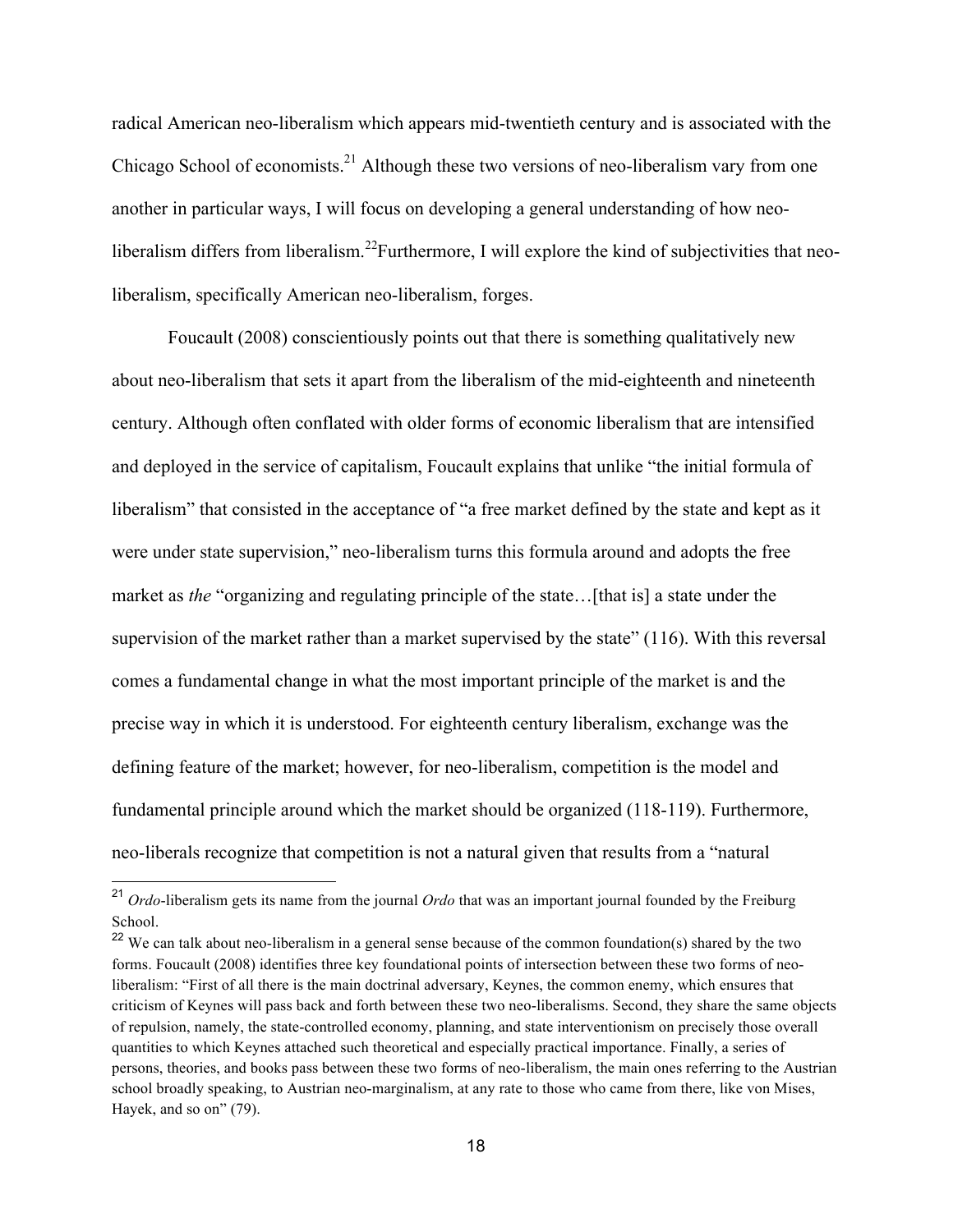interplay of appetites, instincts, [and] behavior," and therefore, it must be taken as "an historical objective of governmental art" (120). This marks a major point of distinction between liberalism and neo-liberalism. For the former, the market appears as a natural phenomenon, whether it is with respect to exchange (eighteenth century) or competition (nineteenth century liberals), and thus, the conclusion with regard to governmentality is the necessity of minimum intervention or laissez-faire; however, for the latter, competition is *not* natural and thus must be constantly produced by an "active governmentality" (119-121). Under neo-liberalism, what we see then is a "complete superimposition of market mechanisms, indexed to competition, and governmental policy. Government must accompany the market economy from start to finish" (121). The essential point here is that governmentality, and government more generally, becomes a mere means serving the ends of the market.

The primacy of the market as the organizing principle of society, understood specifically through the mechanism of competition and not exchange, has certain major consequences with regard to both society and the subject. Foucault (2008) explains that neo-liberals envision a society in which the mechanisms of competition "should have the greatest possible surface and depth and should also occupy the greatest possible volume," and thus what is sought after is not "a supermarket society, but an enterprise society. The *homo economicus* sought after is not the man of exchange or man the consumer; he is the man of enterprise and production" (147). This shift in locus from exchange to entrepreneur with regard to *homo economicus* forms the primary foundation of the theory of human capital that Foucault identifies as specific to American neoliberalism.

The theory of human capital that emerges in the context of American neo-liberalism exhibits two processes that distinguish it from classical economics. First of all, economic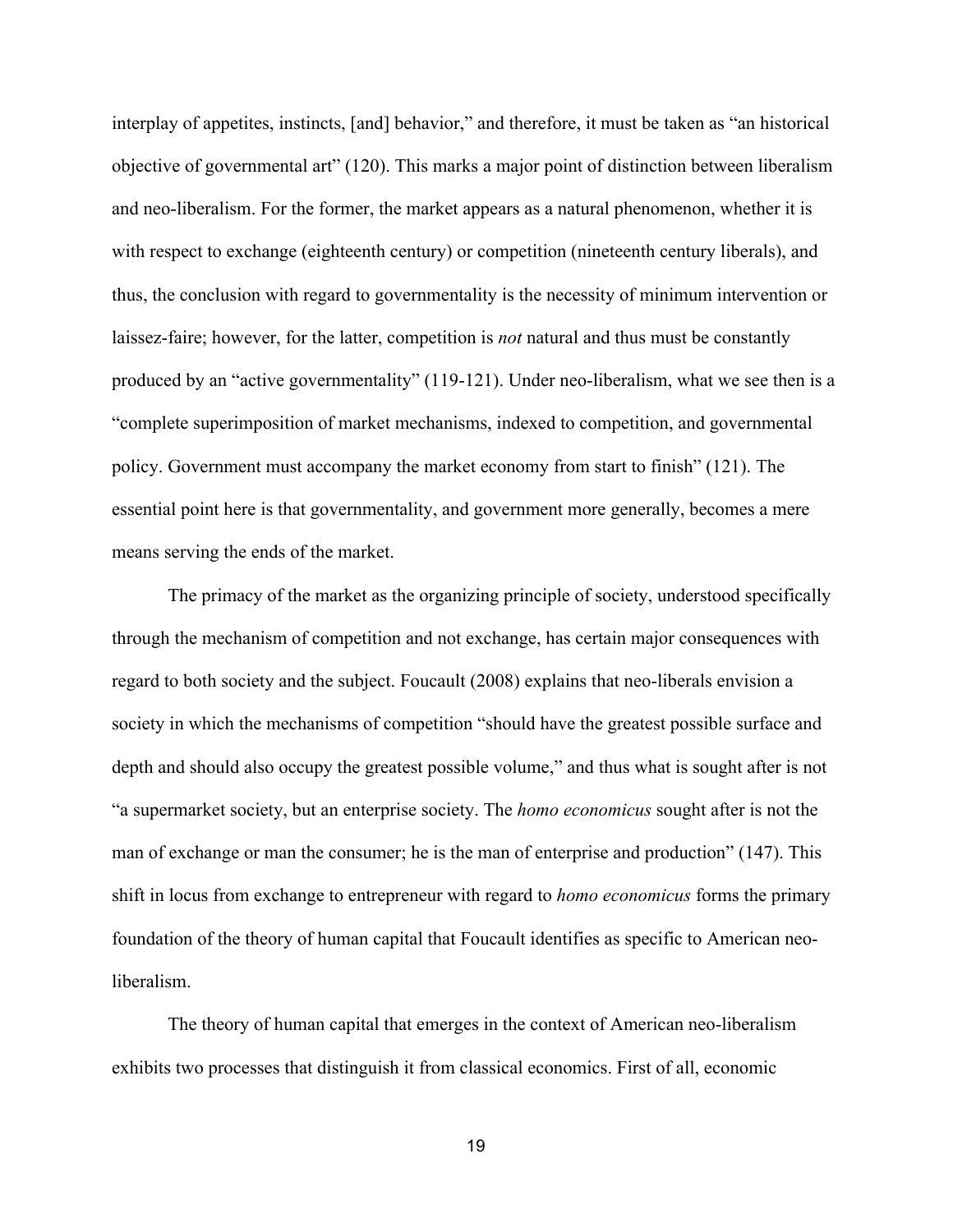analysis is extended within its own domain into a "previously unexplored" space, and secondly, based on this, arises "the possibility of giving a strictly economic interpretation of a whole domain previously thought to be non-economic" (Foucault 2008, 219). With regard to the former, there occurs an "essential epistemological transformation" expressed by a shift in "the object, or domain of objects" of economic analysis. While traditional economics, right from Adam Smith to Marx to the beginning of the twentieth century, takes its object(s) of focus to be production, consumption, and exchange within a particular society, along with the interconnections among these three processes, neo-liberals adopt an altogether novel framework (222). Neo-liberal economic analysis studies "the nature and consequences" of "substitutable choices," that is, "the way in which scarce means are allocated to competing ends," and thus the starting point and framework for neo-liberals is "the way in which individuals allocate these scarce means to alternative ends" (222). What we see here is that the individual appears as the primary point of departure for economic analysis. In a fundamental sense, economics ceases to be "the analysis of processes" and rather, under neo-liberalism, it becomes "the analysis of the internal rationality, the strategic programming of individuals' activity" (223). Emphatically, it is the first time in economic analysis that the individual, specifically the worker, is presented as an "active economic subject" in opposition to earlier representations as a mere object (223). Under neo-liberalism, *homo economicus* appears as "entrepreneur of himself, being for himself his own capital, being for himself his own producer, being for himself the source of [his] earnings" (226).

It is precisely because of the emergence of this new *homo economicus*, along with the corresponding mode of governmentality, that conventional liberal spatial distinctions represented by dichotomies such as economic /non-economic, public/private, political/civil, social/personal etc. collapse. Under neo-liberalism, market rationality is generalized "throughout the social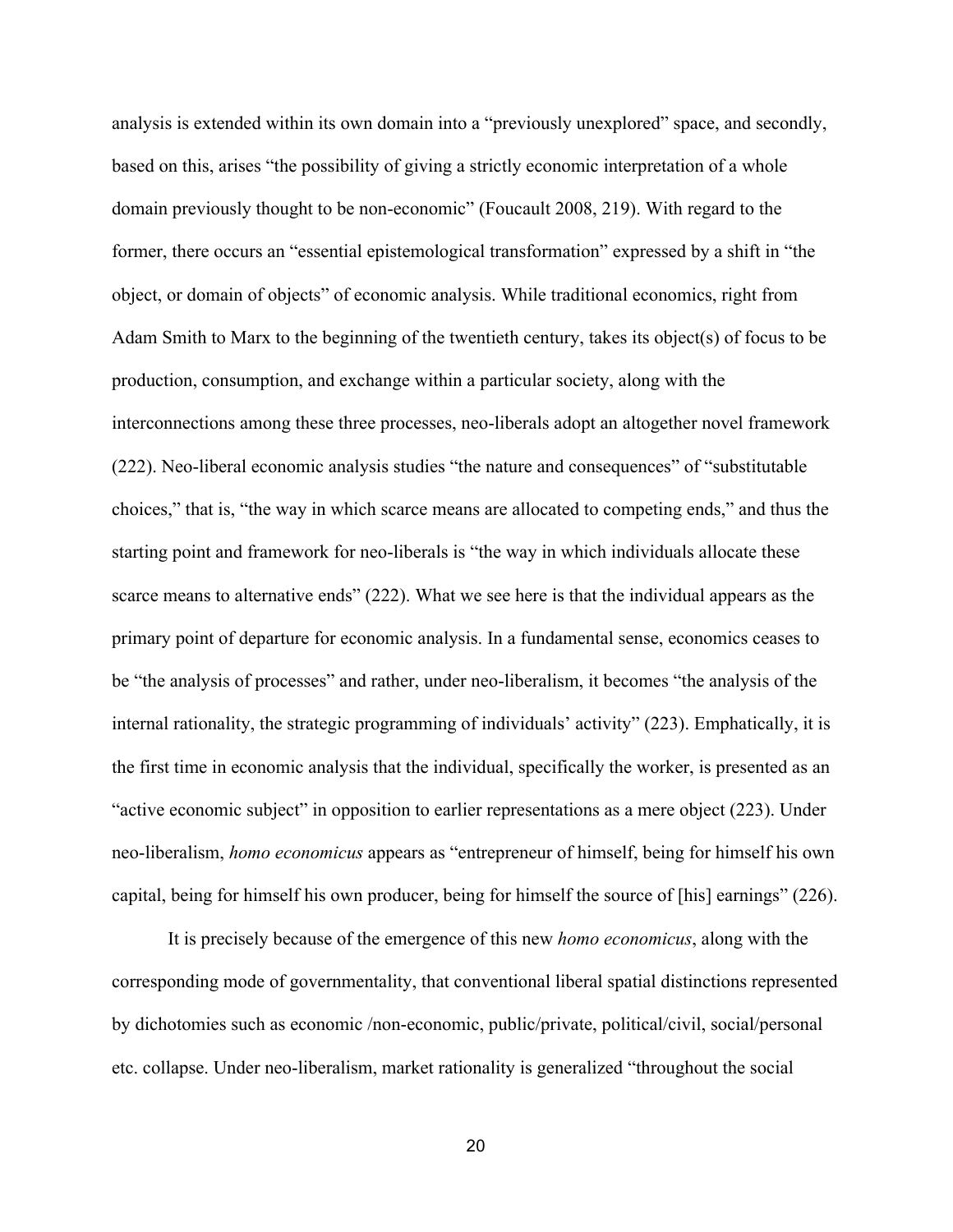body" such that processes, relations, and behaviors previously associated with non-economic domains can now be submitted to a "grid of intelligibility" that takes the market economy as its mode of analysis thereby generating an economic analysis of non-economic phenomena (Foucault 2008, 243). It is important to clarify that this process of "economization"<sup>23</sup> of noneconomic spheres does not have to involve monetization. Rather, what economization fosters is the way in which we orient ourselves to the world around us. This entails thinking and acting like "market subjects where monetary wealth generation is not the immediate issue, for example, in approaching one's education, health, fitness, family life, or neighborhood" (Brown 2015, 31). With the dissemination of market rationality to every sphere of life, individuals are modeled and configured as rational market actors, as entrepreneurs of the self, that are (and should be) constantly making calculations to maximize their own human capital.<sup>24</sup> Thus, the point that must be emphasized here is that neo-liberal rationality functions through a dual mechanism— on the one hand, it provides a descriptive analysis of what we *are* and how we behave, in a sense it ontologizes the subject as an economic subject; on the other hand, it makes a normative claim

<sup>&</sup>lt;sup>23</sup> Koray Caliskan and Michel Callon develop this term. For them, the study of "economization" involves "investigating the processes through which activities, behaviours and spheres or fields are established as being economic whether or not there is consensus about the content of such qualifications" (Caliskan and Callon 2009, 370).

<sup>&</sup>lt;sup>24</sup> Nikolas Rose provides paints a poignant picture of the various apparatuses that work in concert to produce subjectivity in what he calls "advanced" liberal democracies. He states, "In the name of public *and* private security, life has been accorded a "social" dimension through a hybrid array of devices for the management of insecurity. In the name of national *and* individual prosperity, an "economic machine" has taken shape, which may have as its object an economy made up of enterprises competing in a market, but structures that domain through implanting modes of economic calculation, setting fiscal regimes and mandating techniques of financial regulation and accounting. In the name of public citizenship *and* private welfare, the family has been configured as a matrix for organizing domestic, conjugal and child-rearing arrangements and instrumentalizing wage labour and consumption. In the name of social *and* personal wellbeing, a complex apparatus of health and therapeutics has been assembled, concerned with the management of the individual and social body as a vital national resources, and the management of "problems of living", made up of techniques of advice and guidance, medics, clinics, guides and counsellors… The lines between public and private, compulsory and voluntary, law and norm operate as *internal* elements within each of these assemblages, as each links the regulation of public conduct with the subjective emotional and intellectual capacities and techniques of individuals, and the ethical regimes through which they govern their lives" (Rose 1996, 37-38).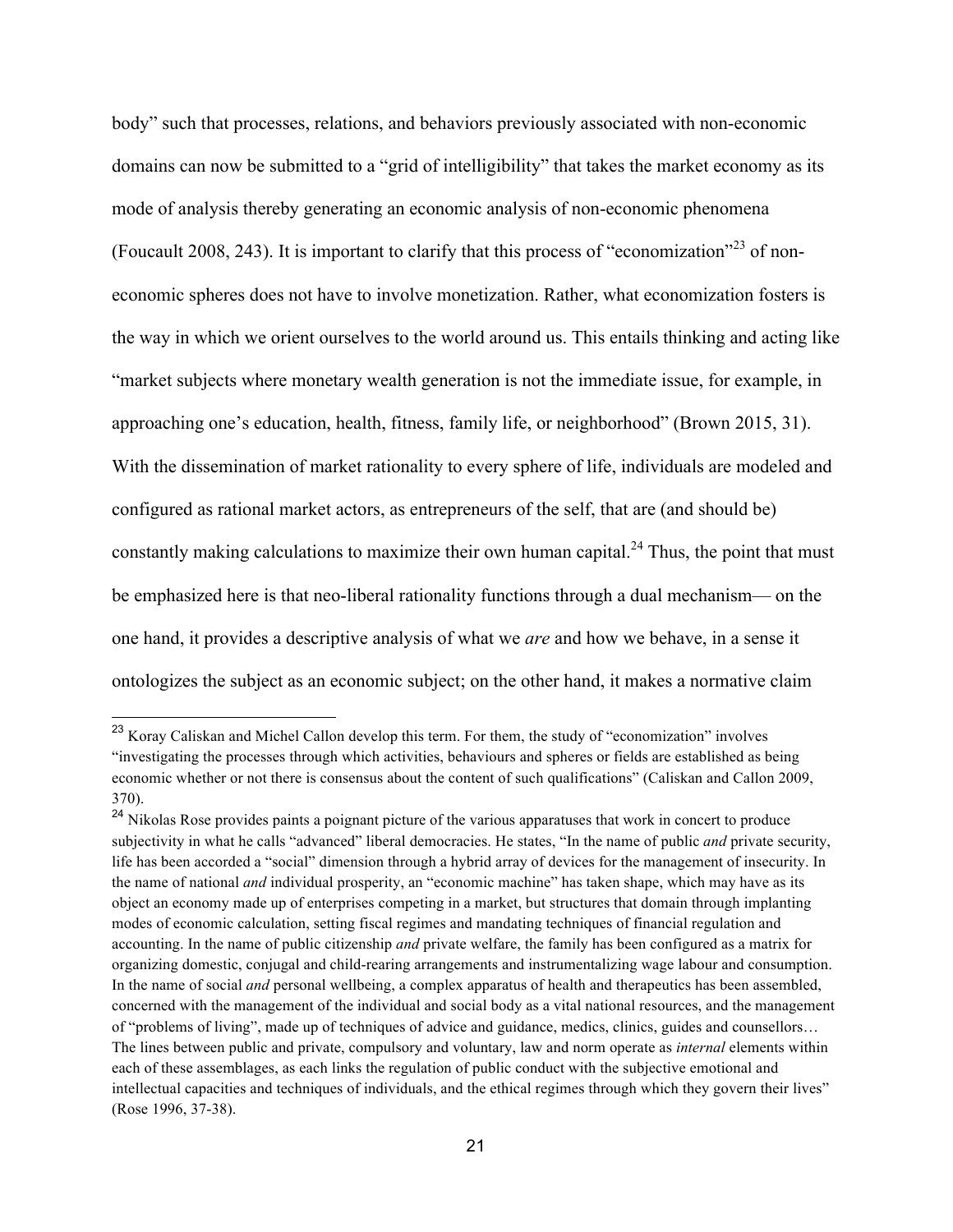about how we *ought* to be, i.e. we should apply a cost-benefit analysis to every sphere of our life (Brown 2015, 36). Of course, as was the case under liberalism, neo-liberalism bridges the gap between the ontological and the normative through modes of governmentality that help produce the requisite subjectivities.

#### *Supplementing Foucault's Analysis: Homo economicus and/or homo debitor*

By employing a Foucauldian genealogical lens, I have endeavored to tease out the basic principles upon which liberal and neo-liberal governmentality are premised. My analysis has traced the shifts in governmental reason from early liberalism to neo-liberalism, and has focussed on the increasingly hegemonic position occupied by the economy within society. Additionally, by examining the methods/functions of disciplinary processes, and the corresponding notions of subjectivity, typified by the production of *homo economicus*, I have drawn out certain distinctive characteristics unique to neo-liberal governmental reason. However, this Foucauldian analysis has certain lacunas that must be addressed in order for us to make sense of our present situation. Thus, the primary issues I will address in this section are the rise of finance capital along with the centrality of debt within the economy, and the consequent mutations in subjectivities engendered by an economy wherein debt serves as a key mechanism of discipline and governance. In a simplified sense, I will look closely at the relationship between neo-liberalism, present-day capitalism, and the production of individual and collective subjectivities.

Unique to modern-day capitalism, and missing from Foucault's analysis of neoliberalism, is the power occupied by the creditor-debtor relation, especially brought to the fore by the series of financial crises from the 1990's onwards (Lazzarato 2012).<sup>25</sup> Representing an

<sup>&</sup>lt;sup>25</sup> For a discussion on Foucault's odd neglect of capital as itself a force/system of domination, look at Wendy Brown (2015) especially p. 73-78.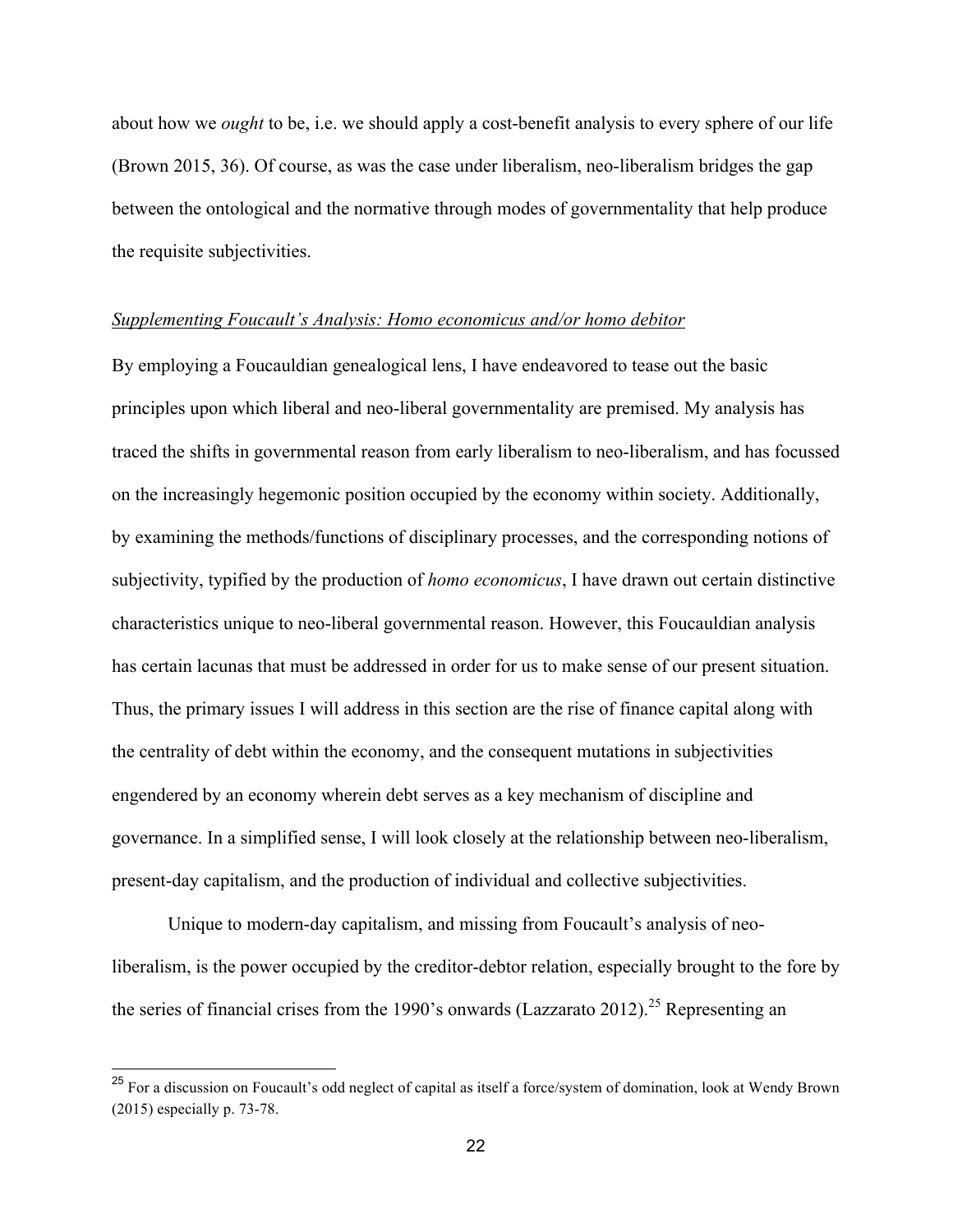asymmetrical relation of power, credit/debt or the creditor-debtor relationship "entail[s] specific forms of production and control of subjectivity-a particular form of *homo economicus*, the "indebted man"" (Lazzarato 2012, 30). Due to neo-liberal policies such as cuts in public spending, and regimes of austerity more generally, the entrepreneurial self is more aptly described as the indebted self. Neo-liberalism produces "human capital and "entrepreneurs of the self" who are more or less in debt, more or less poor, but in any case always precarious*,*" and thus for the "majority of the population…[the entrepreneurial self] is restricted to managing, according to the terms of business and competition, its employability, its debts, the drop in wages and income, and the reduction of public services" (94). In order to fully comprehend the centrality of debt within neo-liberalism, it is necessary to ascertain what capitalism is, and most importantly, the ways in which it produces subjectivity.

If we recognize that the economic sphere does not have a "natural" reality corresponding to an objective existence that is prior to a specific arrangement of institutions and contingent historical, political, and social processes, then the essential question that we must answer is how and particularly through what methods does the "economy" come to be constructed and constituted. Lazzarato (2009) argues that the economy is an ensemble of *dispositifs*<sup>26</sup> [apparatuses] and "economic" categories such unemployment and work are the result of two intersecting sets of dispositifs, "those that establish the law, the norm, opinion, categories, knowledges (*savoirs)*, and those that administer the conducts and the behaviour of individuals" (111). To conceptually clarify the mechanisms through which these two sets of apparatuses produce and govern populations and individuals, the Foucauldian and Deleuzian differentiation

<sup>&</sup>lt;sup>26</sup> Dispositif is a Foucauldian term. Foucault (1980) explains that "What I'm trying to pick out with this term [dispositif] is, firstly, a thoroughly heterogeneous ensemble consisting of discourses, institutions, architectural forms, regulatory decisions, laws, administrative measures, scientific statements, philosophical, moral and philanthropic propositions–in short, the said as much as the unsaid. Such are the elements of the apparatus. The apparatus itself is the system of relations that can be established between these elements" (194-228).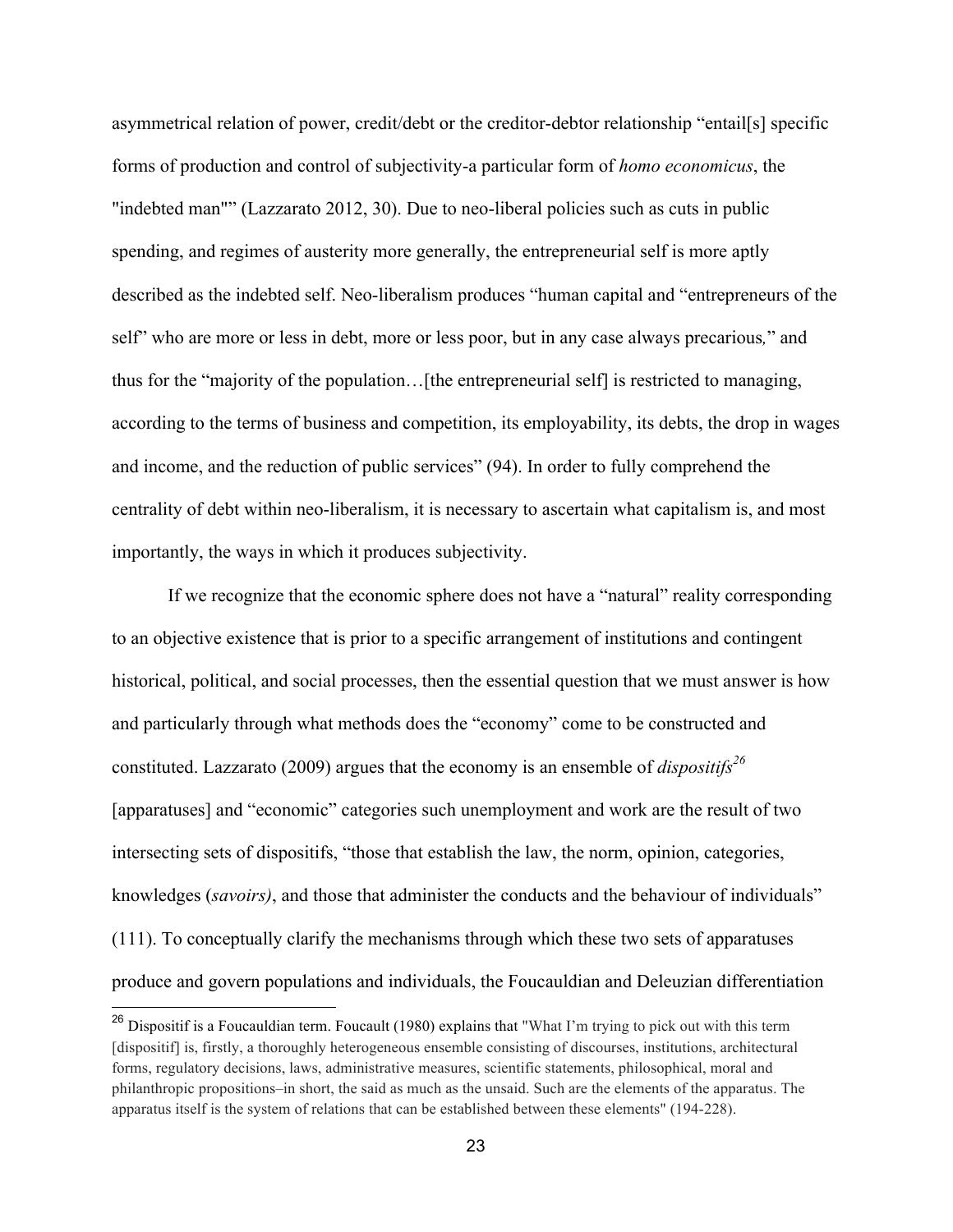between discursive and non-discursive practices/formations is useful. For them, discursive practices involve "what one *says* (possible or probable statements)" while non-discursive practices involve "what one *does* (possible or probable action)" (Lazzarato 2009, 11). For example, "unemployment" can be understood as an object of discursive practices. What this means is that "unemployment" as a category is constituted and made possible by an assemblage of heterogeneous apparatuses in which each apparatus generates specific statements, in different ways, about "unemployment." Hence, with regard to the specific case of unemployment, "legislative bodies such as a parliament drafts laws, employment agencies specify the norms, other agencies establish regulations, universities produce academic classifications and reports, media constructs opinions, and experts make informed judgements" (112). The point being that through the intersection of various apparatuses such as legislative bodies, employment agencies, universities etc., a web of meaning(s) is created around the category "unemployment." On the other hand, non-discursive practices govern the actions of individuals and populations. In keeping with the example of "unemployment", non-discursive practices refer to apparatuses that monitor, control, classify, and manage the conduct and subjectivities of the "unemployed." These non-discursive apparatuses carry out functions of control, classification, management, etc. through a variety of "technologies" that operate according to multiple logics, and vary from juridico-legal institutions to disciplinary apparatuses to technologies of surveillance (112). Of course, this distinction between the discursive and non-discursive is *purely* conceptual; discursive and non-discursive practices mutually presuppose each other and are intricately intertwined such that they "together produce our world the relations that constitute it." Through this lens, the "economy" and economic categories such as "unemployment" can be understood as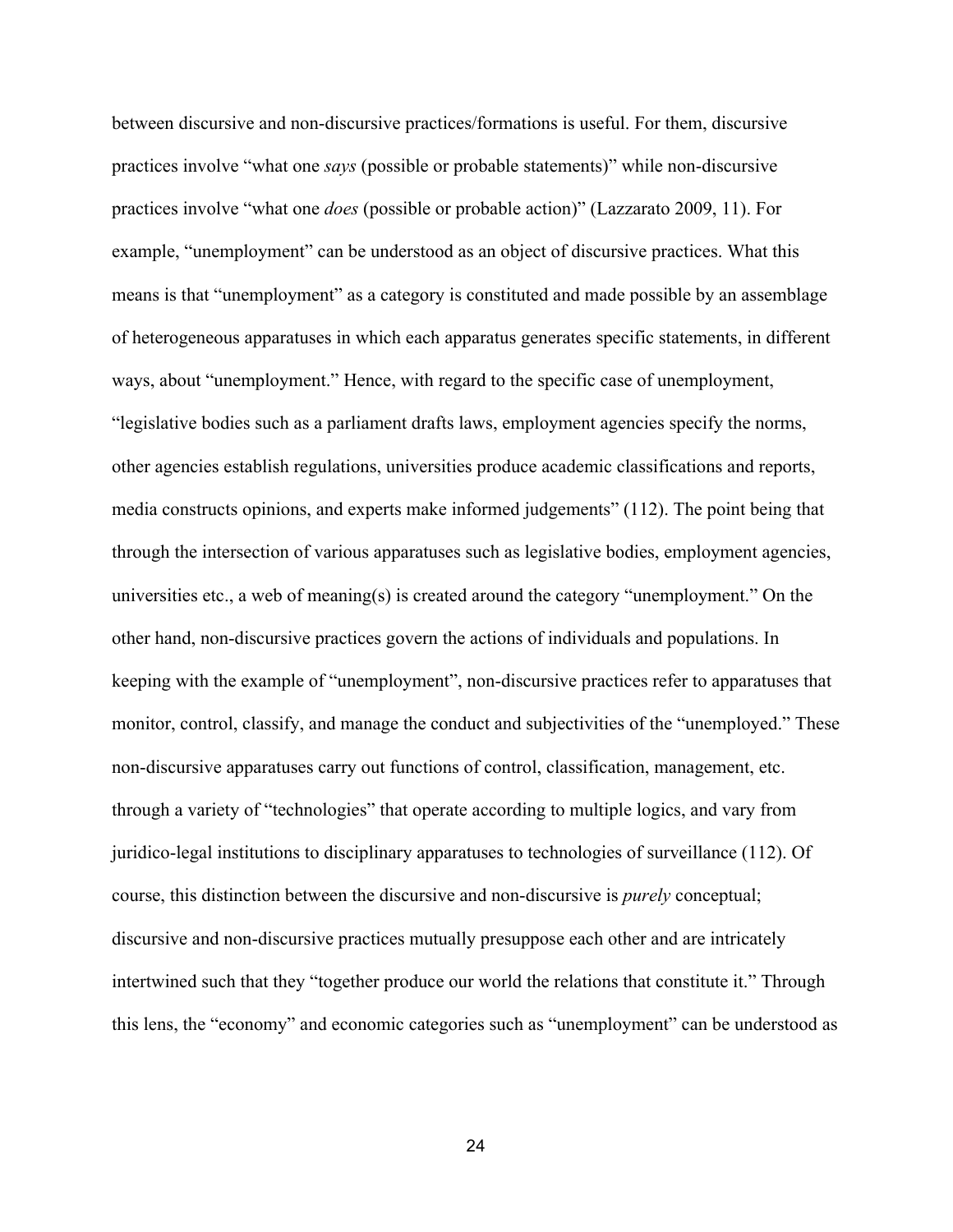the "overall effects" of the intersection of various discursive and non-discursive dispositifs  $(113)^{27}$ 

Similarly, capitalism must also be understood in this manner and is itself the "result" of discursive and non-discursive apparatuses. Instead of thinking of capitalism (or capital) as an independent economic reality that is subsequently regulated by institutions and/or discourses, we must *de*-naturalize it and recognize that it "needs to be constantly instituted" and consequently, "[c]apitalism as an historical reality is the contingent product of an institutional framework and positive rules (legal and extra-legal) that constitute its conditions of possibility" (113). In addition, an integral and necessary component that ensures the constant reproduction and survival of capitalism is the production of appropriate subjectivities. Invoking Guattari, Lazzarato (2014) states that "[c]apitalism 'launches (subjective) models the way the automobile industry launches a new line of cars'" and thus, capitalist politics fundamentally consists of "the articulation of economic, technological, and social flows with the production of subjectivity in such a way that political economy is identical with "subjective economy"" (8). The question we must now investigate is how exactly does capitalism "produce" subjectivity?

From a Foucauldian point of view, individual and collective subjectivities are engendered by particular modes of governmentality, corresponding to liberalism/neo-liberalism, through both discursive and non-discursive apparatuses such that "autonomous" and "self-regulating" individual subjects with particular "social" characteristics (such as an identity, sex, profession, nationality etc.) are created; however, this process of "social subjection" is just one of the ways

 $27$  Lazzarato (2009) further explains that the ensemble of dispositifs, whether it relates to the "economy" or to a category such as "unemployment", are *regulated* by both discursive and non-discursive practices; however, discursive formations exercise more power in terms of *regulation* since they "construct and determine the 'problems' of a society at a particular time…[and] [t]hus, on the one hand, they delimit what is possible, and, on the other hand, they prevent statements appearing that do not conform to the *dominant* regime of statements" (112; my emphasis).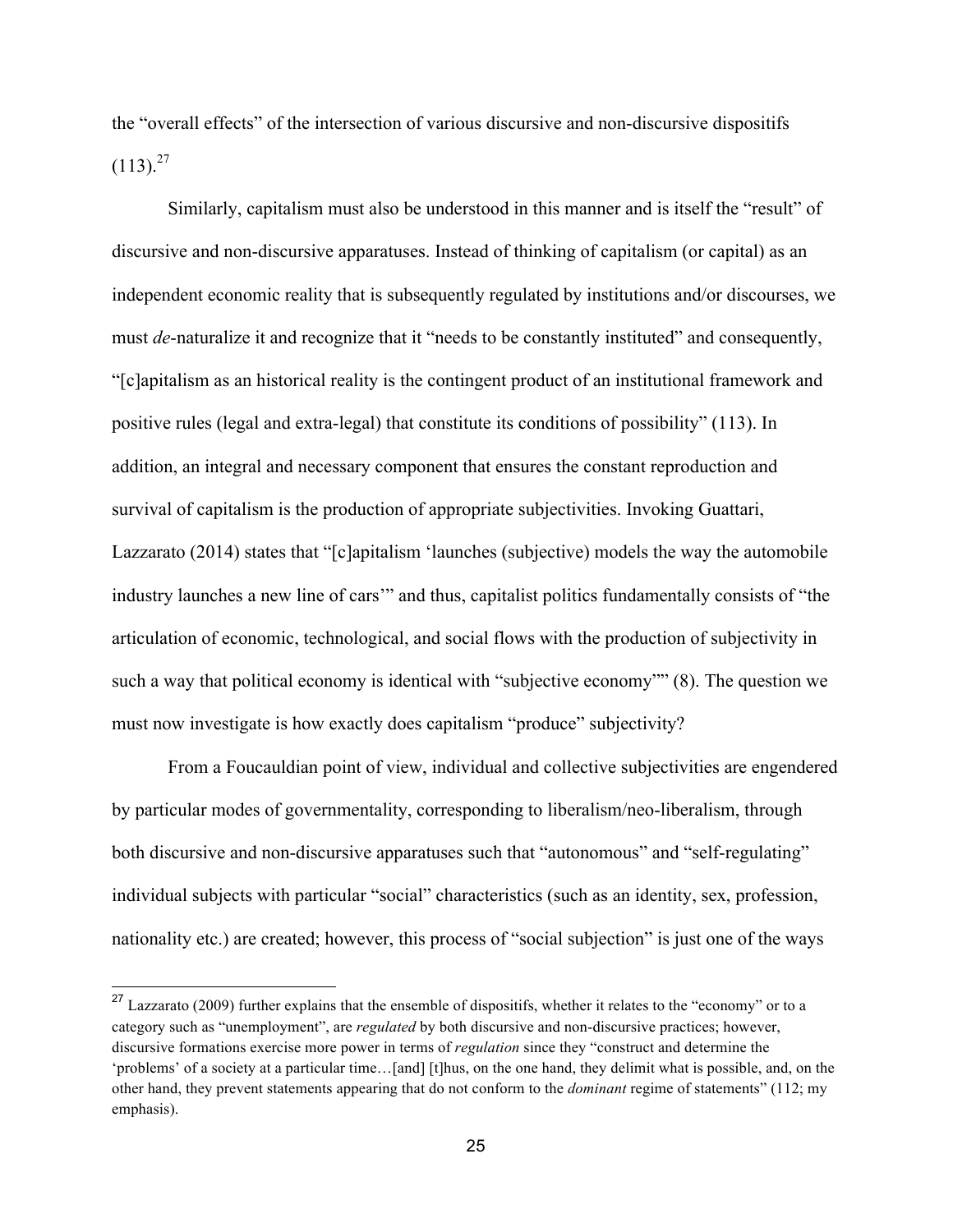in which capitalism acts on and affects subjectivity (Lazzarato 2014, esp. 24).<sup>28</sup> Drawing on Deleuze and Guattari, Lazzarato (2014) states that specifically under capitalism, "[a]n entirely different process and an entirely different capture of subjectivity— "machinic enslavement" come to be superimposed on the production of the individuated subject" (25). Although we must keep in mind that discursive and non-discursive practices are ceaselessly intertwined and mutually presuppose each other, we can distinguish between social subjection and machinic enslavement on the basis of the dominant logics that each of them employs. In contrast to social subjection that relies on "subjectivation" primarily through language and discursive practices that create a closed web of significations and representations, machinic enslavement works through "desubjectivation" that predominantly uses non-representational and asignifying semiotics i.e. non-discursive apparatuses (25). Deleuze (1995) points out that while social subjection produces individuals, under machinic enslavement individuals become "'*dividuals,'* and masses become samples, data, markets, or *'banks'"* (180). Therefore, what sets enslavement apart is that it functions through "deterritorializing" processes or "decoded flows" such as "abstract work flows, monetary flows, sign flows, etc." that do *not* revolve around the individual and their subjectivity but rather on "enormous social machinisms (corporations, the collective infrastructures of the welfare state, communications systems, etc.)" (Lazzarato 2014, 28). Although capitalism relies on this dual apparatus of power — subjection and enslavement, that are complementary and interdependent, to engender subjectivities, Lazzarato (2014) argues that one of the unique features of capitalism is its use of machinic enslavement and particularly its control of asignifying semiotic apparatuses (such as stock market indices, unemployment

<sup>&</sup>lt;sup>28</sup> Of course, Foucault was weary of using capitalism as an analytical category; however, Lazzarato seems to be accurate in pointing out that "social subjection" coincides with the emergence of liberalism which as we know is tied to the rise of capitalism.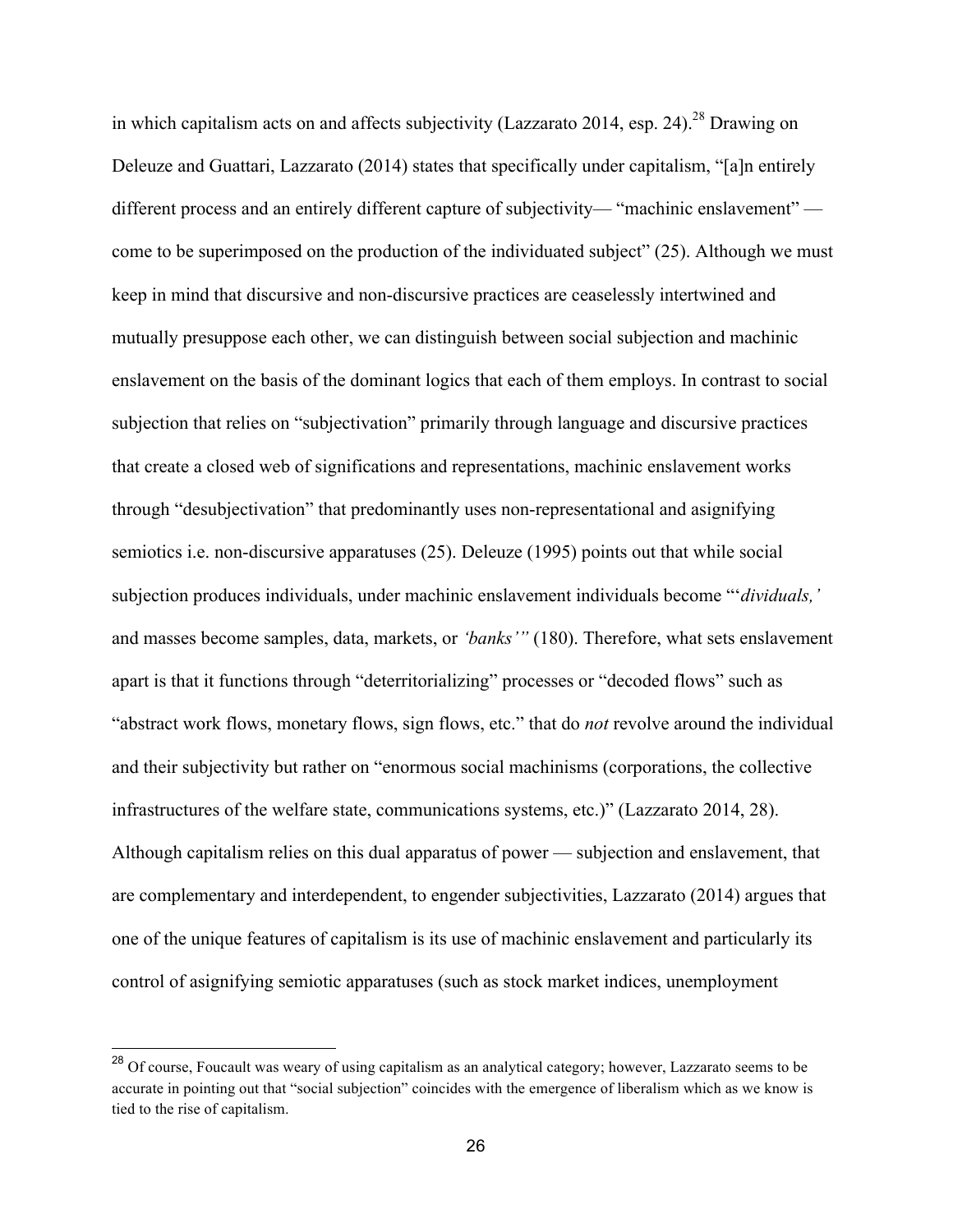statistics, financial ratings, etc.)  $(32-54)$ <sup>29</sup> It is through these apparatuses that capitalism is able to both depoliticize and depersonalize power relations (41). Thus, Lazzarato (2014) states that the strength of asignifying semiotics lies precisely in the fact that,

on the one hand, they are forms of "automatic" evaluation and measurement and, on the other hand, they unite and make "formally" equivalent heterogeneous spheres of asymmetrical force and power by integrating them into and rationalizing them for economic accumulation. In the economic crisis [2007/2008], asignifying financial ratings and stock market indices have dominated, deciding the life and death of governments...The signifying semiotics of the media, politicians, and experts are mobilized in order to legitimate, support, and justify in the eyes of individuated subjects, their consciousness and representations, the fact that "there is no alternative." (41)

After the financial crisis of 2007/2008, both subjection and enslavement explicitly converge around this idea that "there is no alternative," and credit/debt comes to the fore as the primary relationship within neo-liberal capitalism; of course, the corresponding notion of subjectivity is not that of the entrepreneur but is rather that of the "indebted man" (54).

Within the present "debt economy,"<sup>30</sup> we can classify debt into three categories private, sovereign, and social/public debt— although each category exercises power on a distinct object, it is in their simultaneous configuration that the "hold" of neo-liberal capitalism over subjectivity becomes clear (Lazzarato 2012; esp. ch. 3). The subprime crisis and the sovereign debt crisis provide us with two key points of departure through which we can better understand

<sup>&</sup>lt;sup>29</sup> Lazzarato (2014) explains that "[a]signifying semiotics remain more or less dependent on signifying semiotics; yet at the level of their intrinsic functions they circumvent language and dominant social significations" (40). Furthermore, flows of asignifying signs "act directly on material flows— beyond the divide between production and representation— and function whether they signify something for someone or not…[Thus] asignifying signs act directly on the real, for example, in the way that the signs of computer language make a technical machine like the computer function, that monetary signs activate the economic machine [etc.]" (40-41).

<sup>&</sup>lt;sup>30</sup> Lazzarato (2012) points out that "[t]he American economy is fundamentally a debt economy. Within it finance does not primarily represent speculation but rather is the driver and determines the nature of growth. On June 30, 2008, the aggregate US debt— for families, businesses, banks, and government— exceeded \$51 trillion, compared to a GDP of \$14 trillion. In the US, the average household debt increased by 22% over the eight years under George W. Bush. The amount of unpaid loans rose by 15%. Student debt doubled. Learning how to "live with debt" has now been made part of certain American school curricula" (112).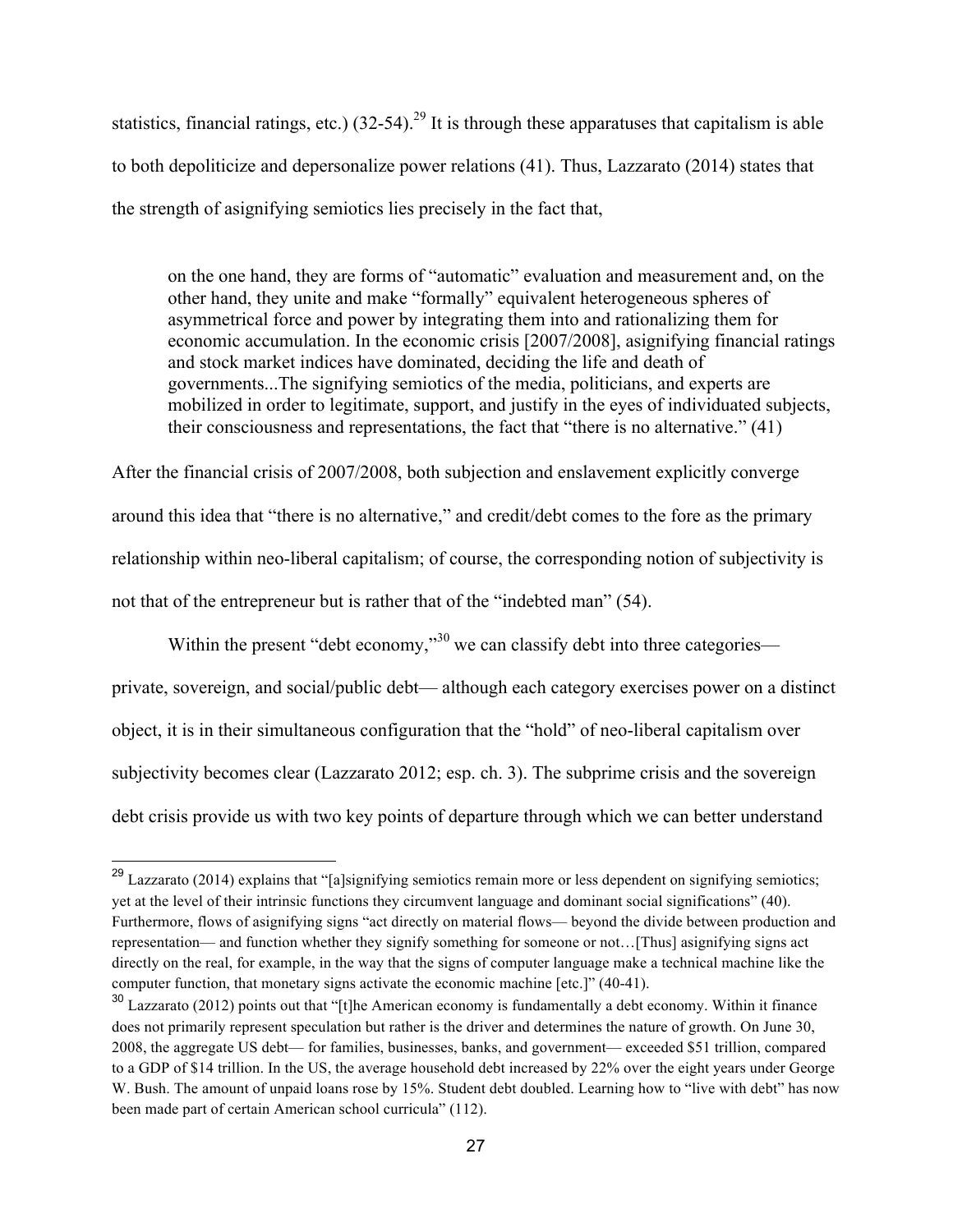the ways in which these three kinds of debt function. An analysis of the subprime crisis reveals not only the functioning of the neo-liberal "power bloc"<sup>31</sup> but also the failure of neo-liberal governmentality in producing the entrepreneurial self in terms of subjectivity (109). Driven by the neo-liberal logic of transforming everyone into "owners" and "human capital", the paradox of enriching workers and the middle class while simultaneously leaving profits untouched, reducing taxes (mainly for business and the rich), and cutting down on wages and social spending, was resolved by finance through subprime credit (110-11). However, as we saw, with the rise of interest rates, this "whole mechanism of income "distribution" through debt and financing" collapsed (111). In the aftermath, what has proved true is that the majority of the population is now converted into debtors. Lazzarato (2012) maintains that the objectives of this debt economy are political in that debt works towards neutralizing not only "collective attitudes (mutualization, solidarity, cooperation, rights for all, etc.)" but also "the *memory* of the collective struggles, action, and organization of "wage-earners" and the "proletariat"" (114; my emphasis). Additionally, the subprime crisis betrays a crisis of subjectivity in terms of the failure of neoliberal capitalism to produce the requisite subjectivity; however, at the same time, the neo-liberal power bloc is able to capitalize on this failure and explicitly exploit the newly formed "proletariat" through the State.

The problem of debt that arose with the subprime crisis persists albeit in a different form. By shifting private debt to sovereign State debt, the "enormous sums that States have handed

<sup>&</sup>lt;sup>31</sup> Lazzarato (2012) argues that from the 1970's onwards, with the rise of financialization, and particularly with the privatization of money by finance which entailed the appropriation of most of the functions of central bank policies by the financial sector, "a new power bloc formed based on the debt economy, uniting what continues stubbornly to be taken separately: the so-called "real" economy, the "financial" economy, and the State" (96-98). Furthermore, the "State deliberately transferred its prerogative of creating money to the "private" sector" and "[c]ontrary to what the vast majority of economists, experts, and journalists maintain, there is in fact no competition or conflict between State financial and monetary policy, but a *new neoliberal alliance* bringing together banks, institutional investors, private enterprise, governments, entire swaths of public administration, as well as the media and academics, etc." (98; my emphasis).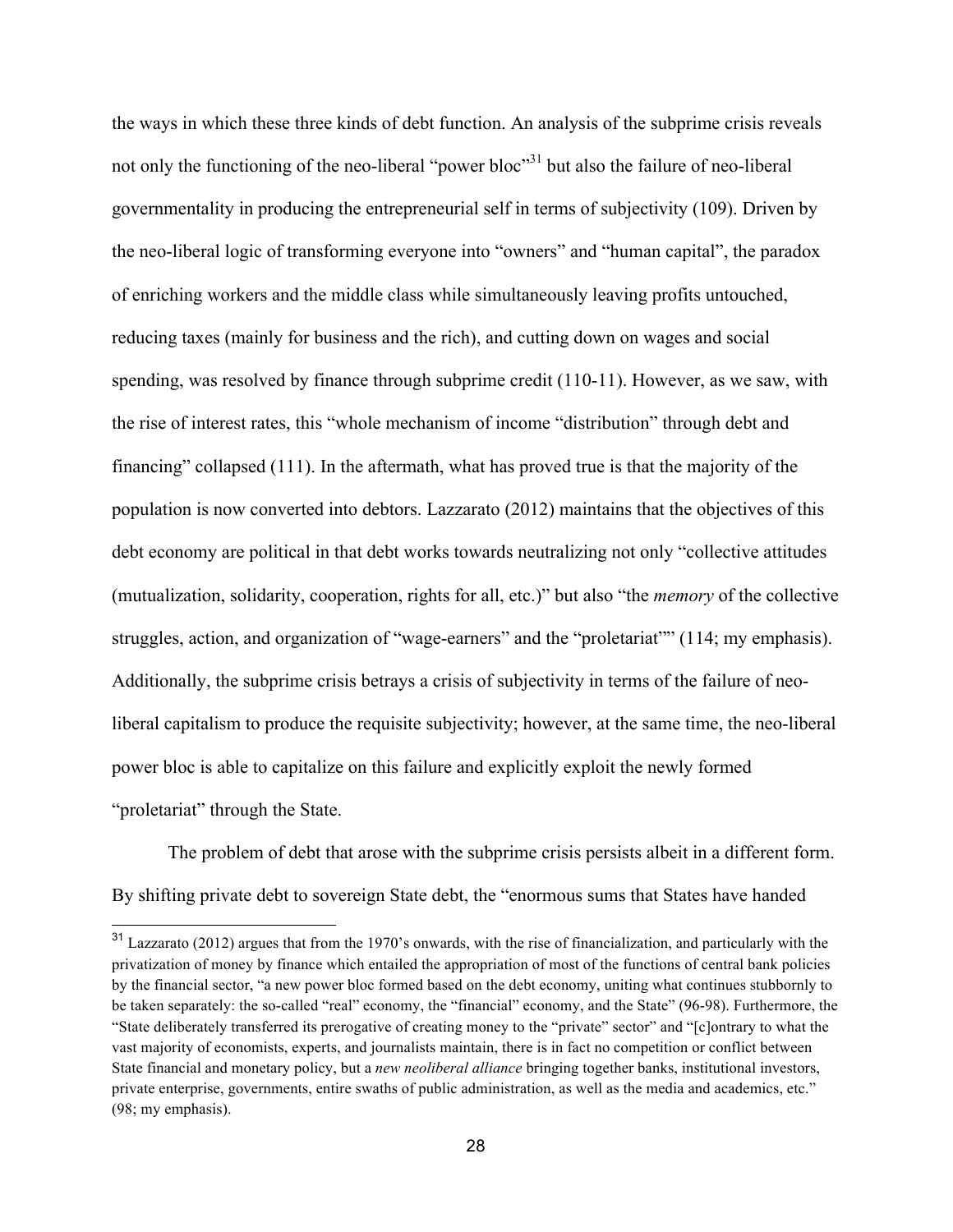over to banks, insurance companies, and institutional investors must now be "reimbursed" by the taxpayers" (115). Through the use of "public" money, States "bailed out" banks and reestablished the creditor/debtor power relation; paradoxically, the cost of reestablishing this "mechanism for domination and exploitation specific to modern-day capitalism...will have to be paid for by its victims" (115). One of the primary ways in which sovereign State debt is "collected" is through the imposition of regimes of austerity that aim at undermining the Welfare State. In this process, the neo-liberal power bloc primarily uses international organizations such as the IMF and the World Bank to help determine the conditions of austerity through asignifying apparatuses such as credit ratings. While previously the Welfare State functioned as an instrument of control over particular populations and a genuine method of redistributing income through myriad services and social rights (such as education, health care, unemployment etc.), today the Welfare State is itself seen as "social debt" (122-128). Austerity policies therefore are essentially implemented through restrictions and reductions on all social rights and public services with the intent of constituting the "indebted man" (127). Indeed, it is the poorest sections of particular societies that are affected by these policies. Put another way, debt can be seen as a "political logic for governing social classes within globalization" (111). Thus, not only are entire geopolitical regions placed in specific "sovereign/social debt" hierarchies determined by the *global* neo-liberal power bloc but also within each sovereign state the governed are classified and categorized as per their level of private debt. In this machinic mode, debt creates hierarchies both at the macro geopolitical and micro social levels. Of course, a fundamental process that helps produce and reproduce this entire system is the systemic configuration of individual subjectivity in the form of *homo debitor*.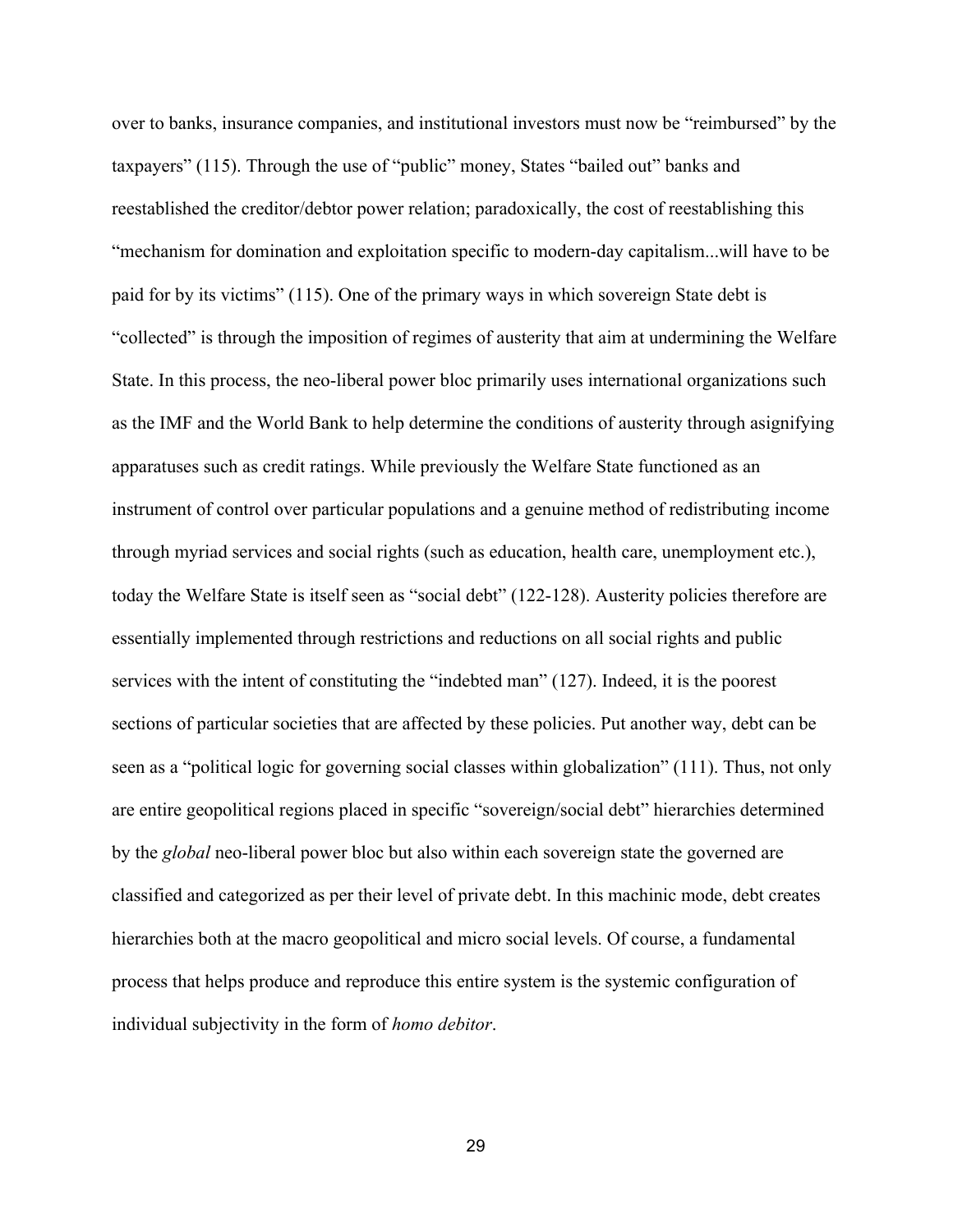#### **Chapter 3**

#### **Saving the Muslim Woman: Gender and Race post-9/11**

Although the events of 9/11 mark a distinct point of transformation in relation to the creation of specific racial and gendered hierarchies, both within and outside the United States, it is crucial to also recognize 9/11 as a point of continuity with already existing racial and gendered histories. In particular, Western discourses circulating post 9/11 resonate uncannily with European colonial and imperial discourses around the uncivilized and barbaric Other.

In this chapter, I will examine post 9/11 Western discourses that invoke the image of the Muslim woman in the Global South as lacking in rights and requiring saving. Here I focus specifically on the portrayal of issues such as "veiling" that to the West serve as paradigmatic examples of gender oppression and patriarchy intrinsic and unique to Islam. Furthermore, through such a construction of Islam and the Muslim woman, the culture of fear and security that forms an integral part of liberalism, and liberal freedom in particular, manifests in the West in the circulation of discourses that posit the Muslim man or anyone that fits this profile in terms of appearance (read: bearded and brown/black skinned) as a possible terrorist threat. By exposing the underlying logics that motivate the formation and diffusion of such discourses, I endeavor to establish continuities with the historical legacies of Western colonialism, racism, patriarchy, and capitalist economic exploitation.<sup>32</sup> As mentioned in chapter 1, the historical emergence of liberalism implicates it as being coextensive and intertwined with the rise of capitalism and colonialism. Importantly, it was in this context, that a temporally linear model of "progress" arose; and under such an understanding, Europeans were positioned at the apex of civilization

<sup>&</sup>lt;sup>32</sup> Taking into account particular inflections.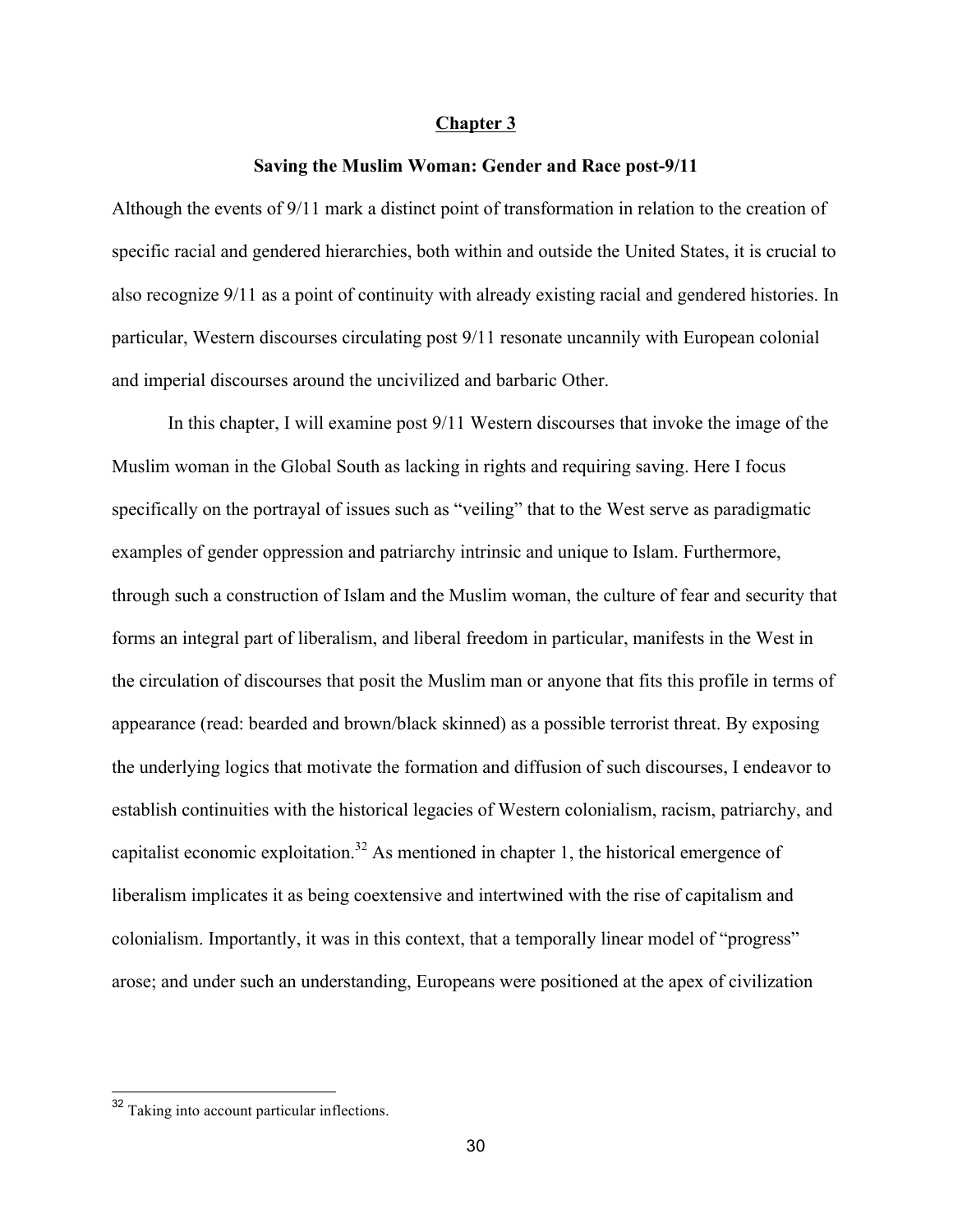and progress, while "illiberal" nations and peoples lagged behind.<sup>33</sup> Thus, it was widely believed by Europeans that "fully civilized human beings lived within the bounds of state systems and that those who did not...belonged to inferior "tribal" societies" and were therefore "scarcely human" (Hallaq 2013, 24). Additionally, as Foucault explained, one of the defining characteristics of early liberalism was the positioning of Europe as a space capable of limitless economic development in relation to the rest of the world, and the world served as a potentially infinite market for this purpose (Foucault 2008, 61). I argue that these colonial, economically exploitative, racist, and patriarchal tropes, present at the inception of liberalism, continue to exert influence over the Western (neo-)liberal project today.

### *The (In)Visible Implications Of "Liberating" the Muslim Woman*

A central concern shared by both liberal and progressive feminists with regards to the lack of freedom and choice of the Muslim woman is the use of the "veil."<sup>34</sup> The veil has come to discursively represent the social, cultural, and gender oppression of Muslim women and is seen as an essential aspect of Islam. Thus, the West constructs Islam as the barbaric root of women's inequality, with the veil as its ultimate symbol (Al-Saji 2009; Abu-Lughod 2013; Hirschmann 2003; among others). Three intertwined assumptions underlie this undue emphasis on the veil. The first is that Islam is a unified monolithic entity and intra-group differences are erased. The

<sup>&</sup>lt;sup>33</sup> In the context of nineteenth century colonial India, Uday Mehta points to the power that this idea of progress had with regard to judgments made by Europeans (specifically, the British) about Indians. While discussing James Mill's disturbing work *History of British India*, in which "[a]n entire civilization, with its ancient religious moorings, its artistic and cultural production, its complex legal system, its cosmology, and its science, are dismissed as representing the "rudest and weakest state of the human mind"" (Mehta 1999, 90). Mehta states that such views were accepted as "a perspective of truth and not of life from which things, beliefs, situations, and ways of being are judged not by reference to the local positivities or the bounded finitude with which experiences occur. Rather they are judged as forms of knowledge, as truth claims, that when underwritten by Mill's epistemology generate a universal typology in which things must be hierarchical. From this perspective progress is always, even if only implicitly, the only evaluative yardstick" (Mehta 1999, 95). Also see Bury, J. (1982). *The Idea of Progress*. Westport, Conn.: Greenwood Press.

<sup>&</sup>lt;sup>34</sup> The "veil" has a complex social and cultural history and its use varies widely throughout the Islamic world. In the context of this paper, I will be using "veil" interchangeably with hijab/niqab/burqa/head scarf depending on the particular community I am referencing.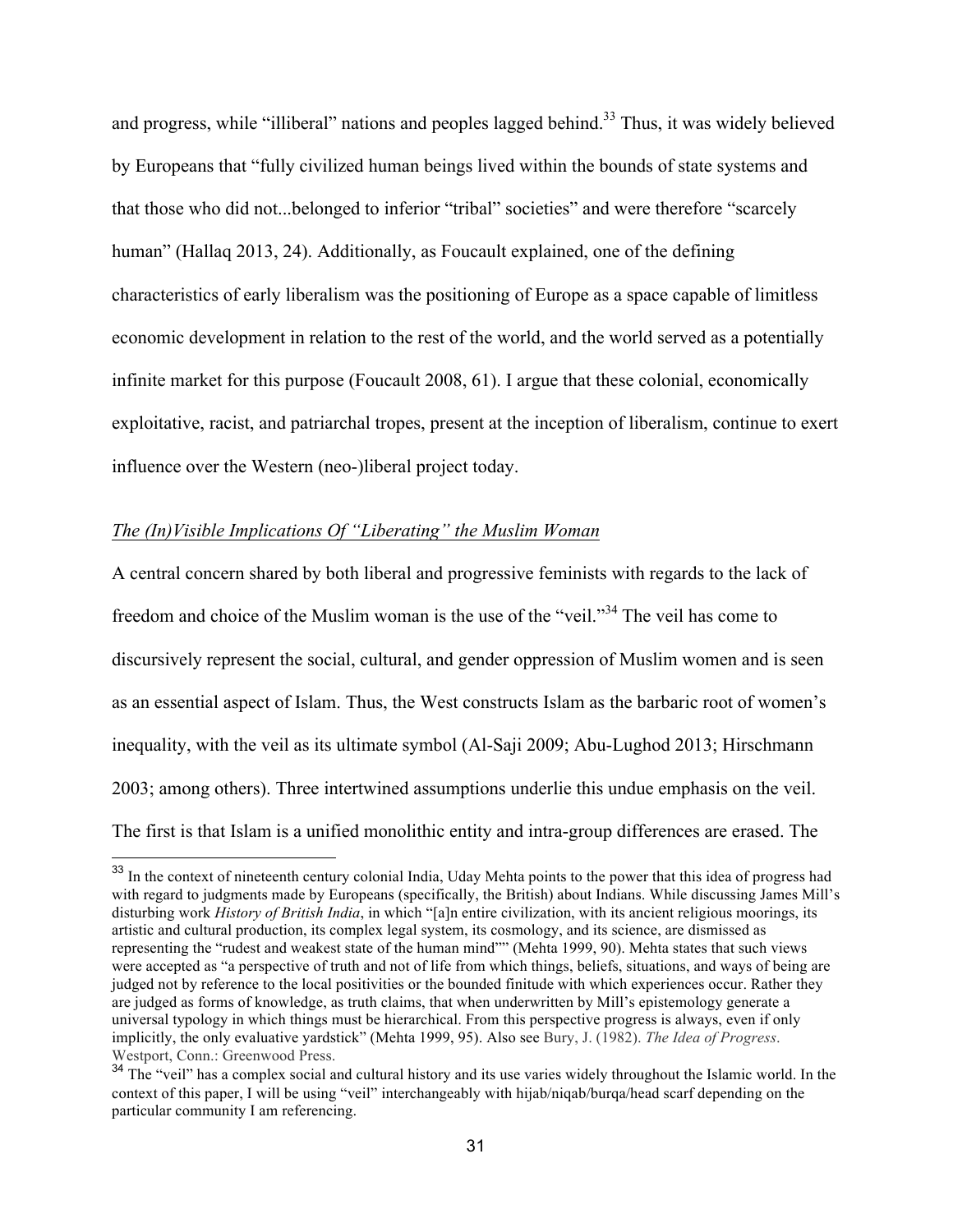second is that the Muslim woman is oppressed by her religion and is thus antithetical in her existence to the Western woman who is either free or equipped by liberal rights to be free (Al-Saji 2009; Abu-Lughod 2013; Hirschmann 2003; among others). Thus, this discourse creates a dichotomy between the free western woman and the veiled Muslim woman. The last assumption is that the antidote for the oppression of Muslim women is liberal freedom; however, this conception of freedom takes on a hegemonic character as it "confronts Muslim women with an impasse, a choice between their religion or culture, on the one hand, and their supposed liberation or full subjectivity, on the other hand" (Al-Saji 2009, 66). Upon careful scrutiny, the premises these assumptions rest upon belie the imperialist projects of the West.

Under the Taliban, Afghan women were forced to wear the blue burqa and this was commonly held by the West to be the ultimate sign of their gender oppression. Of course, once America removed the Taliban from power in 2001 and "liberated" these Afghani women, liberals were surprised that these women did not remove their veils. In her book *Do Muslim Women Need Saving?* Abu-Lughod rhetorically poses the question, "Did we expect that once "free" from the extremist Taliban these women would go "back" to belly shirts and blue jeans or dust off their Chanel suits?" (Abu-Lughod 2013, 35). The larger point that she is emphasizing is Western liberalism's lack of historical understanding of the cultural milieus of Afghani women. Needless to say, the Taliban did not invent the veil, however, they did impose the blue burqa that was one particular regional style of veiling on the entire population.<sup>35</sup> The burqa is one of many forms of covering (veiling) in the subcontinent and Southwest Asia and has developed as a convention that symbolizes women's modesty or respectability (Al-Saji 2009; Abu-Lughod 1986, 2013; Hirschmann 2003; among others). It should not be surprising then that Afghani women did not

<sup>&</sup>lt;sup>35</sup> The blue burqa "was the local form of covering that Pashtun women in one region wore when they went out" and in Afghanistan "the Pashtun are one of several ethnic groups" (Abu-Lughod 2013, 35).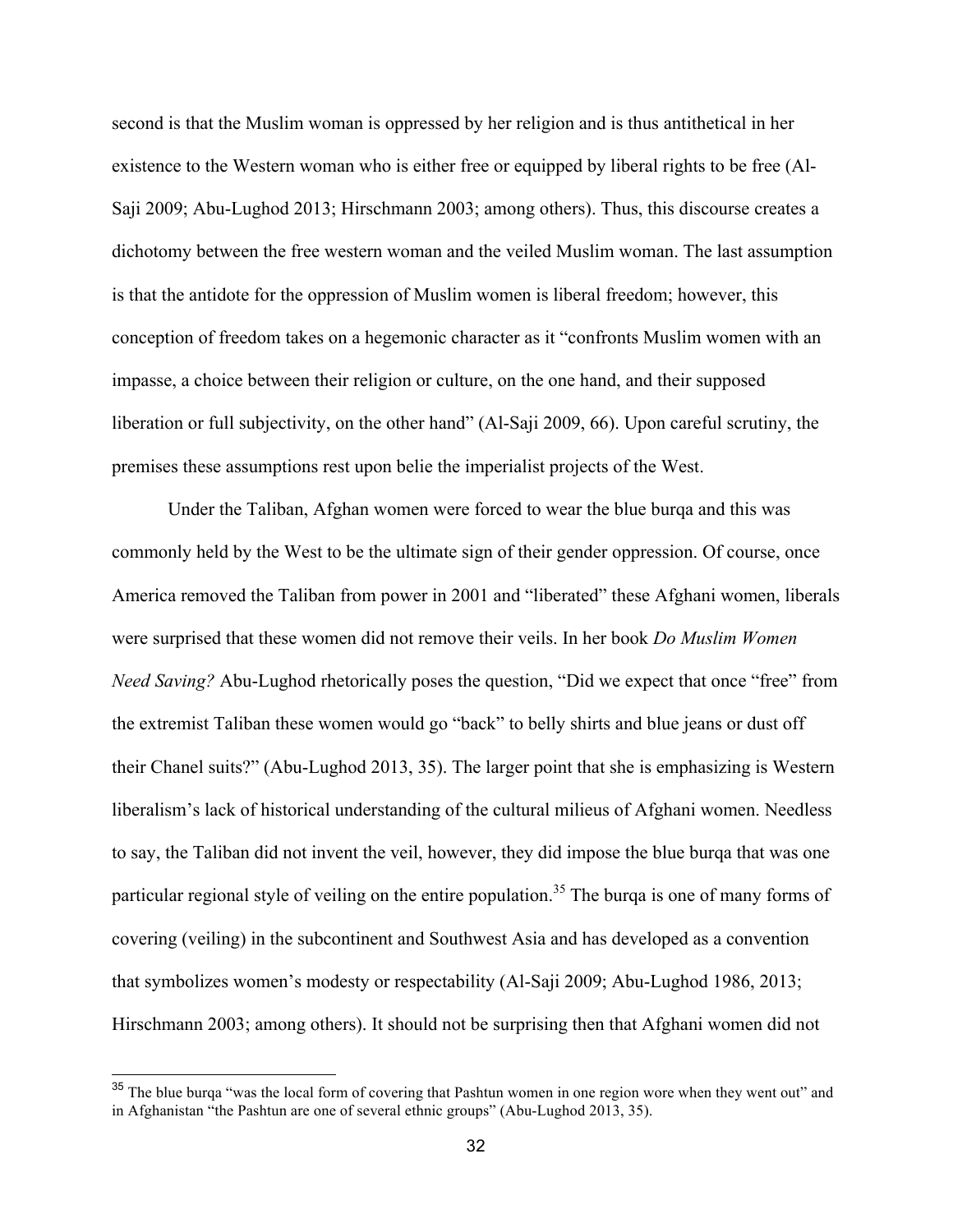cast off their veils once "free" as there exist cultural meanings associated with the veil that differ from the western conception of the veil.

In the West, the veil is primarily conceived of as a constraint on freedom and a sign of oppression; however, it has been seen by many Muslim women as a symbol of liberation since it affords women the opportunity to leave their segregated living spaces while still observing the basic moral requirements of their particular Muslim communities (Abu-Lughod 2013; Hirschmann 2003). In this context the veil signifies a particular way of life for these women characterized by "belonging to a particular community and participating in a moral way of life in which families are paramount in the organization of communities and the home is associated with the sanctity of women" (Abu-Lughod 2013, 36). It is not the complete absence of patriarchy and gender oppression in Islamic communities that we must emphasize; rather, it is the neat dichotomy presupposed by liberal rights rhetoric between the free western woman and the oppressed Muslim woman. This dichotomy not only elides cultural complexity that we must understand in order to fight structures of gender oppression but also serves as the façade behind which imperial projects such as military interventions are justified thereby systemically perpetuating global power structures.

In Laura Bush's speech it is clear that the liberal West prides itself upon bringing freedom to the "uncivilized" world and liberating the Muslim woman in Afghanistan; however, we must be sure to ask at what cost. With respect to post-9/11 liberal anti-terrorist war rhetoric, Zillah Eisenstein emphatically states, "Women's rights, as though this issue were simply Western, becomes the rallying cry as women are once again made the pawns of war: the civilized world will have to protect the women of Afghanistan from the Taliban" (2004, 164). What Eisenstein is drawing attention to is the actual positioning of Afghan women in relation to liberal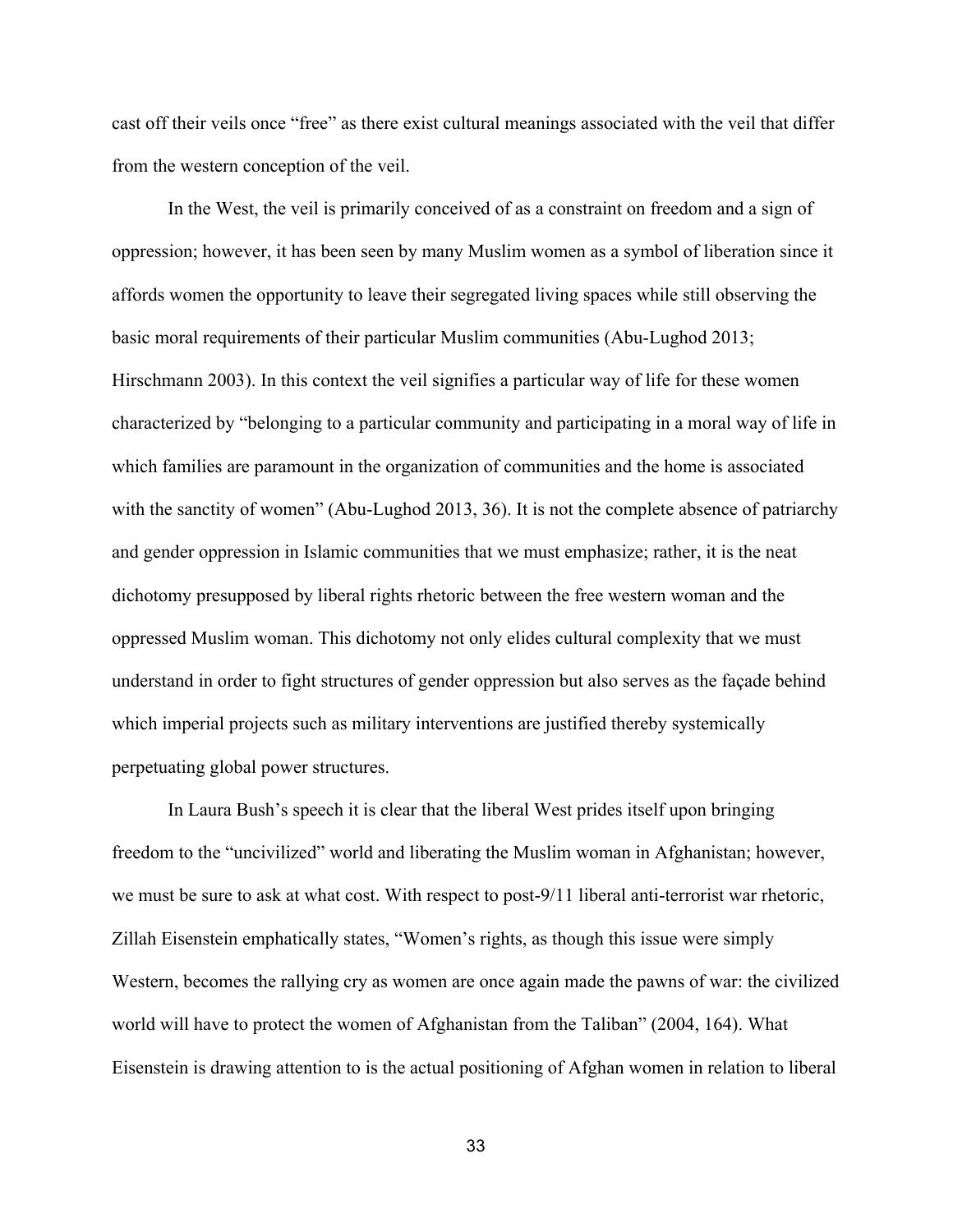discourse and the West. Here violence is committed against women both ideologically and materially. Ideologically, the West is superior and "civilized" providing freedom to the oppressed, "uncivilized" and victimized<sup>36</sup> Afghan woman. Materially, the Afghan woman is a mere pawn<sup>37</sup> that is dispensable in the quest to assert Western hegemony. These forms of violence are not isolated to countries under direct military occupation by the Global North but extend in different configurations to other countries in the Global South as well. This becomes clearer through investigation at the level of particularity.

Let us look closely at the life of one young Egyptian village woman named Khadija who is a victim of domestic violence.<sup>38</sup> Although Khadija is in an unhappy marriage in which her husband sometimes gets violent with her, she doesn't have the privilege of choice to end her marriage. Through sustained engagement with Khadija and her family, Abu-Lughod concludes that the logics of oppression that force Khadija to remain in this violent marriage can be traced here not so much to traditional patriarchal forms of gender inequality as to abject poverty (2013, 194). Furthermore, Khadija's impoverished state is a result not only of local family history but also of broad political economic transformations. This latter structural factor has led to the concentration of wealth in the northern part of Egypt and the capital and today, this inequality is further exacerbated by neo-liberal reform (Abu-Lughod 2013, 194).

<sup>&</sup>lt;sup>36</sup> For a useful discussion on the impact of such rhetoric both ideologically and materially, see Ratna Kapur's (2005) *Erotic Justice: Law And The New Politics Of Post Colonialism,* in which she argues that "the victim subject has reinforced gender essentialism and cultural essentialism. These have been further displaced onto a third world and first world divide… this displacement resurrects the 'native subject' and justifies imperialist interventions" (Kapur 2005).

<sup>&</sup>lt;sup>37</sup> Both Eisenstein (2004) and Brown (2006) discuss the "collateral damage" of American military intervention in Afghanistan. They also discuss the continued structural effects of poverty that disproportionately affect the lives of women and children in Afghanistan. Both locate the source of such inequality to the Western imperial project (Eisenstein 2004; Brown 2006).

<sup>&</sup>lt;sup>38</sup> Abu-Lughod uses Khadija as a paradigmatic example to show the failure of rights discourse across organizations, given that domestic violence is seen as a key aspect of women's rights work around the world. She states that "in recent years, it is the most publicized issue United Nations Development Fund for Women (UNIFEM), succeeded by the United Nations Entity for Gender Equality and the Empowerment of Women (UN Women) is promoting. It is also a central element in the WISE Shura Council's first campaign, *Jihad against Violence*" (Abu-Lughod 2013, 191).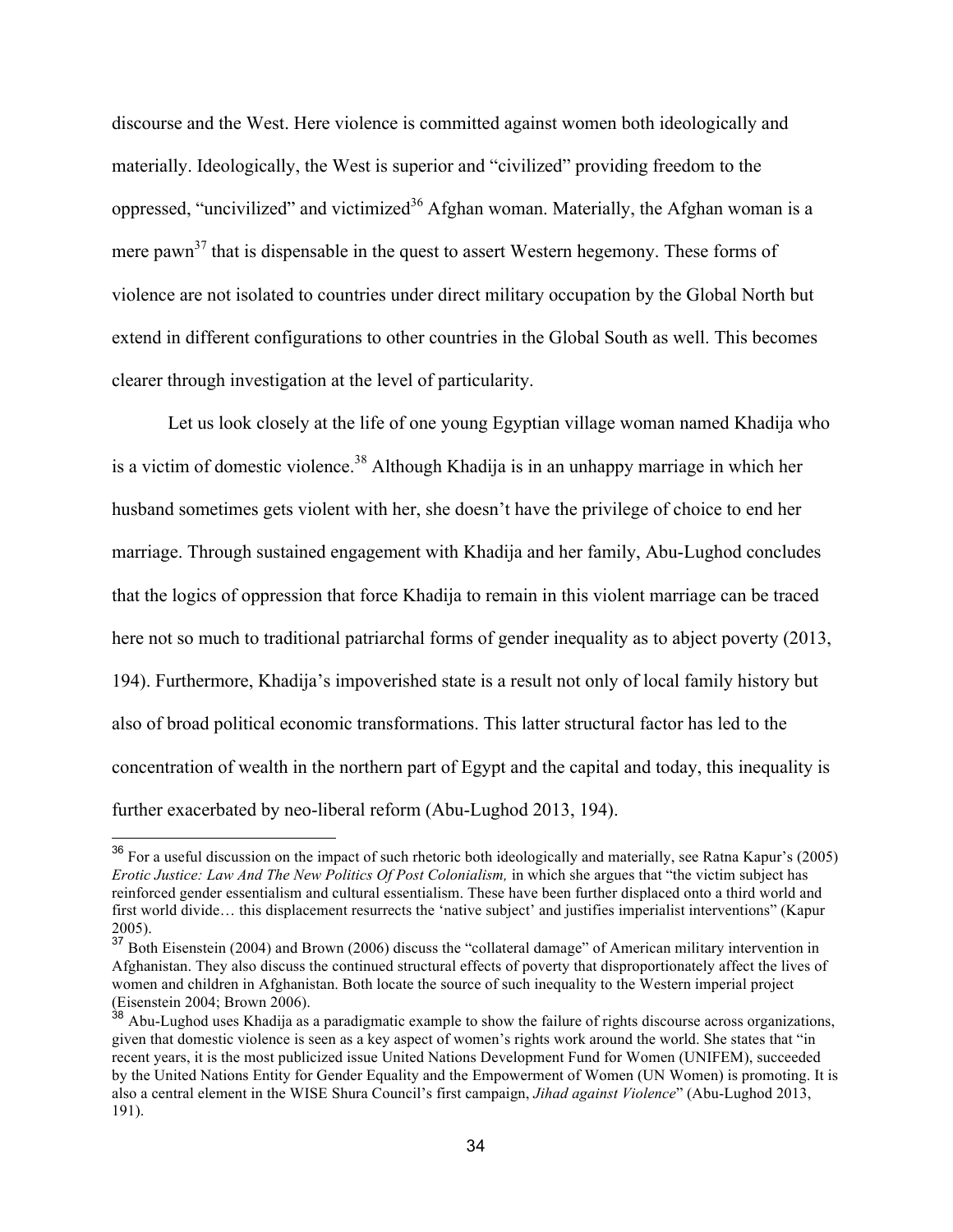From a global structural analysis of oppression, abject poverty for particular geopolitical areas is a direct consequence of globalization and neo-liberal political and economic practices. In this situation, a country in the Global South such as Egypt is necessarily entangled within power structures whose locus can be traced to the Global North. This entanglement in turn directly affects individuals at the local level. In the case of Khadija, Abu-Lughod points out that Khadija's husband and his brothers "were among the first men in the village to get involved in tourism" since their village is located near Pharaonic sites (2013, 194). However, this close involvement with tourists and foreigners has negative effects, as Khadija's husband starts drinking and becomes involved with an older European woman (Abu-Lughod 2013, 194-195).<sup>39</sup> Khadija's unique situation lies at the intersection of both local and global forces that relegate her to a position in which there are a dearth of viable choices. Such a situation of powerlessness cannot simply be attributed to being the result of patriarchal Muslim violence but must inevitably be understood in terms of extant global hegemonic forces that disproportionately affect particular geopolitical areas.

Commenting upon this dichotomy between oppressive-Islamic/free-Western, Hester Eisenstein explains that democracy, the free market, and the emancipation of women are linked to the liberal West while the Islamic tradition is connected with the patriarchal suppression of women's rights and terrorism (2009, 175). Thus, the choice for Muslim women is no choice at all since it becomes an impasse between the free world of modernity, industrialism, democracy, and capitalism and the Islamic world that by its very nature is barbaric, a part of non-modernity, and in sum a terrorist threat. In this context, Western economic imperialism is masked by the

<sup>&</sup>lt;sup>39</sup> Since Islamic law forbids drinking and sexual involvement with foreigners, Khadija's husband is seen as an anomaly within this community (Abu-Lughod 2013, 194-195).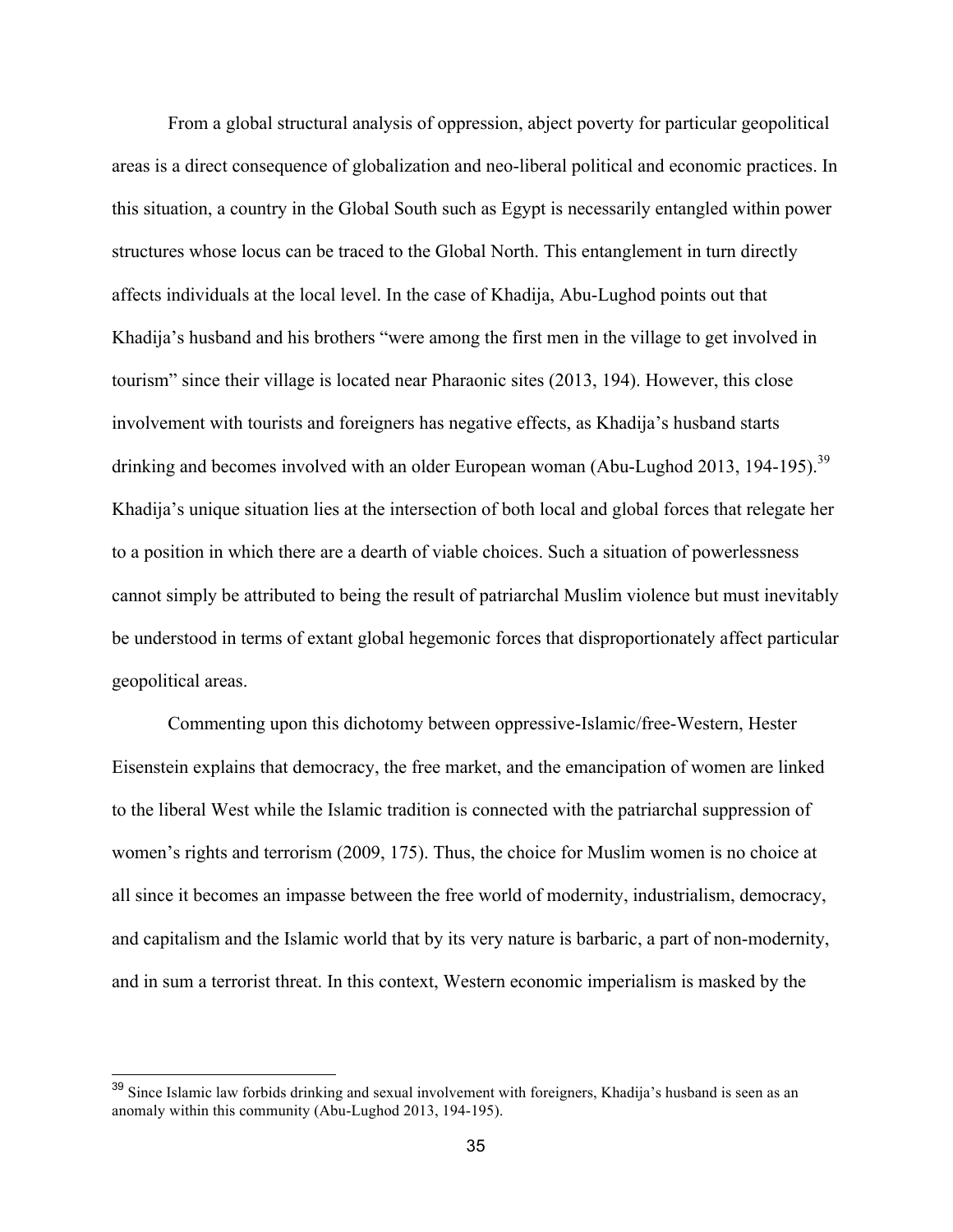rhetoric of liberal freedom. Instead of fighting oppression, the implicit aim of the West is the domination of the Other primarily to profit economically and to maintain its hegemonic status.

Through the lens of political economy, the abstract individual that is the bearer of formal political rights is both a necessary precondition to capitalism and integral for its perpetuation and reproduction. As Eisenstein asserts, "the goal of capitalist interests [is] to pry open *all* forms of premodern traditional political economies" in order to "make the world safe for foreign investment, and to reproduce the individualistic culture that will guarantee the rise of consumerism" (2009, 193). Consequently, the globalizing interests of the North exemplified by the nexus of Western corporations and governments are opposed to both economic and religious elements of traditional cultures because the very framework of a capitalist economy requires the establishment of private property, and of a legal system that protects it (Brown 2006; Eisenstein 2009; among others).

In this capitalist drive towards "civilizing" and "liberating" Muslim women in the Global South, we must pay attention to the real material violence of imperialist interventions<sup>40</sup> by the Global North. For example, during the occupation of Iraq, the strategic move by the U.S. to support Iraq's Shiite Islamists led to a rollback of women's legal rights and returned "authority over family law to clerics" thereby giving rise to a situation of extreme danger and vulnerability for Iraqi women. Furthermore, by providing material support in the form of arms to militias that were against the Sunni-led resistance there was a substantial rise in attacks on women that included rapes, forced prostitution, and murders (Eisenstein 2009, 177). Far from being concerned about the material well being of women, the Global North, and particularly the United

<sup>&</sup>lt;sup>40</sup> Zillah Eisenstein (2004); Wendy Brown (2006); and Hester Eisenstein (2009) among others discuss the material violence wrought upon Muslim women by post-9/11 US military interventions in the name of bringing freedom and liberty.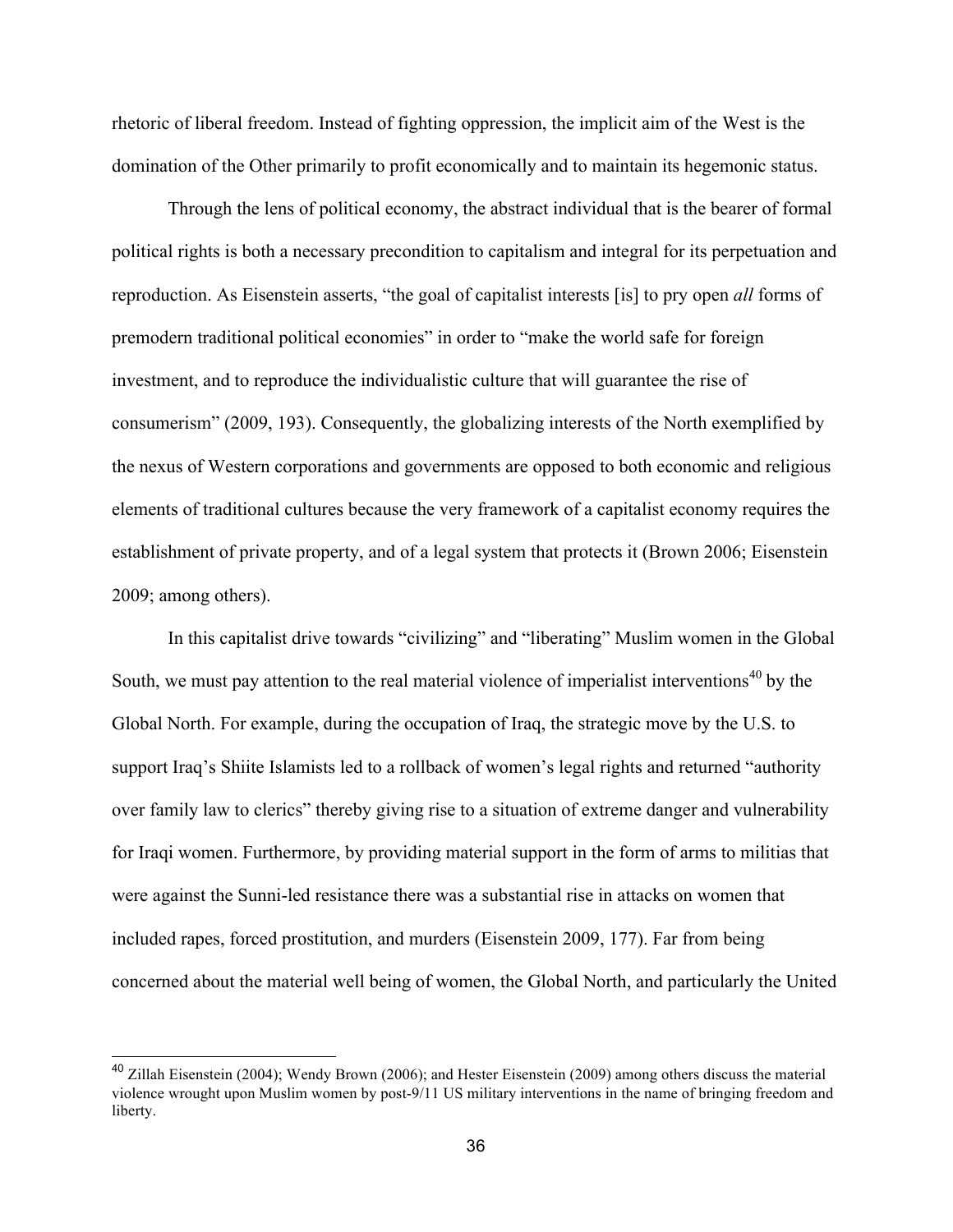States, makes no qualms about forging alliances with "premodern" actors as long as there is a tangible 'return on investment'.<sup>41</sup>

#### *Fear of the Muslim Other: Eurocentrism and the Coloniality of Power*

The masking of Western neo-liberal and imperial projects in the Global South in the guise of liberal rights and women's freedom is but one part of the story. The other part involves securitization within the liberal nation-state, marked by the criminalization of certain communities and peoples. The economy of power within liberalism, as identified by Foucault, relies on the constant interplay between freedom and security. In a post 9/11 United States, by mobilizing tropes of barbarism as exhibited by anti-Western terrorist activities on the one hand, and the oppression of women within Islamic communities on the other, brown (and black) Muslim masculine bodies (or those that "look" Muslim) are marked as criminal objects. After 9/11, governmentality in the United States and Western Europe increasingly depends on the circulation of discourses designed to incite fear of the male Muslim Other.

In spite of priding itself as a center of multiculturalism, American nationalism post 9/11 was reconfigured against what is popularly understood as "Islamic culture." Through the use of various discursive apparatuses, arising out of a matrix of "disciplinary power, racialized nationalism, and the geopolitics of the U.S. state," the articulation of a new racial and gendered category that includes ""Middle Eastern men," Muslims, and those who "look Middle Eastern or Muslim," makes this opposition clear (Grewal 2006, 197). Deeming members of this newly created category as potential "terrorist" threats mandates biopolitical strategies of discipline and surveillance. Through a combination of geopolitics and biopolitics, mediated via liberal discourses of freedom and liberty, American nationalism produces "the term "American" as a

 <sup>41</sup> For a discussion on the "spoils of war" see Eisenstein's *Against Empire Feminisms, Racism, and the West* (2004: 14-15).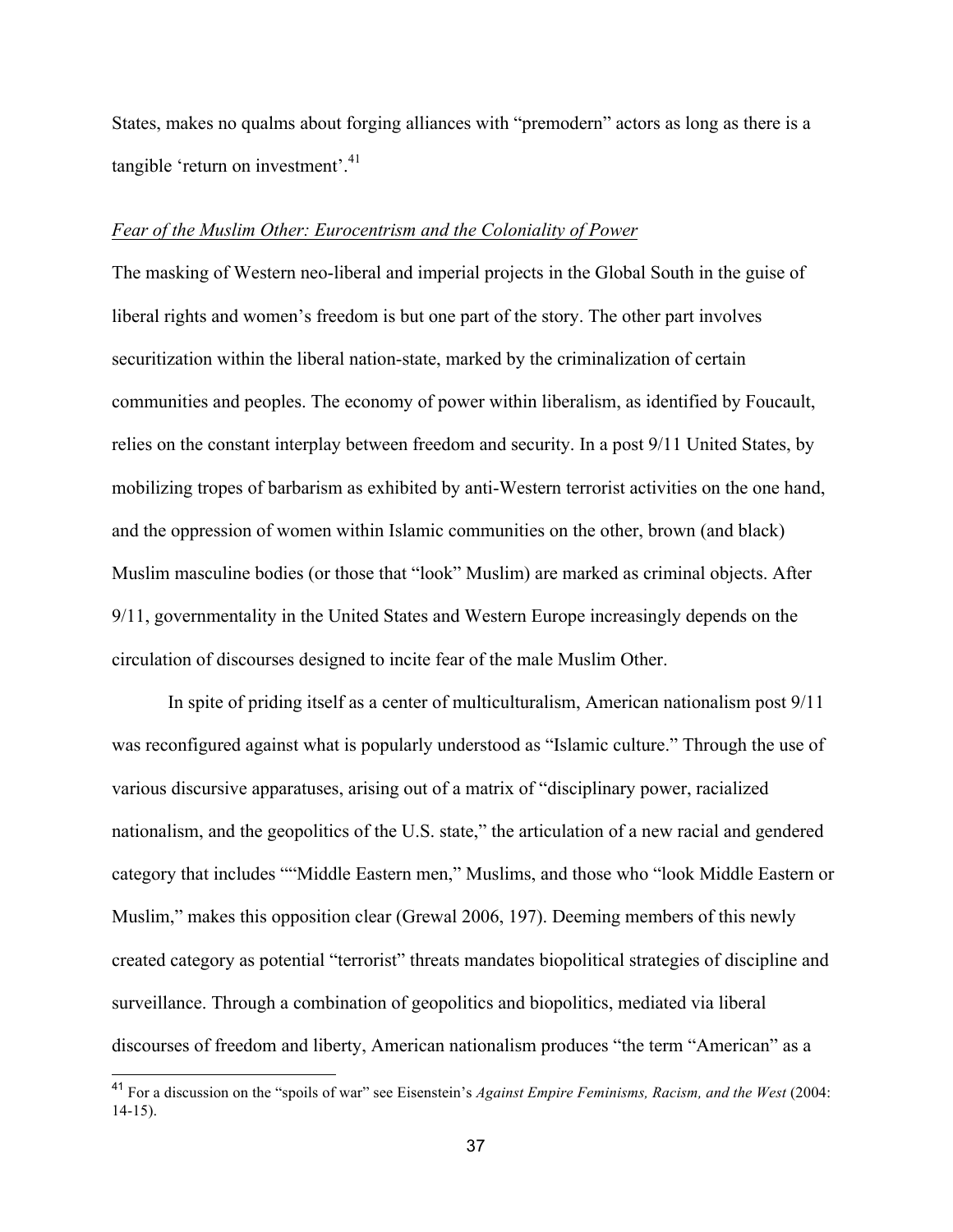discursive regime in which oppositions like "terrorism vs. security," "good vs. evil," and "civilized vs. barbaric"" powerfully capture popular imagination (204). The dominant meaning that multiculturalism assumes then is far from its literal meaning in the context of the United States; predictably, the white (Judeo-Christian) middle-class male continues to be seen as the ideal identity type. Crucially, the constitution of this ideal-identity type, and of American nationalism, rests upon its opposition to the Islamic Other. Although newly created within the racial hierarchies of the United States, the category of Muslim men/or those that "look" Muslim betrays an old colonial history albeit serving a new purpose.

The idea of race, and of racialized hierarchies, historically originates from relations of domination expressed between colonial Europeans and their non-European conquests. Following the colonization of America and after the spread of European colonialism to all parts of the world, Anibal Quijano explains that the constitution of the new European identity necessitated "a Eurocentric perspective of knowledge, a theoretical perspective on the idea of race as a naturalization of colonial relations" (2008, 183). In other words, race served as a way to legitimize relations of "superiority and inferiority between dominant and dominated" (183). In this way, racial categories opened up the possibility of situating conquered peoples into a "natural position of inferiority" such that "their phenotypic traits as well as their cultural features were likewise considered inferior" (183). These relations of power, expressed through racial classifications, elevated (male) Europeans to the status of "civilized" human beings while relegating non-Europeans to "barbaric" sub-human status. Similarly, the culture(s) of dominant European colonial powers came to represent the pinnacle of civilization, while in contrast, non-European cultures were seen as backward and in need of civilization. Now, the primary force driving the European colonial project was the newly emergent system of world capitalism. In this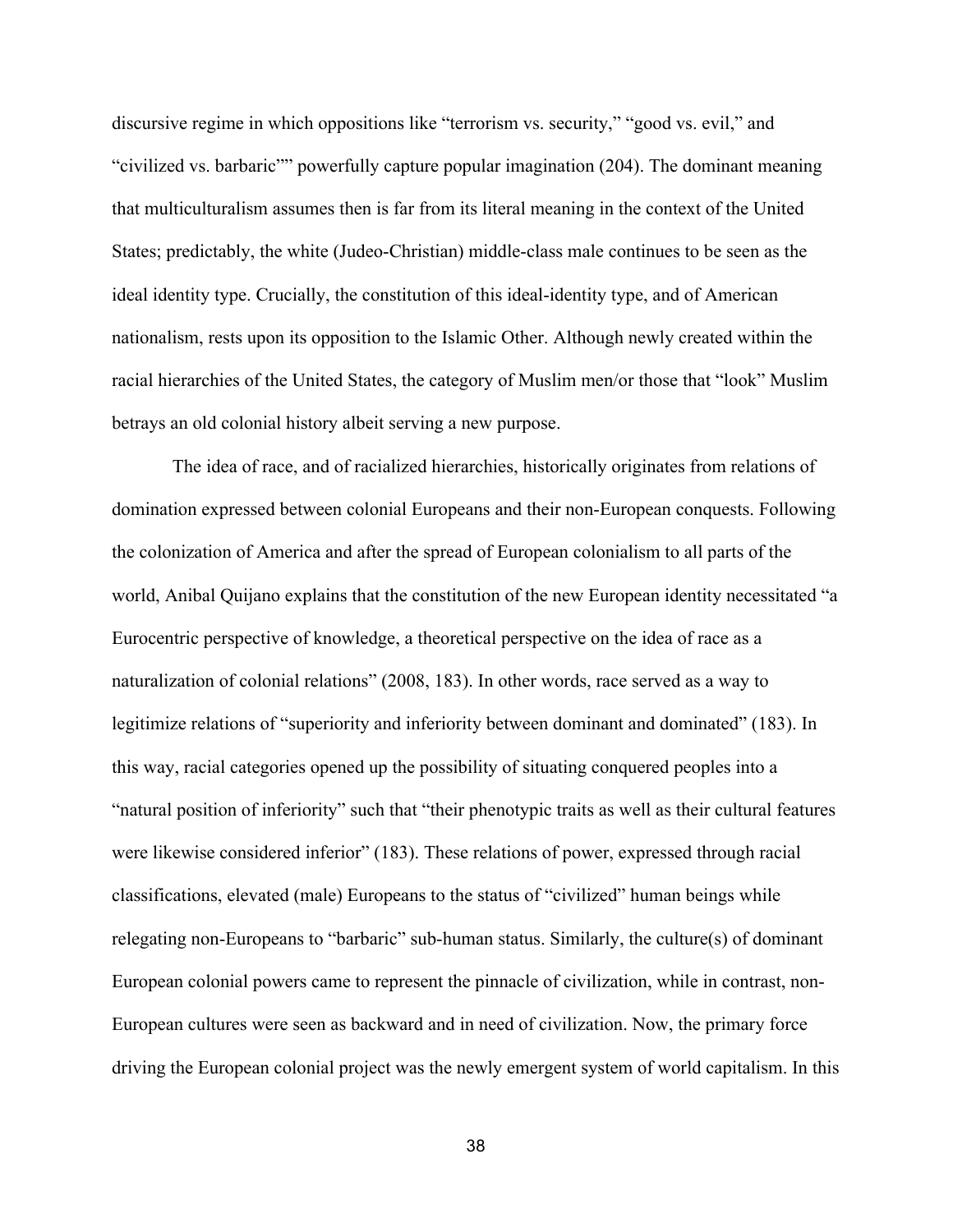regard, the positioning of Europe as a space capable of endless economic growth, along with the portrayal of the world as an infinite market, necessitated greater control of labor, resources, and the world market. Therefore, within this system of global colonial capitalism, race became intricately bound up with control of labor and resources. In fact, the structural link between race and labor appeared as a "new technology of domination/exploitation" and "was articulated in such a way that the two elements appeared naturally associated" (185). The Eurocentric configuration of power expressed by the race/labor linkage, arising out of colonial capitalism, continues to exert hegemonic influence on the world.<sup>42</sup>

Today, the racialization of Muslim bodies, expressed by discursive representations of their inherent barbarism/backwardness, connects to the Eurocentric worldview thereby maintaining and reproducing the coloniality of power. In a highly simplified sense, under the façade of spreading liberal rights, the Global North lead by the United States is engaged in a constant struggle to maintain and increase its hegemony, economic and cultural, both internally and externally. By employing historical colonial discourses with certain key re-configurations, the West, in the name of freedom and equality, systematically dichotomizes the world between those populations, geo-political regions, and cultures that conform to desired neo-liberal subjectivities and Eurocentric ways of life and those that do not. Of course, through the deployment of various apparatuses, both discursive and non-discursive, every attempt is made to bring the latter under the former.

<sup>&</sup>lt;sup>42</sup> Quijano points out that the "racial inferiority of the colonized implied that they were not worthy of wages. They were naturally obliged to work for the profit of their owners. It is not difficult to find, to this very day, this attitude spread out among the white property owners of any place in the world. Furthermore, the lower wages that "inferior races" receive in today's capitalist centers for the same work done by whites cannot be explained as detached from the racist social classification of the world's population—in other words, as detached from the global capitalist coloniality of power" (187).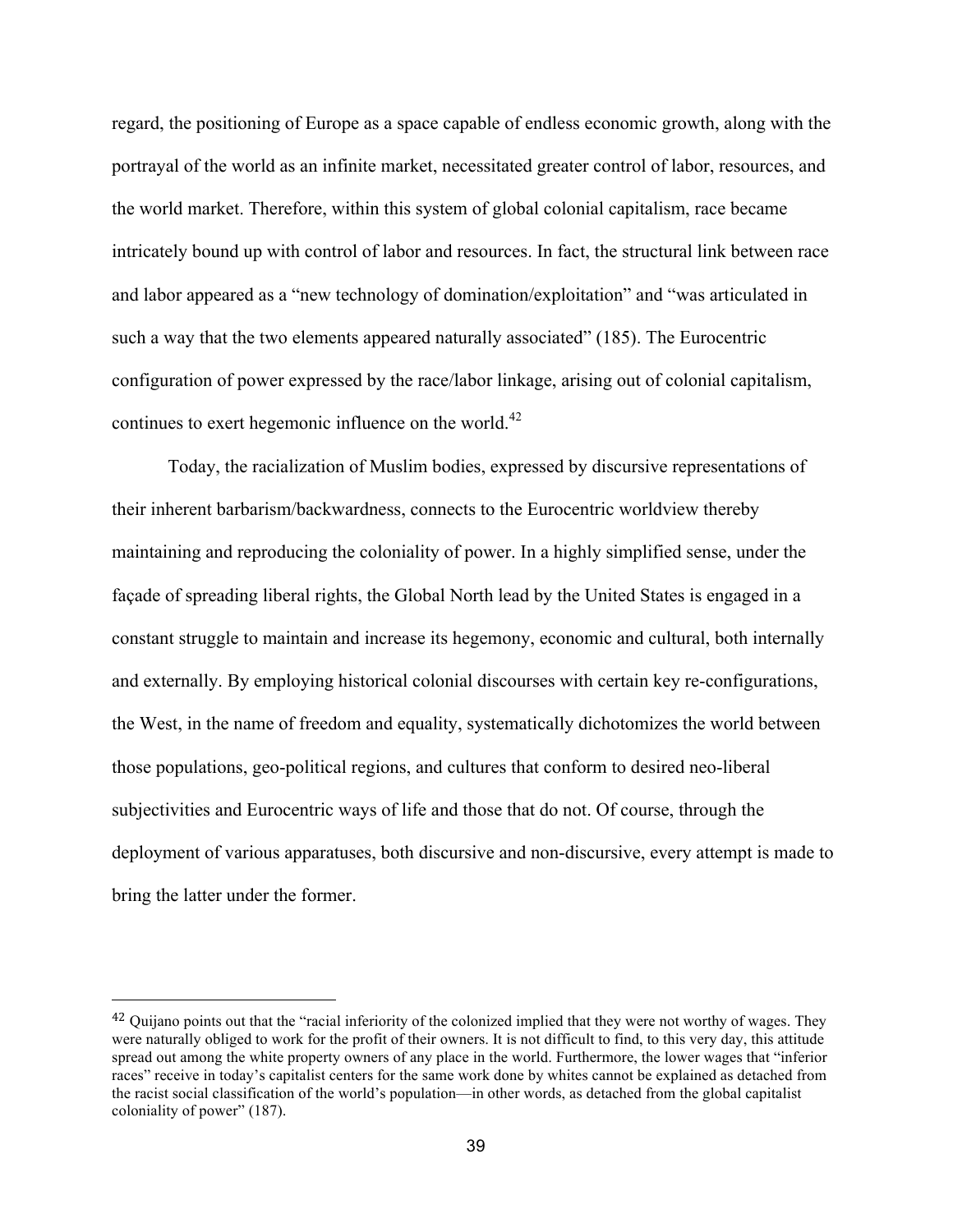#### **Chapter 4**

#### **Constructing an Alternative Framework**

I have analyzed "liberalism" from varying perspectives to develop a somewhat robust understanding of this protean signifier. In chapter 1, I brought to the fore the primary ontological element upon which liberalism is constructed—the autonomous individual. The individualist metaphysics underlying liberalism, along with liberalism's tendency to universalize by abstracting from the embodied particularities of human existence, conceals a Eurocentric, capitalist, white supremacist, and patriarchal foundation. The bearer of liberal rights, although presented as neutral and universal, is molded in a specific form. In this regard, by adopting a Foucauldian genealogical lens, in chapter 2, I traced out the political economic history accompanying liberalism and neo-liberalism. Furthermore, through Foucault's concept of governmentality, I shed light on the specific forms of subjectivity engendered by the idea of liberal freedom. However, since Foucault's insights fell short in certain respects, I supplemented his analysis with Lazzarato's understanding of the ways in which neo-liberal capitalism affects the production of subjectivity. Lazzarato argues that with the rise of the debt economy, individual subjectivity is systemically configured in the image of *homo debitor*. Simultaneously, at the macroscopic global level, entire geopolitical regions come to be situated in economic hierarchies. Strikingly, it is through the universalizing language of liberalism that the Global North is able to mediate its hegemony, both economically and culturally, over the Global South. The move towards universalization is especially problematic when dealing with purportedly illiberal cultures, as Western liberal discourse attempts to position itself on a moral high ground when paradoxically it mystifies and aggravates forces of oppression. This hypocritical tendency is most visible in women's rights discourse used by the Global North to justify imperialist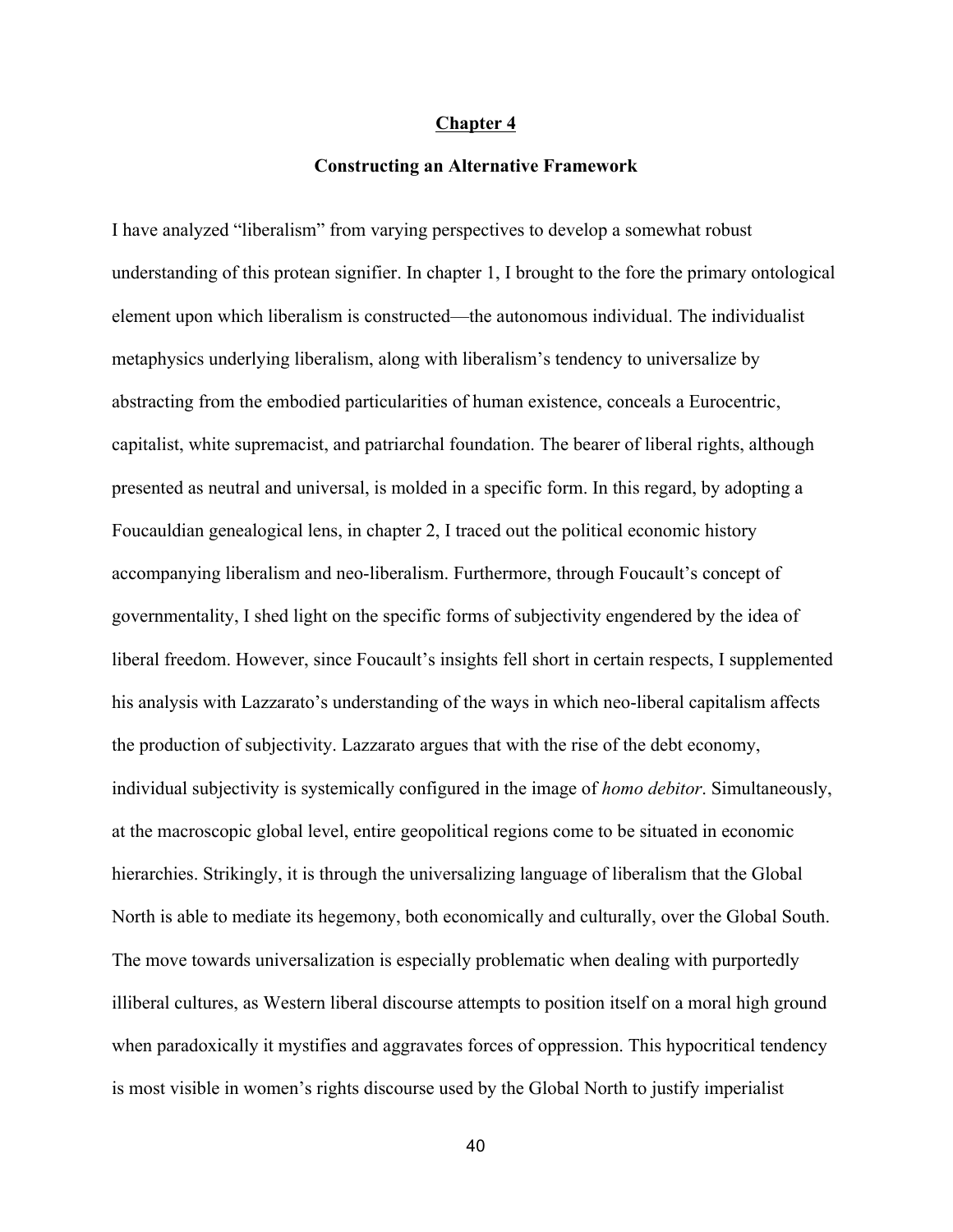projects of political, economic, and cultural domination with regard to the Global South. In chapter 3, I took up these very issues and examined post 9/11 liberal discourse not only in its use by the Global North over the Global South, as exemplified by the quest to liberate "the Muslim woman", but also in its internal deployment against specific populations and communities. The post 9/11 racialization of Muslim bodies, epitomized by the establishment of a culture of fear around the image of the Muslim "terrorist" Other, although newly configured, represented the recuperation of older colonial ideologies. Through Quijano's analytic lens, the "coloniality of power", I drew out the connections and continuities between Eurocentric racial classifications, capitalism, and colonialism. In order to combat the collusion of these various axes of oppression, and to arrest their very real material consequences, it is essential to develop a theoretical framework that can do better than the currently existing liberal model of engagement. Thus, in this conclusion, I will suggest certain methodological changes that will help us develop an alternative framework of analysis.

One of the primary drawbacks of the liberal framework is its proclivity towards universalization. The failure of Western liberalism to comprehend and account for different ways of living and existing, other than conveniently labeling them as "illiberal", poses a barrier to appropriately diagnosing and remedying oppression. My analysis of the "oppressed Muslim woman", in chapter 3, illustrates this very issue. Importantly, focusing solely on particularity/difference is also problematic since we run the risk of slipping into an apolitical cultural relativism under which "culture" once again becomes reified. Under such a framework, we would not be able to make any normative claim other than to "respect" difference. A cursory detour into certain postmodern methods of inquiry will uncover this tendency towards cultural relativism. I will briefly draw upon Lyotard's work in explaining this postmodern methodology,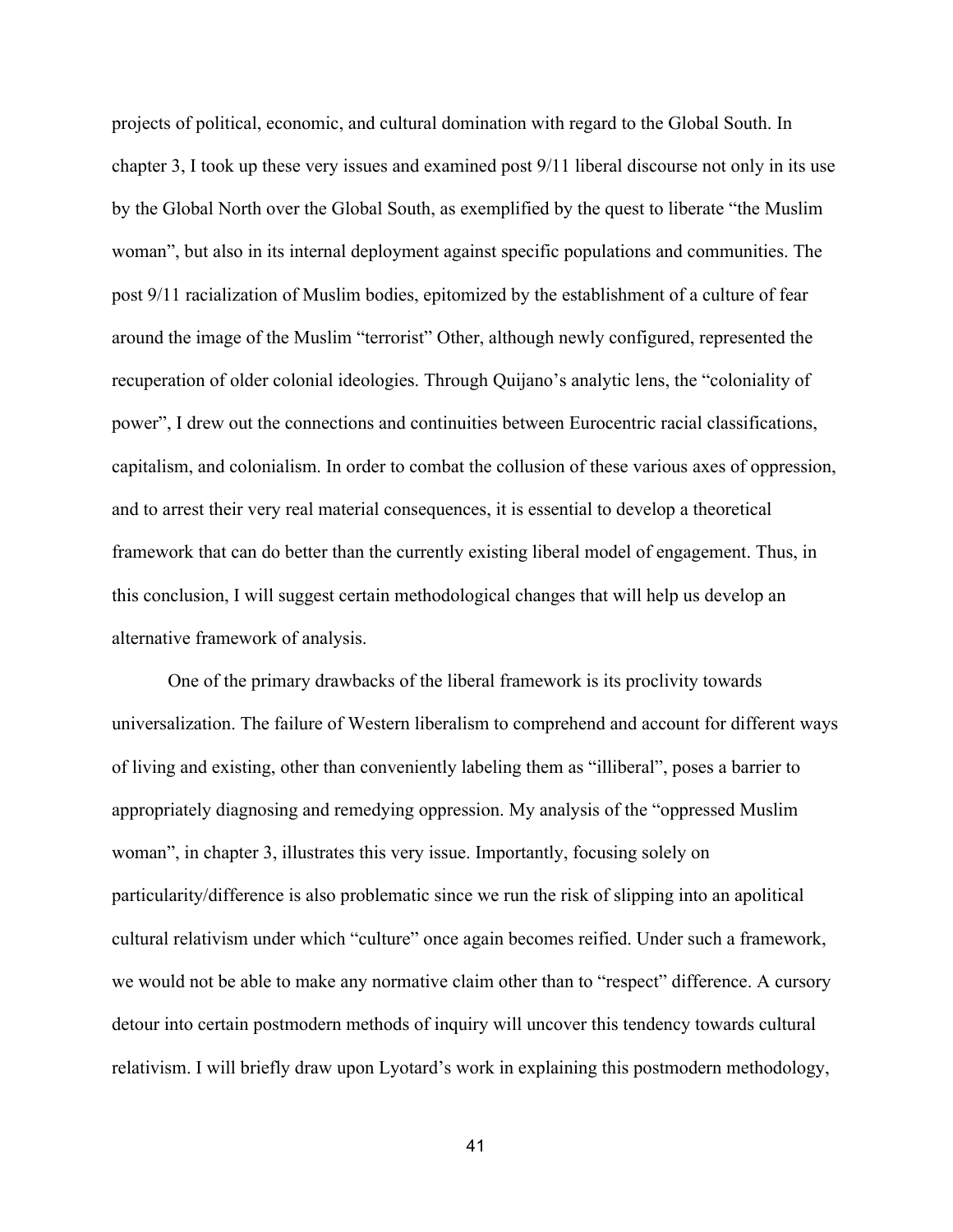as it is paradigmatic of this tradition. Such an example illustrates the concern that emerges when value is placed exclusively on difference as opposed to universality. Lyotard rejects modern universality by valuing difference and heterogeneity through a critique of totality; however, this critique itself leads to a reification of "difference by assuming it can exist as a pure, undifferentiated category" (Ahmed 1998, 48). Even in the case of valuing difference and incommensurability as ideals to be upheld, the very demand of normative argumentation means that these ideals will be violated to a certain degree and in this sense some amount of violence towards difference may be inevitable (Ahmed 1998). What Sara Ahmed argues in this respect is that the dichotomy between modern and postmodern methodologies seen as representing either the universal or the particular needs to be challenged because both fall short in establishing a rigorous way of approaching ethical engagement. If we are seriously committed to mitigating oppression, both in a general sense and in the particular case of women in the Global South, how can we go about such an analysis in a manner that avoids the drawbacks of both a liberal and postmodern framework?

Firstly, in terms of methodology, the ontological foundation of the liberal-democratic framework must be radically transformed. The failure of a liberal individualistic ontology must be replaced by a social ontology that conceives of the individual as an "individual-in-relations" so that the individual human being is viewed as necessarily connected to other individuals (Gould 1988, 105). This ontology can be seen as a foundation of social construction in the sense that human beings and their human natures are the products of particular historical, social, and cultural constellations in opposition to an essentialist view that conceives of human beings as having a fixed identity. This move towards a social ontology is crucial for grasping the dynamic relationship between individuals and other individuals mediated by social and political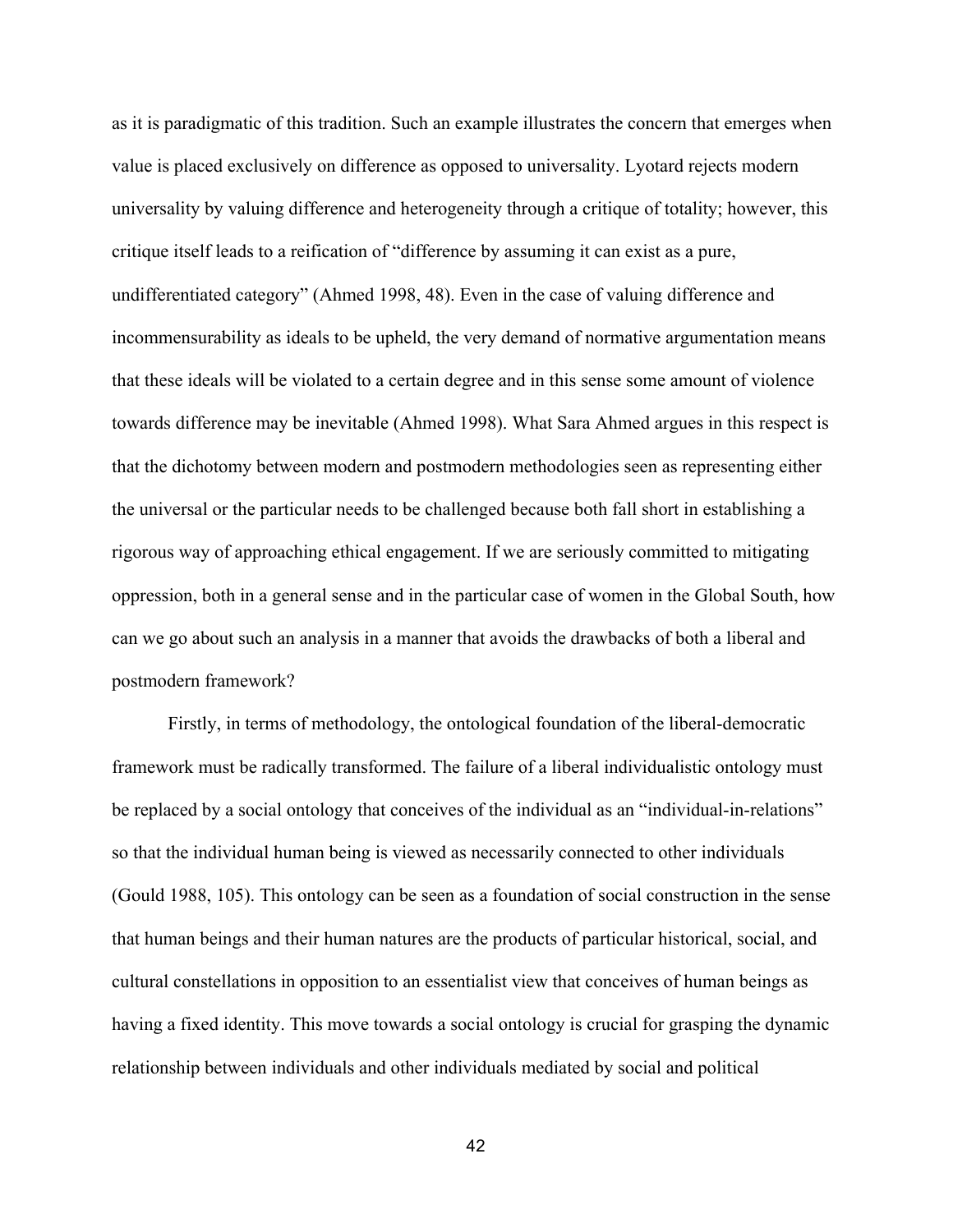institutions and processes. Viewing the social from this conceptual angle allows for a better account of differences and connects them to structures of oppression. From the purview of this social ontology, for example, there exists a major ontological difference between a white, middle-class man and a low-income black woman. Under a liberal individualistic ontology, there would be no ontological difference between the two. Relatedly, Khadija's ontological positioning would take into account the vectors of oppression that specifically affect her community and would tie back to the global neo-liberal power structures that relegate her community to a state of poverty.<sup>43</sup>

Secondly, all knowledge claims, and especially those that are top-down epistemological<sup>44</sup> claims must be continuously scrutinized in order to unmask power relations. Thus, what is required is a "destabilizing epistemology"<sup>45</sup> that is constantly challenged in order to be attentive to concealed forms of power that exist within certain practices and institutions (Ackerly 2008, 27). The importance of adopting a destabilizing epistemology, both within liberal-democracies of the Global North and in any sort of engagement between the Global North and the Global South, cannot be stated enough. For example, in a country such as the United States, the wide spread effects of white supremacy continue to pervade the daily existence of minority communities. The growing number of clearly documented cases of police brutality, often involving the death of minority bodies, is symptomatic of structural forms of racism. In this specific case, through destabilizing epistemic practices, we might begin to unravel the variety of ways through which

<sup>43</sup> Khadija's unique positionality within both local and global power structures is used as an example in chapter 3. <sup>44</sup> In *Are "Old Wives' Tales" Justified,* Vrinda Dalmiya and Linda Alcoff argue that epistemology "needs to incorporate accounts of knowing how and experiential knowledge along with [traditional] propositional knowledge" (1993: 241). They argue that traditional epistemology has neglected experiential knowing, which has historically caused harm to individuals whose claims have been discounted on the grounds of not passing the criteria of "true knowledge." This holds true especially within the medical sciences; however, it is directly related to knowledge claims about Third World women that originate in the First World.

<sup>&</sup>lt;sup>45</sup> Although Ackerly uses this specific term, the concept has been developed and used by postmodern, feminist, and post-colonial thinkers (among others).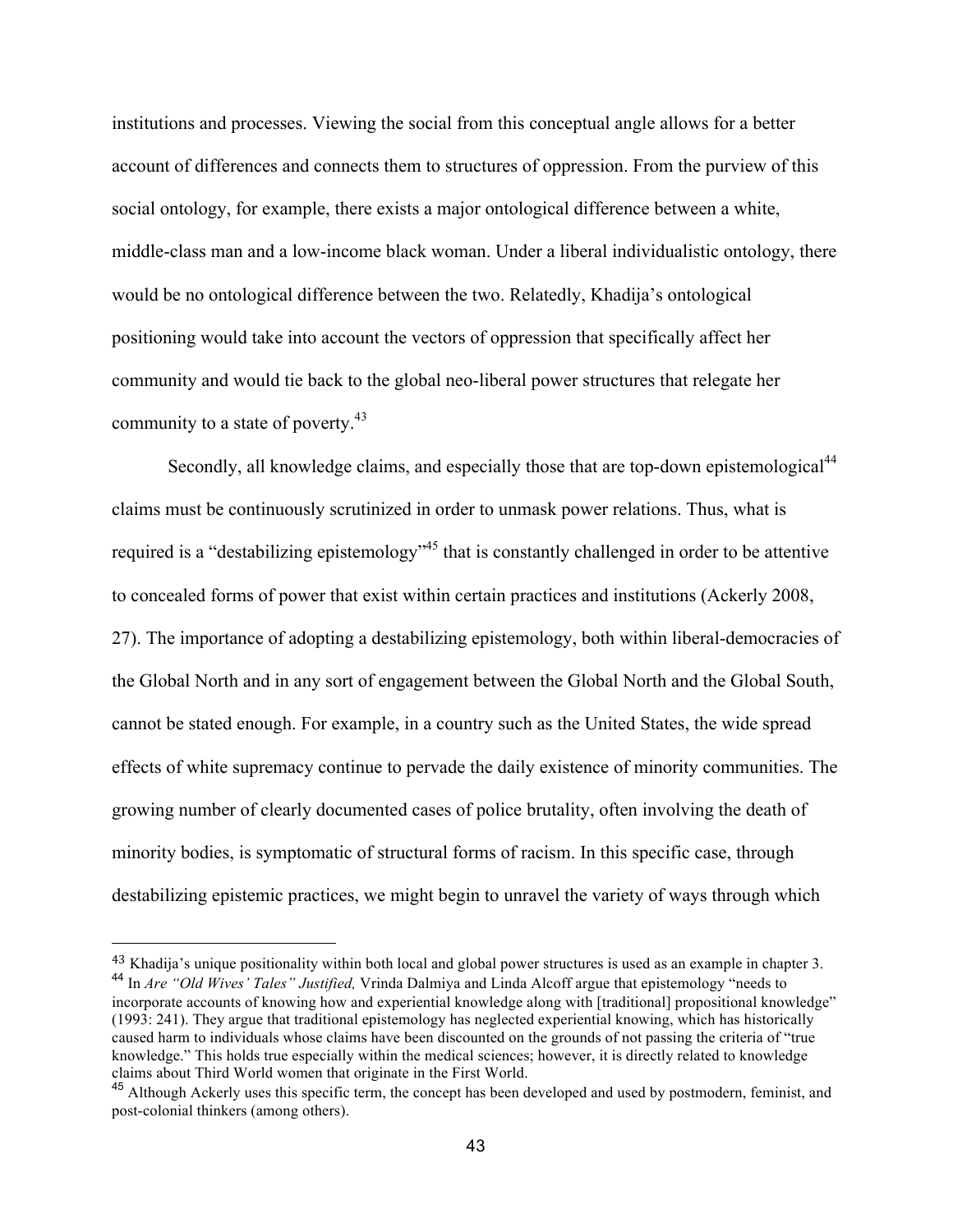racism, and white supremacy in particular, is exercised. Of course, this is but one example of certain institutional arrangements of power unequally affecting particular groups.

Similarly, this destabilizing epistemology is vital for Western feminist engagement within the Global South, as it accounts for both the complexities of particular embodiment and intra-group power differentials. Applying the universal category of gender oppression as understood in Western terms to Khadija, for example, would produce what Chandra Mohanty calls the "Third World Woman" as an object of knowledge (Mohanty 1986). In this relationship, the "Third World Woman" is seen as an object whose "victimhood" is not only misunderstood but is also authorized by the "Western feminist subject", thereby reinforcing a "colonial relation" (Mohanty 1986; Ahmed 1998; Kapur 2005). This relation can be seen clearly in Western liberal feminism's historical failure in accounting for the global neo-liberal and neo-colonial power structures within which the subaltern woman is necessarily placed. In this scenario, universal (Western) ethical judgment falls victim to a self-affirming politics that does not assuage domination but rather re-inscribes and perpetuates Western hegemony both ideologically and materially. Instead, what is required is the epistemic standpoint<sup>46</sup> of the particular marginalized woman or community of women under consideration. Using this standpoint provides a vantage point from which systemic power can be discerned (Mohanty 2003).

In order to use such an epistemic standpoint what is essential is a contextualized approach to difference and specificity that moves away from making universalizing judgment. In this regard, normative judgments should be made on the basis of "specific engagement" (Ahmed 1998, 57). Integral to such a process would be the creation of a dialogical space where speaking *for* is replaced by listening and speaking with the oppressed (Alcoff 1992; Ahmed 1998). Of

<sup>&</sup>lt;sup>46</sup> This argument is in continuation with Marxist standpoint theory that has been further developed by Lukacs (1971) and feminist standpoint theorists among others.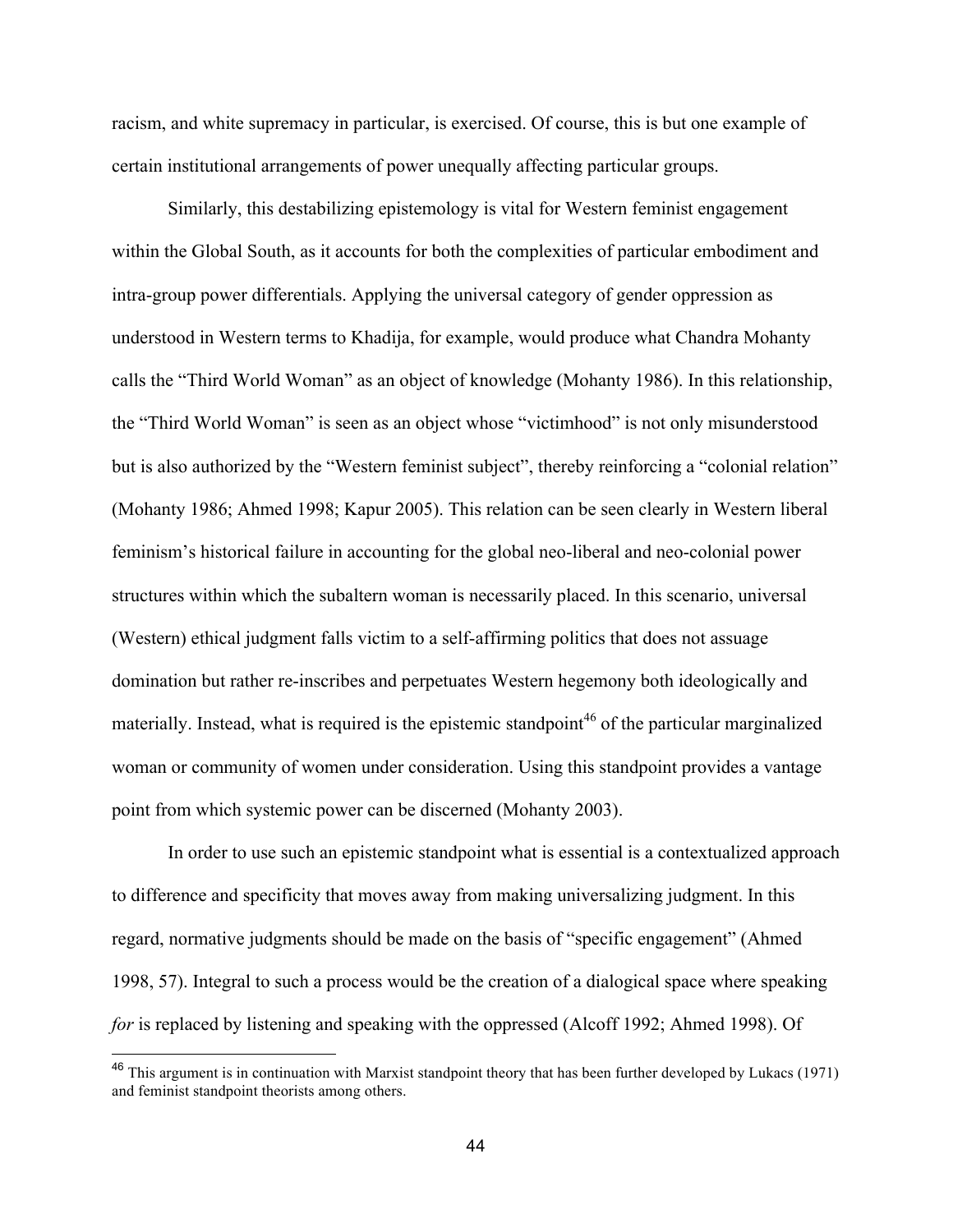course, even this relation would be asymmetrical in terms of power and positionality, say for example, between the Western feminist vis-à-vis the particular oppressed woman; however, it may commit less violence than the universalizing tendencies of liberalism.

Simultaneously, it is necessary to incorporate into analysis the continued power and prevalence of colonialism, and more specifically Eurocentrism. As understand through Quijano's concept of the coloniality of power, colonialism entailed not only the exploitation of the resources of the colonized but also "the hegemony of Eurocentrism as epistemological perspective" (quoted in Mignolo 2000, 54). The effects of the coloniality of power, understood as an epistemological force, continue to pervade and inform popular discourses. In this regard, the creation of binaries and hierarchies that position the Other as uncivilized and barbaric is symptomatic of Eurocentrism. As shown in chapter 3, post 9/11 Western discourses around the Muslim Other (whether "man" or "woman") reveal the deep-rooted colonial nature of these discourses. A possible solution to mitigate this phenomenon of epistemic distortion, put forward by Walter Mignolo, is the re-inscription of the "colonial difference" (Mignolo 1995; 2000; 2005). Mignolo explains that since "the Eurocentric imaginary of modernity has forgotten colonialism and relegated the colonized spaces to the periphery and to the past in its description of universal reality (even if that "past" paradoxically exists in the "present"), the task of the colonial difference is to reinscribe simultaneity" (Alcoff 2007, 87). Therefore, the matrix of power through which the linear conception of progress, traceable to the Enlightenment, in which Europe (and now the United States) is placed in the present, in terms of civilization, while the rest of the world is relegated to the backward and uncivilized past, is explained through the colonial difference. The aim then of Mignolo's concept of the colonial difference is to "reveal the way in which power has been at work in creating that difference (that is, the way in which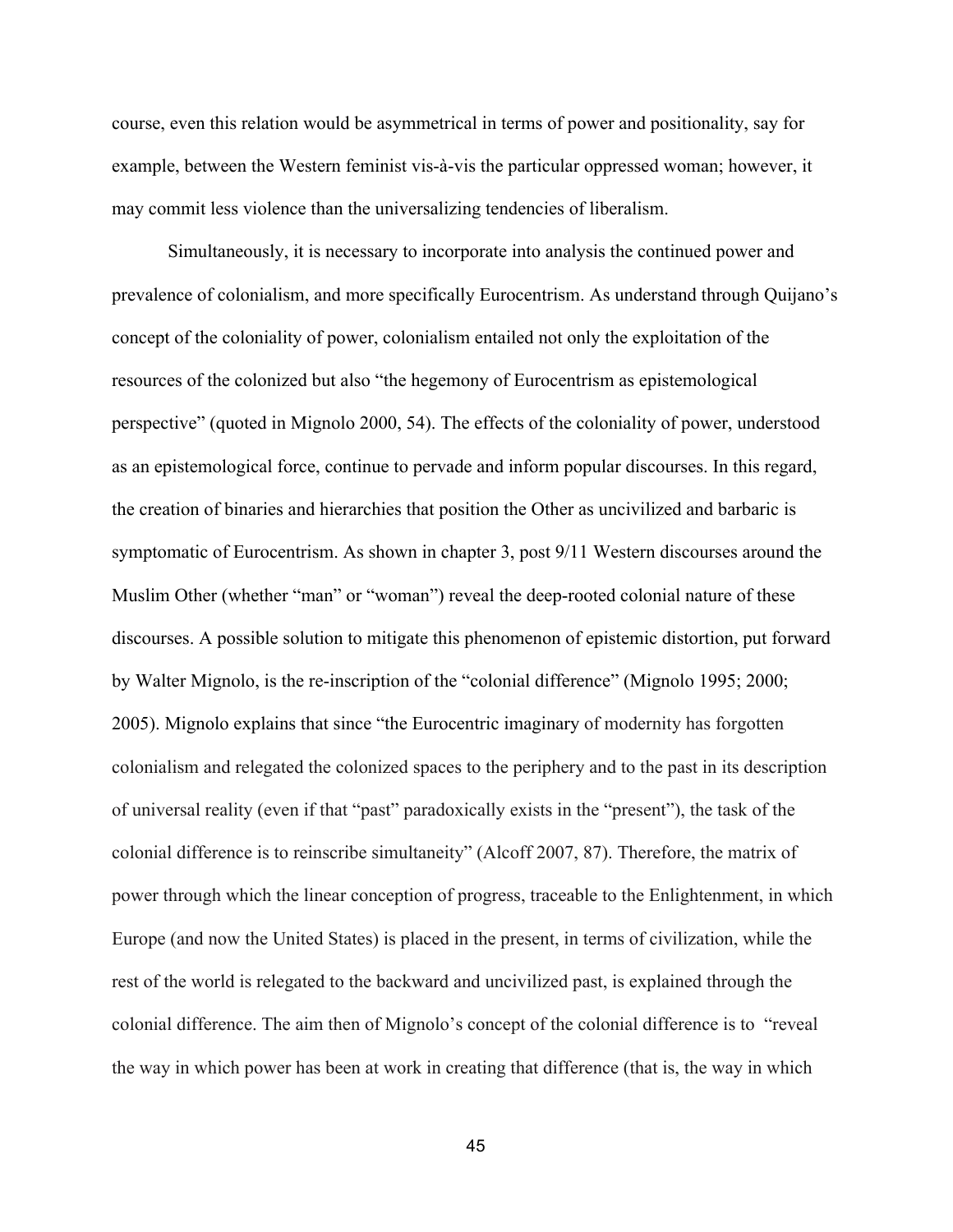colonialism creates "backwardness" both materially and ideologically) as well as the way in which colonial power represents and evaluates difference" (87). Thus, through concerted *decolonial* efforts, we need to work towards untangling the Eurocentric assumptions and biases that undermine our theoretical frameworks. Since the locus of enunciation of the production of knowledges has and continues to be the West, the very frames we use to understand our world are seeped with Eurocentrism. By reinscribing simultaneity and contextualizing difference, we might be able to begin to diminish the hegemonic Eurocentric epistemological perspective, especially in our analysis of non-Western cultures.

Finally, if we are to take the methodological changes that I have suggested seriously then our very conception of freedom will necessarily be radically altered. From the viewpoint of someone like Khadija, the key concern that emerges is the lack of viable choices as constrained by both local and global forces. From a social constructionist perspective, individuals' subjectivity in terms of will and desire are contextually constituted (Hirschmann 2003). However, liberalism and today neo-liberalism, to be precise, works towards producing subjectivity in a form that allows for the control of entire populations and geopolitical regions by the neo-liberal power bloc. Thus, neo-liberal economic forces proscribe communities such as that of Khadija's to a situation of abject poverty. For freedom to be meaningful in this context, it must first attempt to account for choice as something that is socially located within particular contexts. Of course, it is vital that these contexts are continuously challenged through specific engagement to uncover structures of oppression such as patriarchy. Secondly, the economic model of capitalism must be part of the wider critique of liberalism and neo-liberalism, and alternatives must be presented so that all communities can have access to "decent" standards of living. Even if patriarchy were hypothetically eliminated from a community, without adequate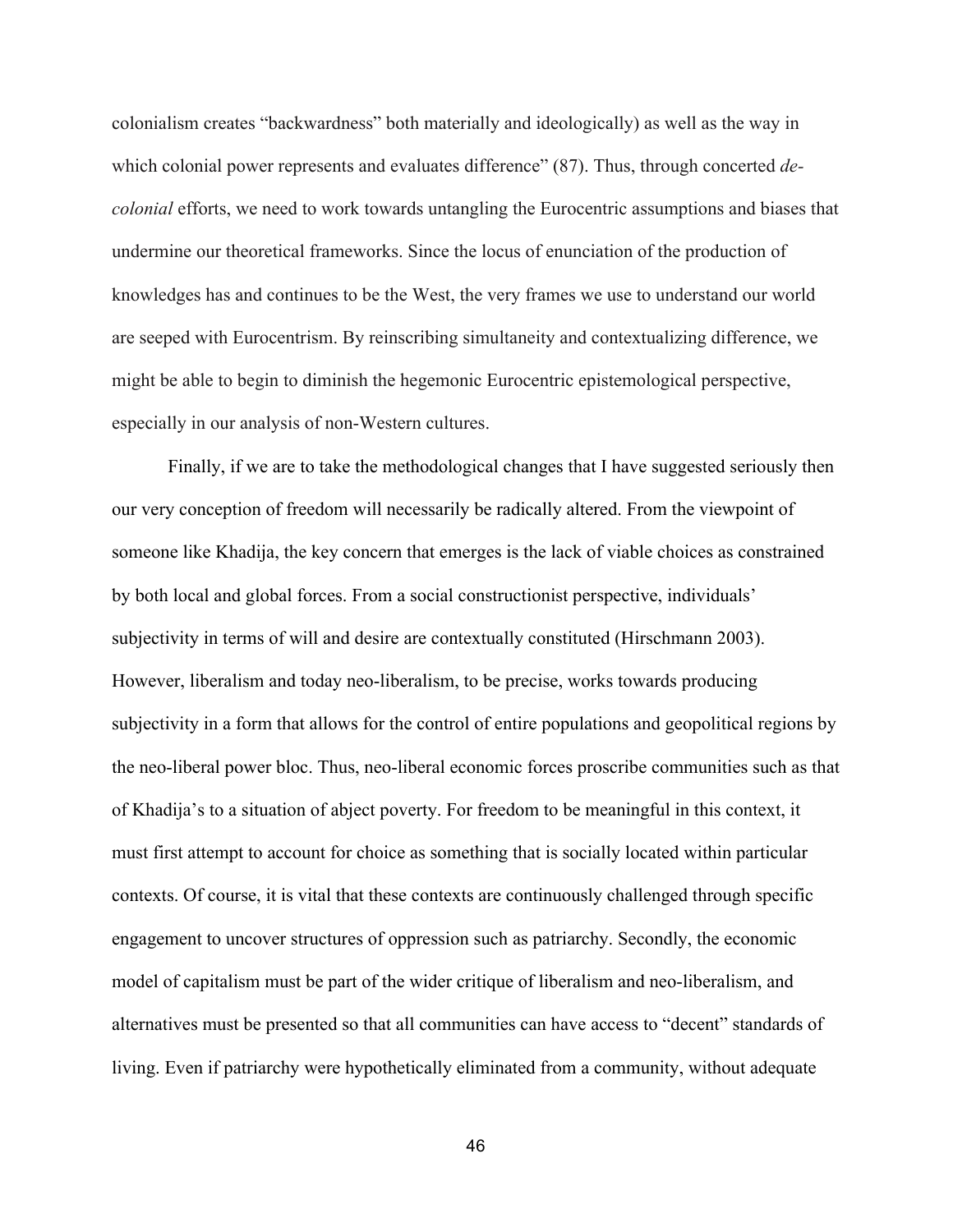economic means to sustain existence, freedom would nevertheless be meaningless. Here attention must also be focused on the connections between particular political and economic arrangements and the production of subjectivity. Thus, the concept of freedom must be rooted in a social ontology that can accommodate different subjectivities and identify and transform external economic constraints so that liberation becomes contextually imaginable.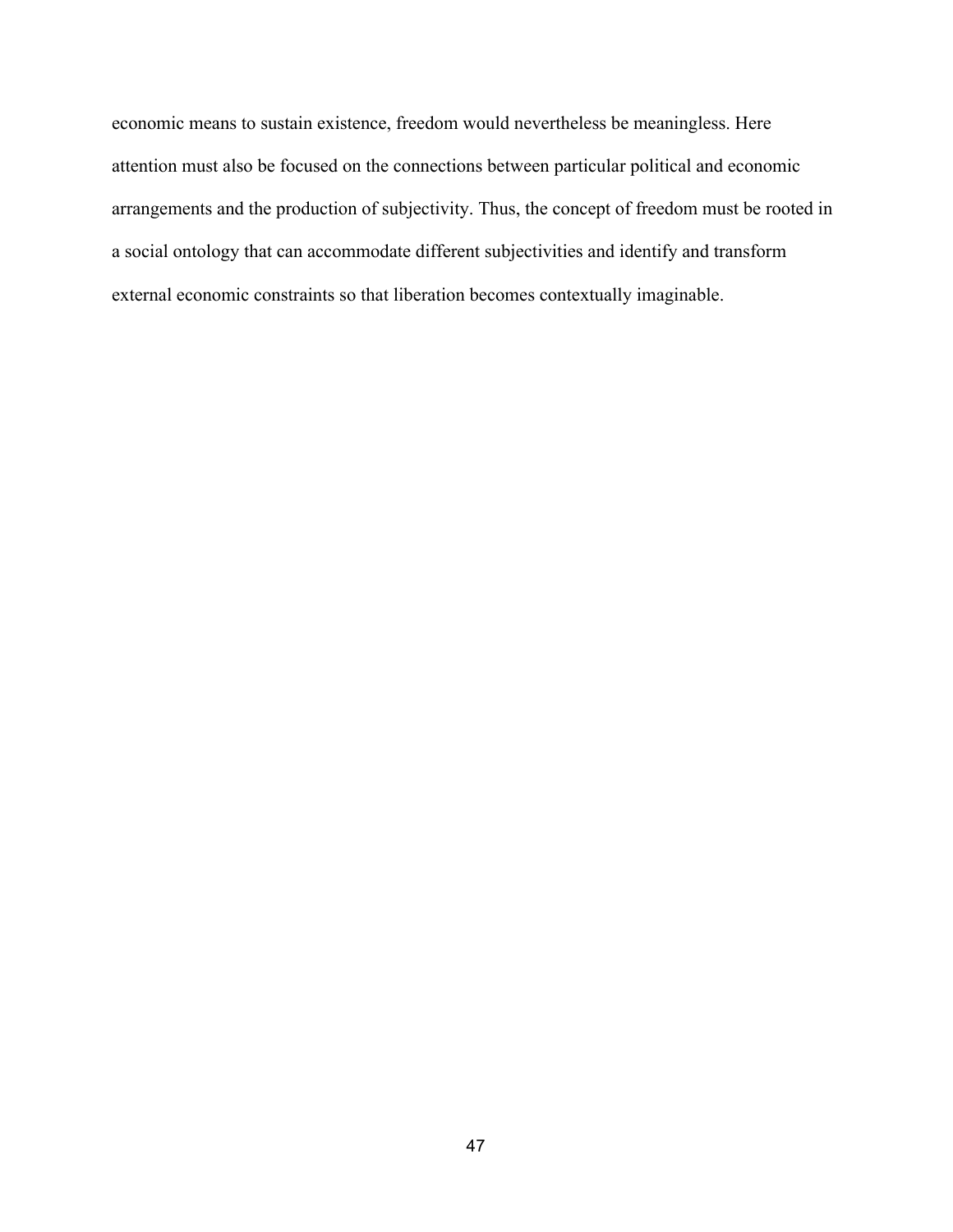### **Bibliography**

Abu-Lughod, L. (1986). *Veiled sentiments: Honor and poetry in a Bedouin society*. Berkeley: University of California Press.

Abu-Lughod, L. (2013). *Do Muslim Women Need Saving?* Cambridge: Harvard University Press.

Ackerly, B. (2008). *Universal Human Rights in a World of Difference*. Cambridge, U.K.: Cambridge University Press.

Ahmed, S. (1998). *Differences That Matter: Feminist Theory and Postmodernism*. Cambridge, UK: Cambridge University Press.

Al-Saji, A. (2009). Muslim Women and the Rhetoric of Freedom. In M. Ortega & L. Alcoff (Eds.), *Constructing the nation: A race and nationalism reader*. Albany: SUNY Press.

Alcoff, L. (1992). The Problem of Speaking for Others. *Cultural Critique, 20*.

Alcoff, L., & Dalmiya, V. (1993). Are "Old Wives' Tales" Justified? In L. Alcoff & E. Potter (Eds.), *Feminist Epistemologies*. New York: Routledge.

Alcoff, L. (2007). Mignolo's Epistemology of Coloniality. *CR: The New Centennial Review, 7*(3), 79-101.

Asad, T. (2009). *Is critique secular? Blasphemy, injury, and free speech*. Berkeley, Calif.: Townsend Center for the Humanities, University of California.

Brown, W. (1993). Wounded Attachments. *Political Theory, 21*(3), 390-410.

Brown, W. (1995). *States of injury: Power and freedom in late modernity*. Princeton, N.J.: Princeton University Press.

Brown, W. (2003). Neo-liberalism And The End Of Liberal Democracy. *Theory & Event, 7*(1).

Brown, W. (2006). *Regulating aversion: Tolerance in the age of identity and empire*. Princeton, N.J.: Princeton University Press.

Brown, W. (2015). *Undoing the demos: Neoliberalism's stealth revolution*. Zone Books.

Burchell, G. (1996). Liberal government and techniques of the self. In A. Barry, T. Osborne, & N. Rose (Eds.), *Foucault and political reason: Liberalism, neo-liberalism, and rationalities of government*. Chicago: University of Chicago Press.

Bury, J. (1982). *The Idea of Progress*. Westport, Conn.: Greenwood Press.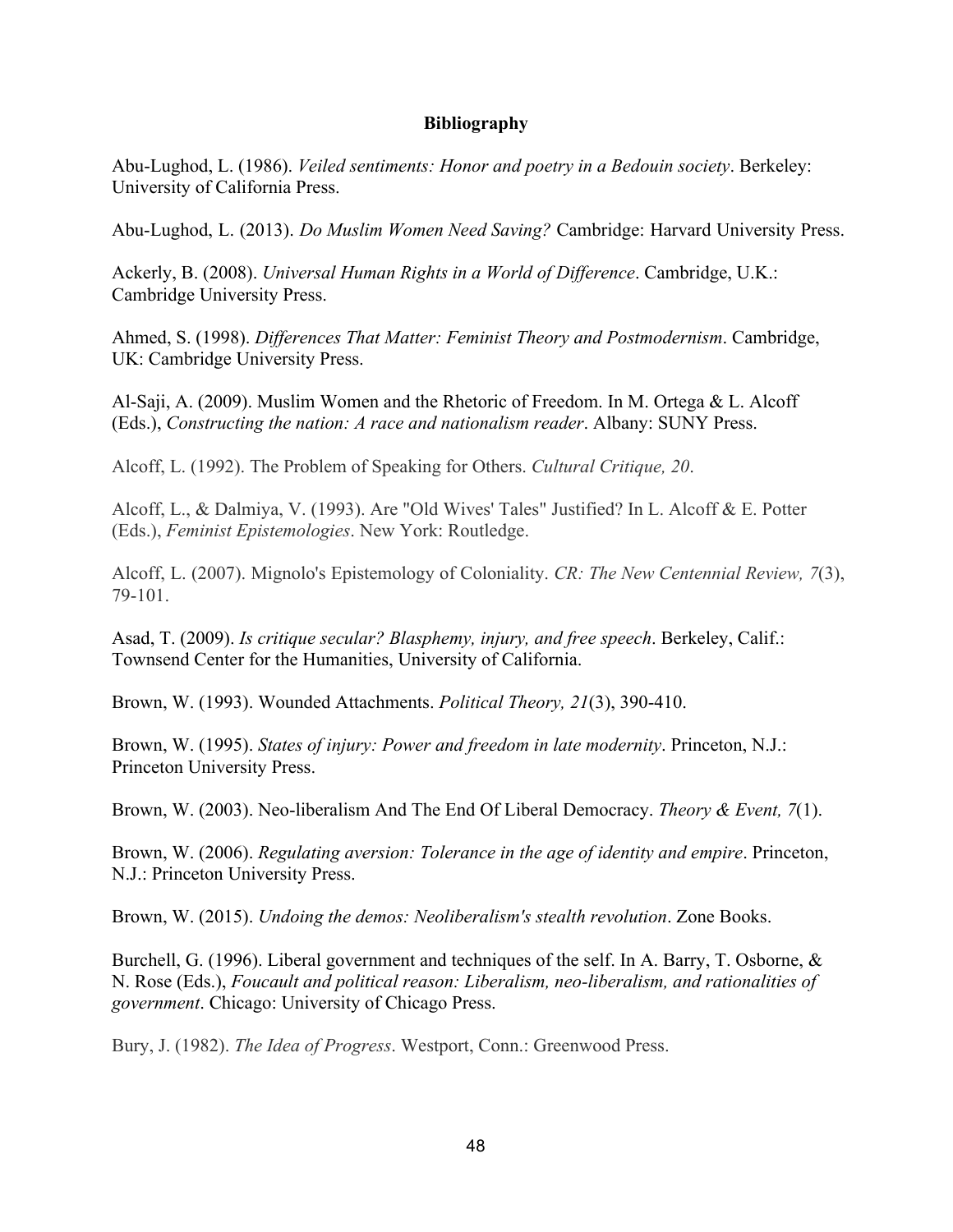Bush, L. (2001). "Radio Address by Mrs. Bush." The American Presidency Project, November 17, 2001. presidency.ucsb.edu/ws/index.php?pid=24992#axzz1Zh0bpVSX. Caliskan, K., & Callon, M. (2009). Economization, part 1: Shifting attention from the economy towards processes of economization. *Economy and Society,* 369-398.

Deleuze, G. (1995). *Negotiations, 1972-1990*. New York: Columbia University Press.

Eisenstein, H. (2009). *Feminism Seduced: How Global Elites Use Women's Labor and Ideas to Exploit the World*. Boulder: Paradigm.

Eisenstein, Z. (2004). *Against empire: Feminisms, racism, and the West*. London: Zed Books.

Foucault, M. (1977). *Discipline and punish: The birth of the prison*. London: Penguin.

Foucault, M. (1978). *The history of sexuality,* vol 1: *An introduction*. London: Penguin.

Foucault, M. (1980). *Power/knowledge: Selected interviews and other writings, 1972-1977*. New York: Pantheon Books.

Foucault, M. (1991). *The Foucault effect: Studies in governmentality : With two lectures by and an interview with Michel Foucault*. Chicago: University of Chicago Press.

Foucault, M. (2007). *Security, territory, population: Lectures at the Collège de France, 1977-78*. New York: Picador.

Foucault, M. (2008). *The birth of biopolitics: Lectures at the Collège de France, 1978-79*. New York: Picador.

Gould, C. (1988). *Rethinking democracy: Freedom and social cooperation in politics, economy, and society*. Cambridge, UK: Cambridge University Press.

Grewal, I. (2006). *Transnational America: Feminisms, diasporas, neoliberalisms* (2nd print. ed.). Durham: Duke University Press.

Hallaq, W. (2013). *The impossible state: Islam, politics, and modernity's moral predicament*. New York: Columbia University Press.

Hirschmann, N. (2003). *The subject of liberty toward a feminist theory of freedom*. Princeton, NJ: Princeton University Press.

Kapur, R. (2005). *Erotic justice: Law and the new politics of postcolonialism*. London: Glass House Press.

Lazzarato, M. (2009). Neoliberalism In Action: Inequality, Insecurity And The Reconstitution Of The Social. *Theory, Culture & Society, 26*(6), 109-133.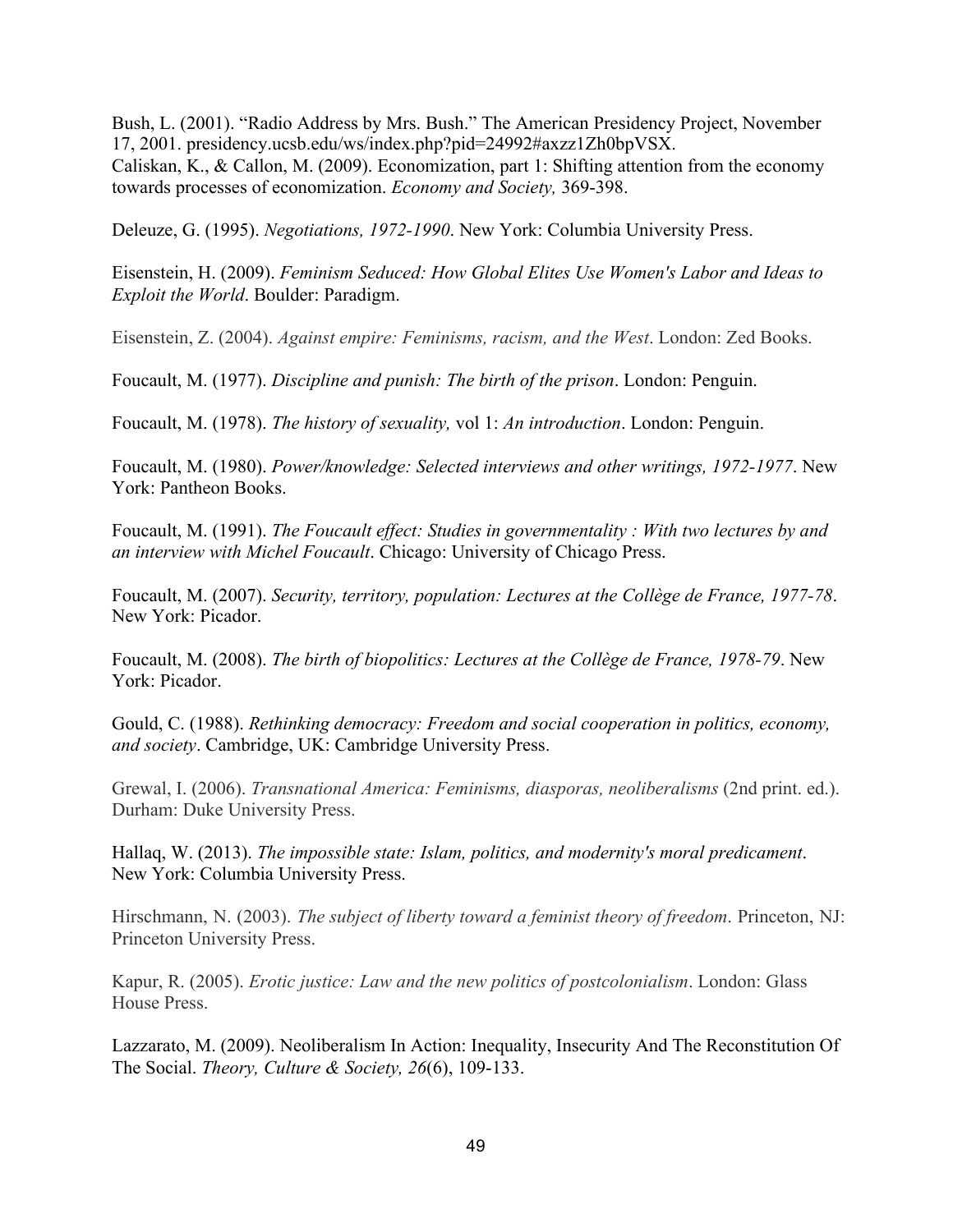Lazzarato, M. (2012). *The making of the indebted man: An essay on the neoliberal condition*. Semiotext(e).

Lazzarato, M. (2014). *Signs and machines: Capitalism and the production of subjectivity*. Semiotext(e).

Marx, K. (1978). On the Jewish Question. In R. Tucker (Ed.), *The Marx-Engels reader* (2nd ed.). New York: Norton.

Mehta, U. (1999). *Liberalism and empire: A study in nineteenth-century British liberal thought*. Chicago: University of Chicago Press.

Mignolo, W. (1995). *The darker side of the Renaissance: Literacy, territoriality, and colonization*. Ann Arbor: University of Michigan Press.

Mignolo, W. (2000). *Local histories/global designs coloniality, subaltern knowledges, and border thinking*. Princeton, NJ: Princeton University Press.

Mignolo, W. (2005). *The idea of Latin America*. Malden, MA: Blackwell Pub.

Miller, P., & Rose, N. (2008). *Governing the present: Administering economic, social and personal life*. Cambridge: Polity.

Mills, C. (1997). *The racial contract*. Ithaca: Cornell University Press.

Mohanty, C. (1986). Under Western Eyes: Feminist Scholarship and Colonial Discourses. *Boundary 2, 12*(3), 333-58.

Mohanty, C. (2003). *Feminism without Borders: Decolonizing Theory, Practicing Solidarity*. Durham: Duke University Press.

Pateman, C. (1988). *The sexual contract*. Stanford, Calif.: Stanford University Press.

Pateman, C., & Mills, C. (2007). *Contract and domination*. Cambridge: Polity.

Quijano, A. (2008). Coloniality of Power, Eurocentrism, and Social Classification. In M. Morana, E. Dussel, & C. Jauregui (Eds.), *Coloniality at large: Latin America and the postcolonial debate* (pp. 181-224). Durham: Duke University Press.

Rose, N. (1990). *Governing the soul: The shaping of the private self*. London: Routledge.

Rose, N. (1996). Governing "advanced" liberal democracies. In A. Barry, T. Osborne, & N. Rose (Eds.), *Foucault and political reason: Liberalism, neo-liberalism, and rationalities of government*. Chicago: University of Chicago Press.

Said, E. (1979). *Orientalism*. New York: Vintage Books.